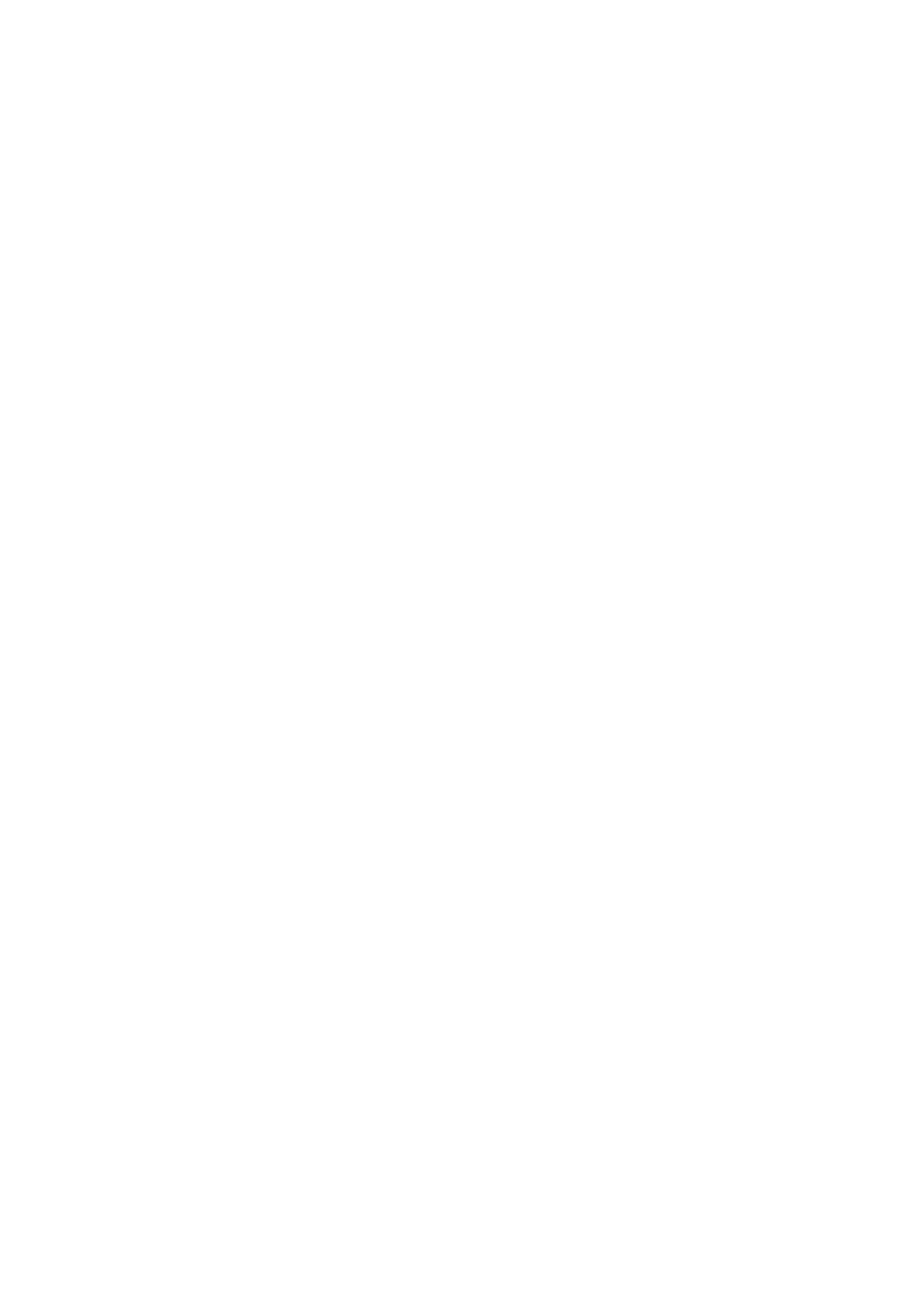

# **Contents**

| Balance Sheet as at 31 December 2020                             | Exhibit 1 |
|------------------------------------------------------------------|-----------|
| Statement of Profit or Loss for the Financial Year               |           |
| from 1 January to 31 December 2020                               | Exhibit 2 |
| Notes to the Financial Statements for the Financial Year         |           |
| from 1 January to 31 December 2020                               | Exhibit 3 |
| Statement of Changes in Fixed Assets for the Financial Year 2020 | Exhibit 4 |
| Composition of the Caritas Board                                 | Exhibit 5 |
| Management Report for the Financial Year                         |           |
| from 1 January to 31 December 2020                               | Exhibit 6 |
| Independent Auditor's Report                                     | Exhibit 7 |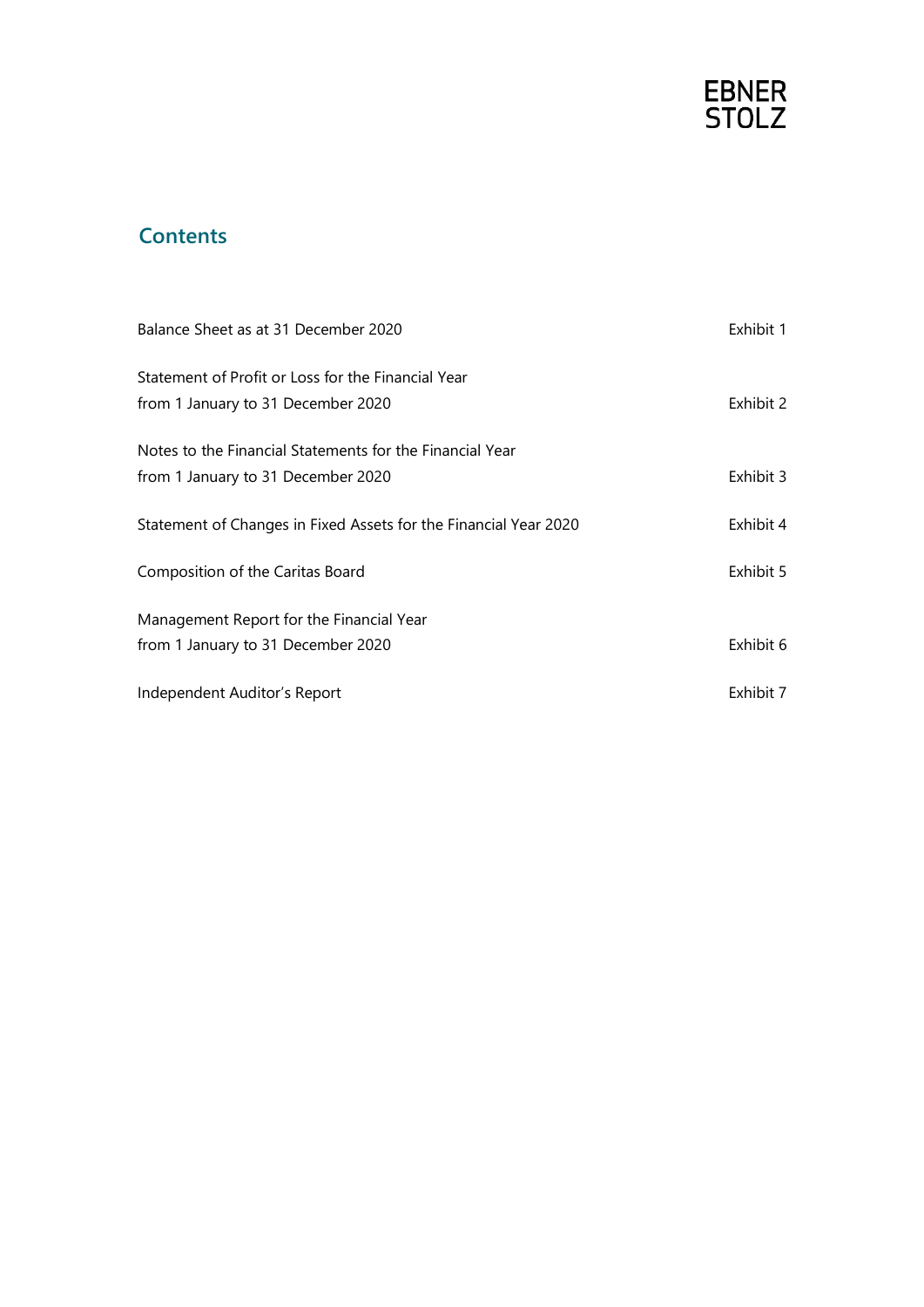# **Balance Sheet of Deutscher Caritasverband e. V., Freiburg im Breisgau, as at 31 December 2020**

| Assets                                                                                    |                             |                             |
|-------------------------------------------------------------------------------------------|-----------------------------|-----------------------------|
|                                                                                           | 31 Dec 2020                 | 31 Dec 2019                 |
|                                                                                           | <b>EUR</b>                  | <b>EUR</b>                  |
| A. Fixed assets                                                                           |                             |                             |
| I. Intangible assets                                                                      |                             |                             |
| Industrial rights and similar rights                                                      |                             |                             |
| acquired for a consideration                                                              | 2.701.121,27                | 3.145.852,73                |
|                                                                                           |                             |                             |
| II. Property, plant and equipment                                                         |                             |                             |
| 1. Land and buildings including                                                           |                             |                             |
| buildings on third-party land                                                             | 46.628.173,06               | 45.208.225,83               |
| 2. Other equipment, furniture and                                                         |                             |                             |
| fixtures                                                                                  | 1.981.455,26                | 2.346.113,36                |
| 3. Payments on account                                                                    |                             |                             |
| and assets under construction                                                             | 6.848,54                    | 1.496.031,38                |
|                                                                                           | 48.616.476,86               | 49.050.370,57               |
|                                                                                           |                             |                             |
| III. Financial assets                                                                     |                             |                             |
| 1. Shares in affiliated companies,                                                        |                             |                             |
| equity investments and shares in cooperatives<br>2. Securities classified as fixed assets | 530.892,13<br>74.343.220,72 | 530.892,13<br>75.297.912,54 |
| 3. Other loans                                                                            | 0,00                        | 330,80                      |
|                                                                                           | 74.874.112,85               | 75.829.135,47               |
|                                                                                           |                             |                             |
| <b>B. Current assets</b>                                                                  |                             |                             |
| I. Inventories                                                                            |                             |                             |
| 1. Raw materials, consumables and supplies                                                | 39.880,73                   | 38.581,28                   |
| 2. Merchandise                                                                            | 28.161,19                   | 26.554,47                   |
|                                                                                           | 68.041,92                   | 65.135,75                   |
|                                                                                           |                             |                             |
| II. Receivables and other                                                                 |                             |                             |
| assets                                                                                    |                             |                             |
| 1. Trade receivables                                                                      | 742.487,09                  | 1.365.371,40                |
| 2. Receivables from affiliated companies                                                  | 289.254,58                  | 228.951,88                  |
| 3. Other assets                                                                           | 4.878.062,86                | 3.269.060,33                |
|                                                                                           | 5.909.804,53                | 4.863.383,61                |
| III. Securities                                                                           |                             |                             |
| Other securities                                                                          | 112.688.855,53              | 127.237.008,15              |
|                                                                                           |                             |                             |
| IV. Cash on hand, Bundesbank balances,                                                    |                             |                             |
| bank balances                                                                             | 29.987.410,58               | 15.022.958,65               |
|                                                                                           |                             |                             |
| <b>C. Prepaid expenses</b>                                                                | 315.630,45                  | 412.186,37                  |
|                                                                                           |                             |                             |
|                                                                                           |                             |                             |
|                                                                                           | 275.161.453,99              | 275.626.031,30              |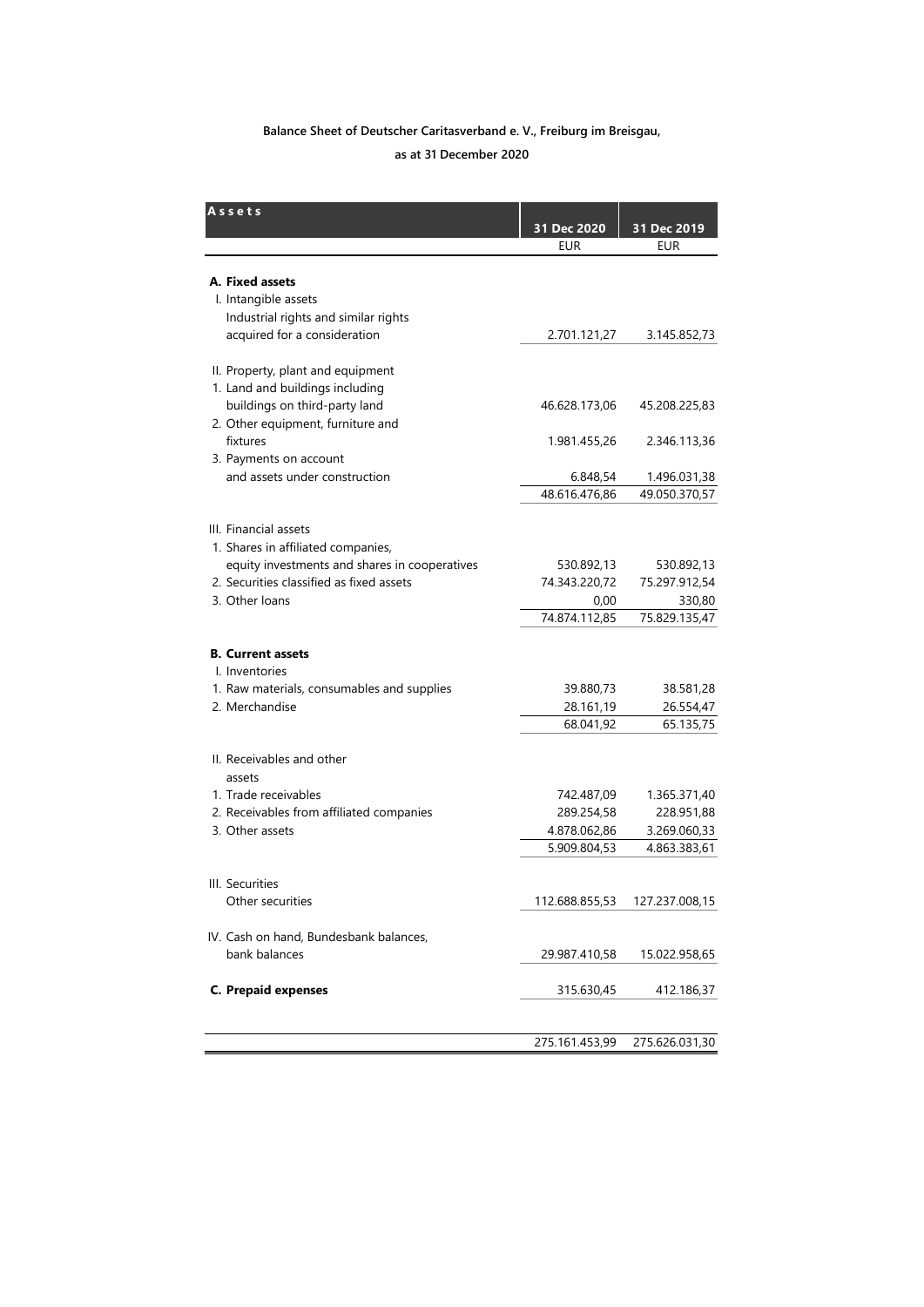| <b>Equity and liabilities</b>           |                |                |
|-----------------------------------------|----------------|----------------|
|                                         | 31 Dec 2020    | 31 Dec 2019    |
|                                         | <b>EUR</b>     | <b>EUR</b>     |
|                                         |                |                |
| A. Equity                               |                |                |
| I. Association capital                  | 14.253.866,44  | 13.644.159,13  |
| II. Assistance funds                    | 55.026.247,40  | 53.888.832,44  |
| III. Reserves                           | 36.294.021,13  | 35.157.952,93  |
| IV. Retained earnings                   | 1.144.187,92   | 1.747.122,27   |
|                                         | 106.718.322,89 | 104.438.066,77 |
| <b>B.</b> Special item for subsidies to |                |                |
| fund property, plant and equipment      | 3.013.530,00   | 3.304.258,62   |
| C. Special purpose funds                |                |                |
| 1. from federal subsidies               | 669.586,37     | 3.186.340,70   |
| 2. from unused donations                | 88.021.620,35  | 93.866.083,92  |
| 3. from other funds                     | 28.466.399,30  | 21.162.898,67  |
|                                         | 117.157.606,02 | 118.215.323,29 |
| <b>D. Provisions</b>                    |                |                |
| 1. Pension provisions and               |                |                |
| similar obligations                     | 11.284.100,00  | 11.615.521,00  |
| 2. Tax provisions                       | 12.000,00      | 0,00           |
| 3. Other provisions                     | 4.521.603,52   | 4.510.368,66   |
|                                         | 15.817.703,52  | 16.125.889,66  |
| <b>E. Liabilities</b>                   |                |                |
| 1. Liabilities to banks                 | 12.890.927,97  | 14.101.661,92  |
| 2. Trade payables                       | 4.090.240,47   | 4.066.317,98   |
| 3. Liabilities to                       |                |                |
| affiliated companies                    | 3.998.731,55   | 3.910.504,93   |
| 4. Other liabilities                    | 11.362.523,88  | 11.210.416,48  |
|                                         | 32.342.423,87  | 33.288.901,31  |
| F. Deferred income                      | 111.867,69     | 253.591,65     |

275.161.453,99 275.626.031,30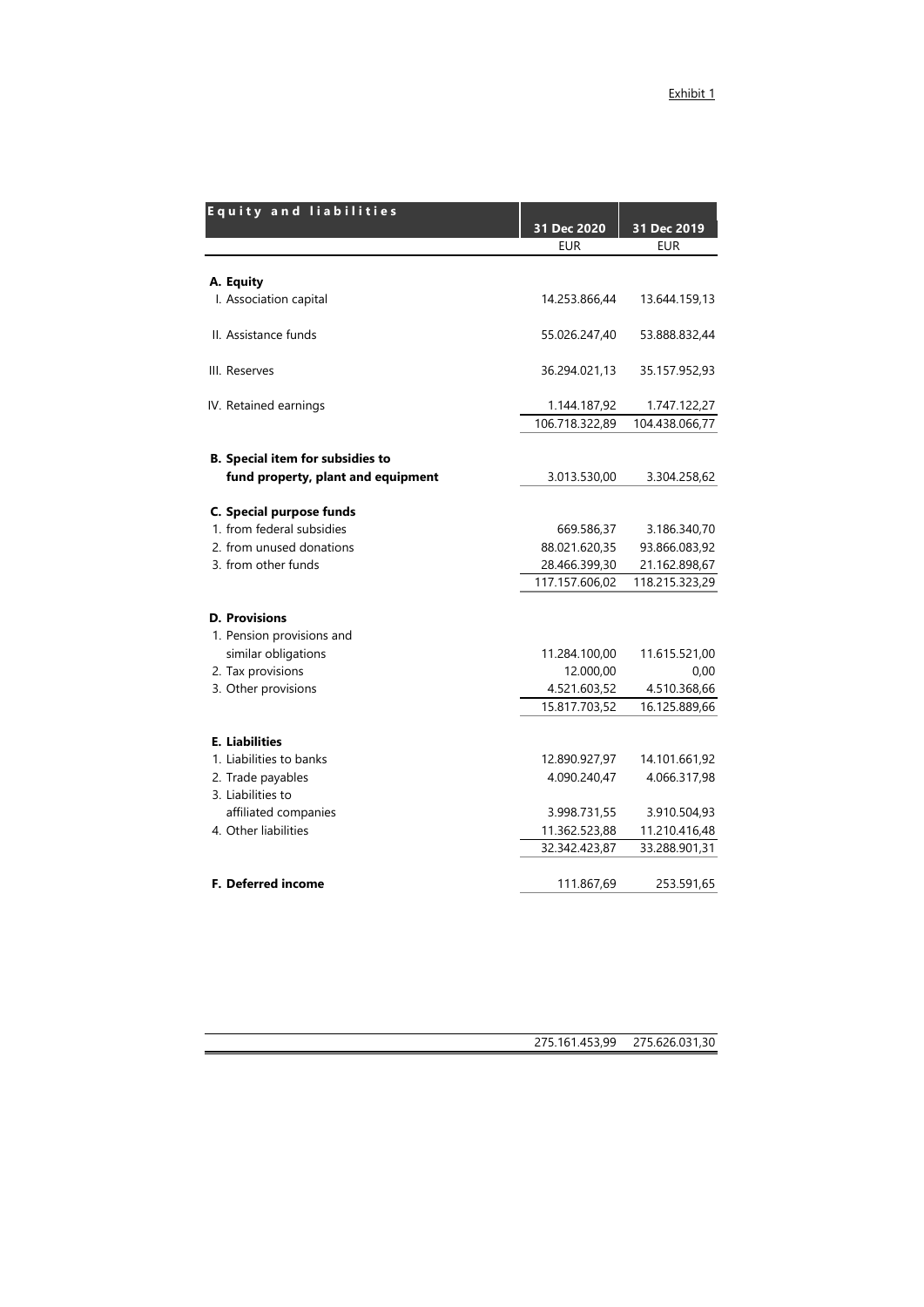#### **Statement of Profit or Loss**

#### **of Deutscher Caritasverband e. V., Freiburg im Breisgau,**

**for the Period from 1 January to 31 December 2020**

|            |                                                                             | 2020                          | 2019                          |
|------------|-----------------------------------------------------------------------------|-------------------------------|-------------------------------|
|            |                                                                             | <b>EUR</b>                    | <b>EUR</b>                    |
|            |                                                                             |                               |                               |
|            | 1. Donations, estates and other grants                                      |                               |                               |
| a)         | Donation income                                                             |                               |                               |
|            | Donations received in the financial year<br>Change in special purpose funds | 41.012.411,17                 | 33.971.209,06                 |
|            | from unused donations                                                       | 5.844.463,57                  | 15.725.503,38                 |
|            | Income from the use of donations in the                                     |                               |                               |
|            | financial year                                                              | 46.856.874,74                 | 49.696.712,44                 |
|            | b) Inheritances, estates and other grants                                   | 3.940.700,75                  | 4.065.229,56                  |
|            | Change in special purpose funds                                             |                               |                               |
|            | from unused inheritances<br>Income from the use of inheriitances in the     | 777.472,70                    | 252.835,82                    |
|            | financial year                                                              | 4.718.173,45                  | 4.318.065,38                  |
|            |                                                                             | 51.575.048,19                 | 54.014.777,82                 |
|            |                                                                             |                               |                               |
|            | 2. Subsidies                                                                |                               |                               |
|            | a) Church subsidies                                                         | 11.546.625,10                 | 10.462.225,84                 |
|            | b) EU subsidies                                                             | 3.205.081,72                  | 2.484.914,86                  |
|            | c) Federal subsidies                                                        | 92.789.360,75                 | 89.367.682,15                 |
|            | d) Other subsidies<br>e) Change in special purpose funds                    | 9.261.208,25                  | 8.499.307,84                  |
|            | from unused subsidies                                                       | -5.564.219,00                 | $-819.279,16$                 |
|            |                                                                             | 111.238.056,82                | 109.994.851,53                |
|            |                                                                             |                               |                               |
| 3. Revenue |                                                                             |                               |                               |
| a)         | Sales proceeds from charity stamps                                          | 4.663.789,88                  | 3.834.082.49                  |
|            | b) Sales proceeds from publications, campaigns                              |                               |                               |
|            | and advertising material                                                    | 2.086.049,43                  | 2.151.370,72                  |
|            | c) Events, conferences, training                                            |                               |                               |
|            | and other items                                                             | 3.898.777,37                  | 5.287.605,67                  |
|            | d) Rents / leases                                                           | 5.012.964,54<br>15.661.581,22 | 3.865.727,26<br>15.138.786,14 |
|            |                                                                             |                               |                               |
|            | 4. Membership fees                                                          | 7.462.990,37                  | 7.276.195,21                  |
|            | 5. Other operating income                                                   |                               |                               |
|            | a) Write-ups on financial assets and                                        |                               |                               |
|            | securities classified as current assets                                     | 70.650,55                     | 1.095.384,41                  |
|            | b) Exchange rate gains                                                      | 568.819,64                    | 566.175,20                    |
|            | c) Income from the disposal of fixed assets                                 | 1.117.125,00                  | 772.510,91                    |
|            | d) Release of special items                                                 | 305.766,52                    | 286.319,87                    |
| (e)        | Reversal of provisions                                                      | 878.485,03                    | 811.001,64                    |
| f)         | Other income                                                                | 1.258.761,86                  | 848.672,19                    |
|            |                                                                             | 4.199.608.60                  | 4.380.064.22                  |
|            | 6. Cost of materials                                                        |                               |                               |
| a)         | Cost of raw materials, consumables and supplies                             |                               |                               |
|            | aa) Other business requirements                                             | 320.831,40                    | 566.551,57                    |
|            | ab) Printing costs (and purchases of printed material)                      | 705.094,62                    | 674.778,92                    |
|            | ac) Purchases of charity stamps                                             | 4.650.387,35                  | 3.823.633,13                  |
|            | ad) Purchases of merchandise                                                | 20.995,24                     | 13.868,82                     |
|            |                                                                             | 5.697.308,61                  | 5.078.832,44                  |
| b)         | Cost of purchased services                                                  |                               |                               |
|            | ba) Energy, water, sewage                                                   | 494.219,01                    | 465.399,44                    |
|            | bb) Food & beverage, accommodation                                          | 88.121,47                     | 391.543,50                    |
|            | bc) Fees (share of operating activities)                                    | 388.337,35                    | 639.236,39                    |
|            | bd) Third-party services                                                    | 480.687,06<br>1.451.364,89    | 540.079,24<br>2.036.258,57    |
|            | Total cost of materials                                                     | 7.148.673,50                  | 7.115.091,01                  |
|            |                                                                             |                               |                               |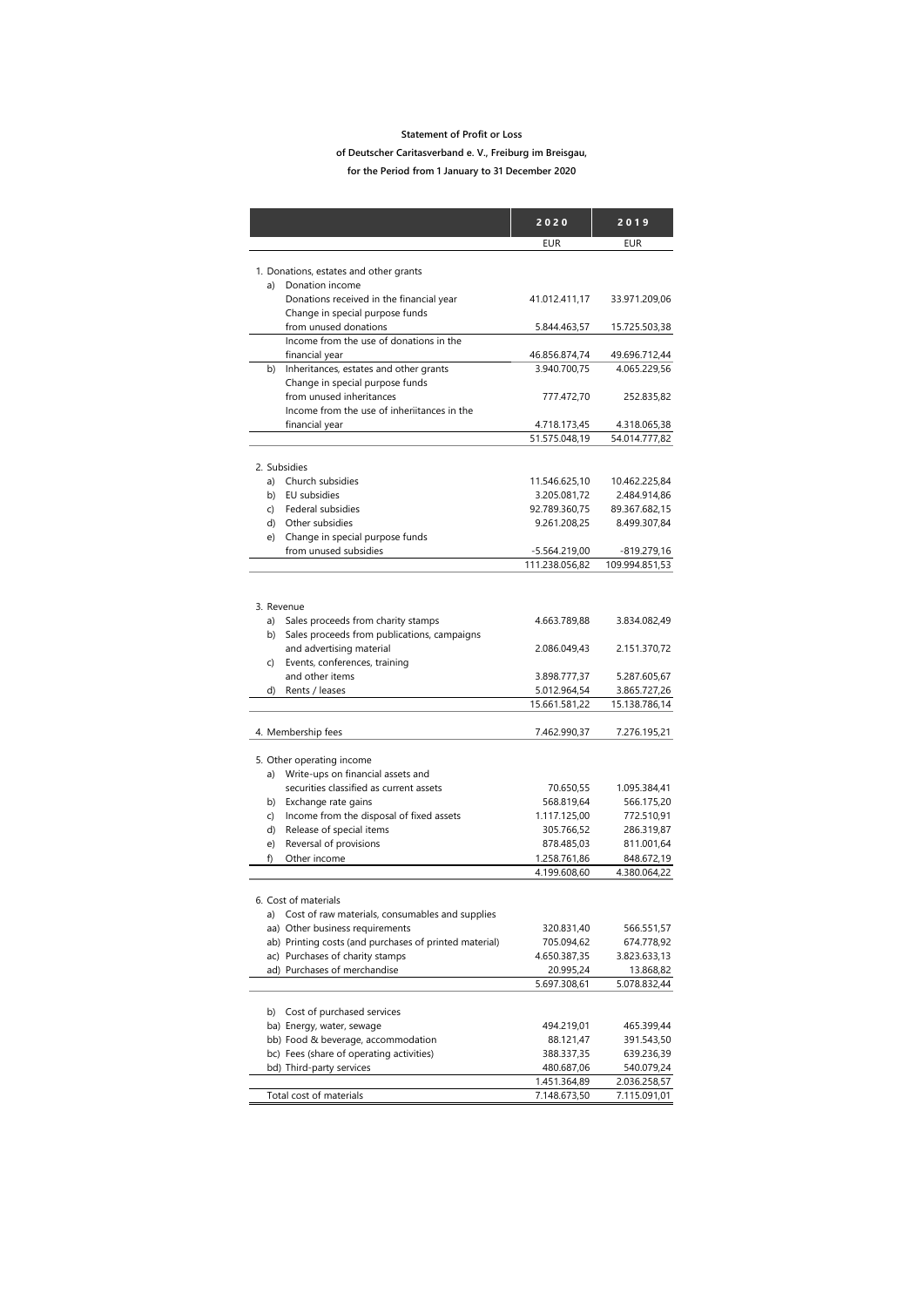|                                                                     | 2020                           | 2019                           |
|---------------------------------------------------------------------|--------------------------------|--------------------------------|
|                                                                     | <b>EUR</b>                     | EUR                            |
|                                                                     |                                |                                |
| 7. Personnel expenses                                               |                                |                                |
| a) Wages and salaries                                               | 21.809.341,23                  | 22.263.165,95                  |
| b) Social security, pension and<br>other benefit costs              |                                |                                |
| (thereof for old-age pensions                                       |                                |                                |
| EUR 2,511,342.11, prior year: EUR 2,313,557.10)                     | 6.667.881,34                   | 6.482.036,35                   |
|                                                                     | 28.477.222,57                  | 28.745.202,30                  |
|                                                                     |                                |                                |
| 8. Project expenses                                                 |                                |                                |
| 1. Aid provided by Caritas international<br>2.                      | 82.613.763,00<br>51.293.266,93 | 82.451.601,55<br>51.576.127,91 |
| Domestic projects                                                   | 133.907.029,93                 | 134.027.729,46                 |
|                                                                     |                                |                                |
| 9. Amortization of intangible                                       |                                |                                |
| assets and depreciation of                                          |                                |                                |
| property, plant and equipment                                       | 3.083.534,18                   | 2.646.136,87                   |
| 10. Other operating expenses                                        |                                |                                |
| Rents, leases and hereditary building rights<br>a)                  | 262.677,51                     | 307.479,85                     |
| b) Energy, water, sewage                                            | 239.485,26                     | 257.305,47                     |
| Insurance, fees and levies<br>C)                                    | 292.377,93                     | 318.720,22                     |
| d) Membership fees                                                  | 243.247,11                     | 258.426,28                     |
| Repairs and maintenance<br>e)                                       | 1.781.854,62                   | 2.118.593,83                   |
| Public relations<br>f)                                              | 2.593.504,45                   | 2.843.895,59                   |
| Travel expenses<br>q)                                               | 301.040,16                     | 1.022.409,21                   |
| Freight-out, packaging<br>h)                                        | 73.793,18                      | 44.910,02                      |
| Expenses from the disposal of fixed assets<br>i)                    | 8.946,69                       | 383.371,37                     |
| Fees<br>i)                                                          | 786.530,07                     | 853.795,58                     |
| k) Third-party services                                             | 2.936.780,46                   | 2.884.804,51                   |
| Postage<br>$\vert$                                                  | 1.952.120,84                   | 1.918.441,03                   |
| m) Other administrative expenses<br>n) Consulting and auditing fees | 1.225.217,30<br>407.480,04     | 1.182.267,15<br>368.376,90     |
| o) Subsidies paid to third parties                                  | 398.683,75                     | 484.206,00                     |
| p) Exchange rate losses on securities                               | 37.081,03                      | 5.080,00                       |
| q) Other expenses                                                   | 3.458.471,93                   | 3.117.154,33                   |
| Incidental personnel expenses<br>r)                                 | 145.025,85                     | 230.037,91                     |
|                                                                     | 17.144.318,18                  | 18.599.275,25                  |
|                                                                     |                                |                                |
| 11. Income from equity investments                                  |                                |                                |
| (thereof from affiliated companies                                  |                                |                                |
| EUR 30,000.00, prior year: EUR 30,000.00)                           | 42.812,12                      | 49.775,53                      |
| 12. Income from other securities and                                |                                |                                |
| long-term loans                                                     | 1.104.463,83                   | 1.410.115,74                   |
|                                                                     |                                |                                |
| 13. Other interest and similar income                               | 1.809.691,54                   | 2.328.274,27                   |
| 14. Write-downs on financial assets and                             |                                |                                |
| securities classified as current assets                             | 45.571,50                      | 63.152,44                      |
|                                                                     |                                |                                |
| 15. Interest and similar expenses                                   |                                |                                |
| (thereof from unwinding the discount                                |                                |                                |
| EUR 633,438.65, prior year: EUR 764,985.69)                         | 860.976,93                     | 972.333,98                     |
| 16. Taxes on income                                                 | 12.000,00                      | 0,00                           |
| 17. Earnings after tax                                              | 2.414.925,90                   | 2.423.919,15                   |
|                                                                     |                                |                                |
| 18. Other taxes<br>19. Net profit for the year                      | 134.669,78<br>2.280.256,12     | 153.626,74<br>2.270.292,41     |
|                                                                     |                                |                                |
| 20. Withdrawals from reserves                                       | 465.465,20                     | 328.065,66                     |
| 21. Additions to reserves                                           | -1.601.533,40                  | -851.235,80                    |
| 22. Retained earnings                                               | 1.144.187,92                   | 1.747.122,27                   |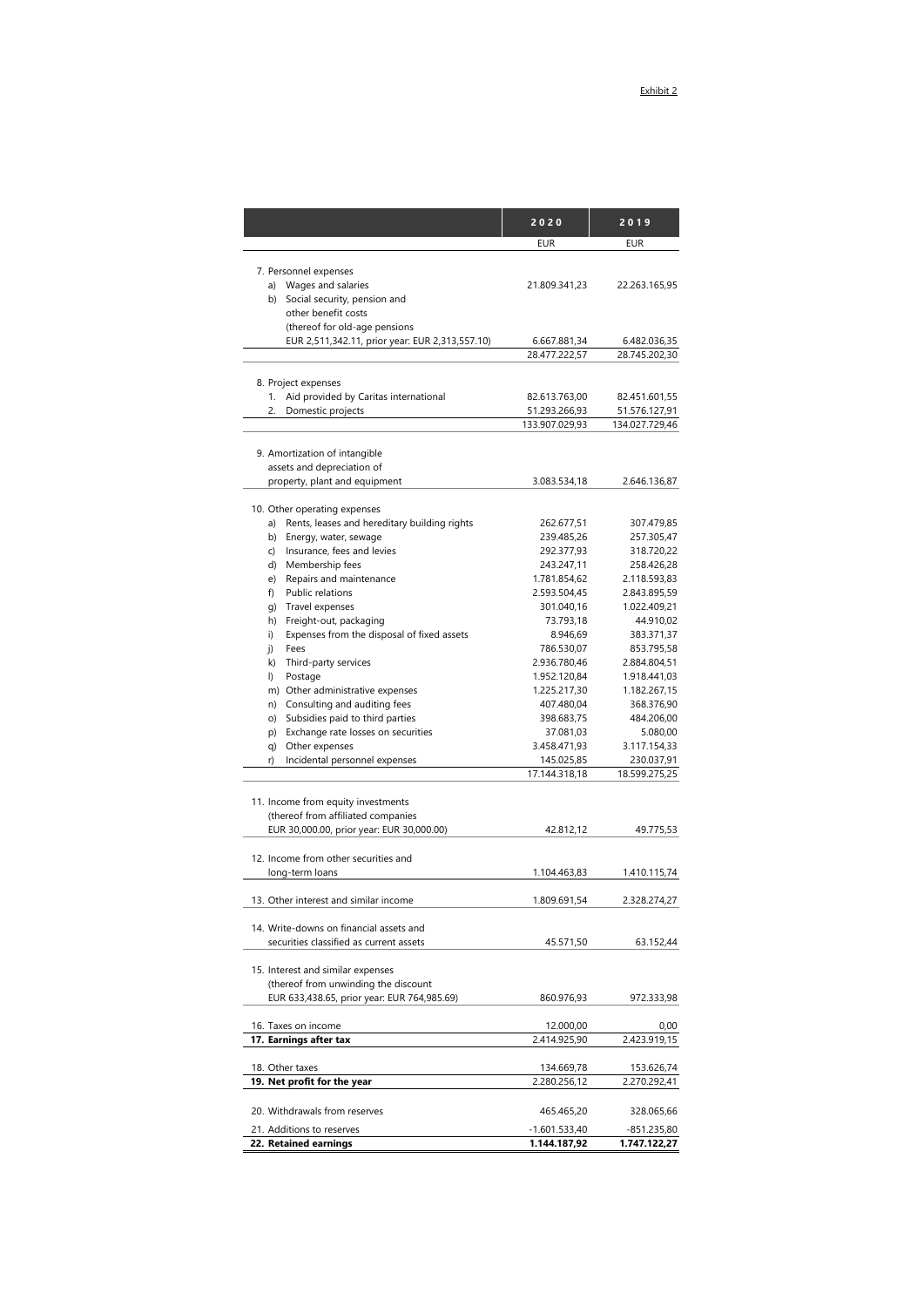**Deutscher Caritasverband e. V. Freiburg im Breisgau**

# **Notes to the Financial Statements for the Financial Year from 1 January to 31 December 2020**

# **1. General Remarks**

Deutscher Caritasverband e. V. (DCV) is a national association and representative of the various Catholic Caritas associations in Germany, and recognized by German bishops. As an association of voluntary care-givers, DCV devotes its energies to performing social work and providing charity.

The Association was founded in 1897 is organized as a registered association (District Court of Freiburg im Breisgau, VR 570) with its offices in Freiburg im Breisgau.

The financial statements have been prepared in accordance with the provisions of **German commercial law applying to businesses** (Secs. 242 to 256a HGB ["Handelsgesetzbuch": German Commercial Code] and the supplementary provisions applying to stock corporations. The financial statements were complemented by notes to the financial statements and a management report, which were prepared voluntarily. The consequences of the legal form and the required deviations [from the standard HGB classification] are indicated in the classification of the statement of profit or loss. Any other deviations to the reporting requirements pertaining to stock corporations are commented on in the following sections.

# **2. Accounting Policies**

The balance sheet has been prepared using the horizontal T-form in accordance with Sec. 266 (1) HGB. The classification is based on Sec. 266 (2) and (3) HGB. However, where it becomes necessary on account of the legal form or the purpose of the Association, the classification pursuant to Sec. 265 (5) HGB is supplemented by additional items and changes made to the classification and naming of items pursuant to Sec. 265 (6) HGB. The recognition and measurement policies applied to the assets and liabilities presented in the financial statements correspond to those applied in the prior year with the exception of a change in the measurement of direct and indirect pension provisions.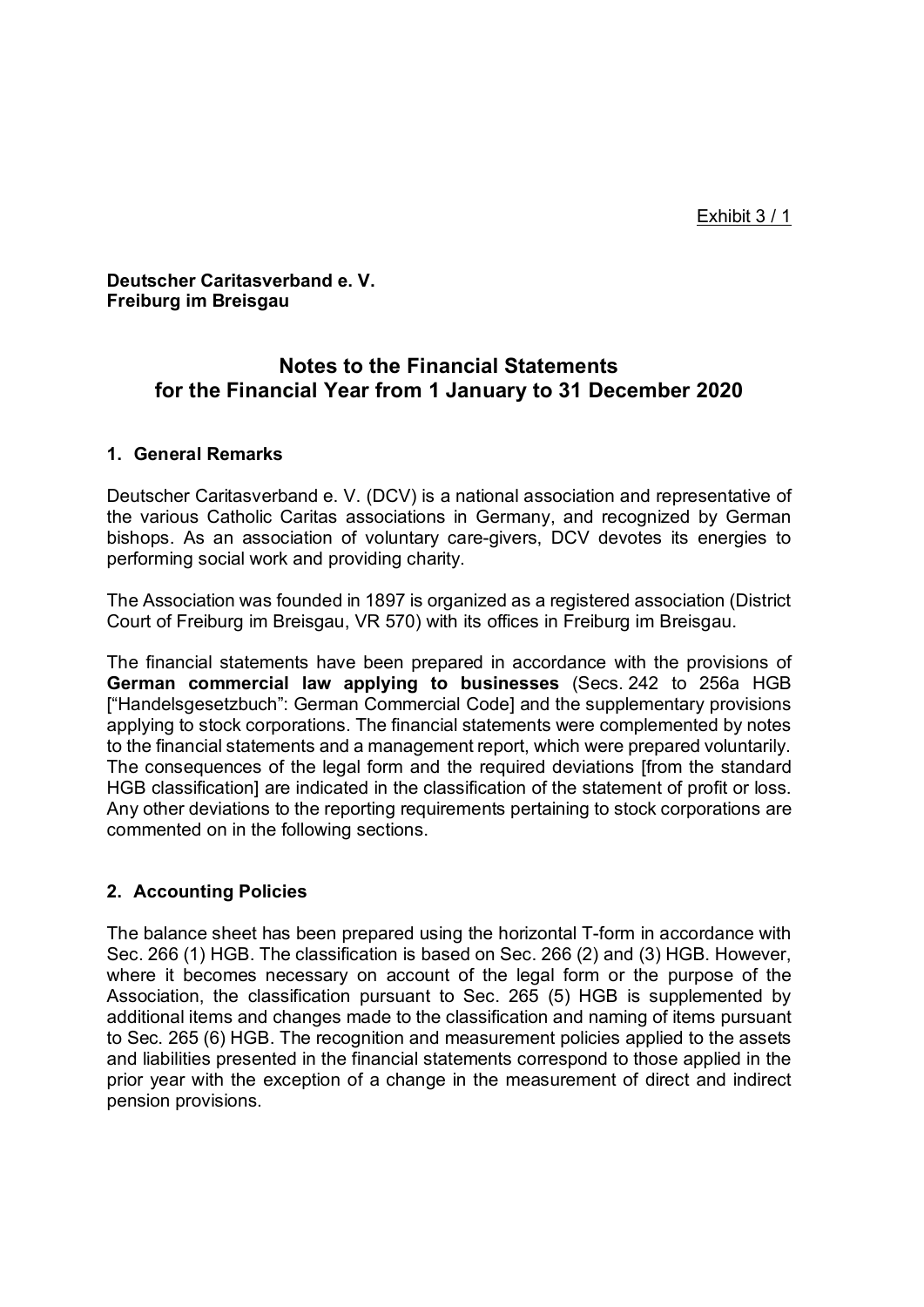# **A S S E T S**

**Intangible assets** and **property, plant and equipment** are measured at cost including any non-deductible input tax and less any scheduled depreciation and amortization and impairment losses.

Depreciation and amortization is recorded using the straight-line method over the customary useful life of the asset.

| Intangible assets                       | $20 - 33.3$ | $\%$          |
|-----------------------------------------|-------------|---------------|
| Buildings and structures                | $2 - 5$     | $\%$          |
| Other equipment, furniture and fixtures | $10 - 25$   | $\frac{0}{0}$ |

As in the prior year, no impairment losses were recorded in the reporting year. Project assets funded by donations and subsidies are generally written off in full in the year of acquisition.

**Low-value assets** are accounted for in the commercial balance sheet in accordance with the tax treatment laid out in Sec. 6 (2) EStG ["Einkommensteuergesetz": German Income Tax Act]. Depreciable moveable fixed assets that can be used independently and whose historical cost net of any input tax does not exceed EUR 800 are fully expensed in the year of acquisition. Their immediate disposal is assumed.

Investment subsidies (where not project-related) are collected without affecting profit or loss and reported as a **special item** on the credit side of the balance sheet as **subsidies to finance property, plant and equipment**. The special items are released on a pro rata temporis basis in line with the use of the subsidized asset. If they relate to buildings, they are released at 4% p.a. over the fixed interest period set by the provider of the subsidy. In the financial year 2020 income from the release of the special item amounted to EUR 306k (prior year: EUR 286k).

**Shares in affiliated companies, equity investments and shares in cooperatives** are recognized at cost or a notional value. They are written down to net realizable value, even if impairment is likely to be only temporary. If the reasons for an impairment that was recorded in prior years no longer apply, the assets are written up accordingly.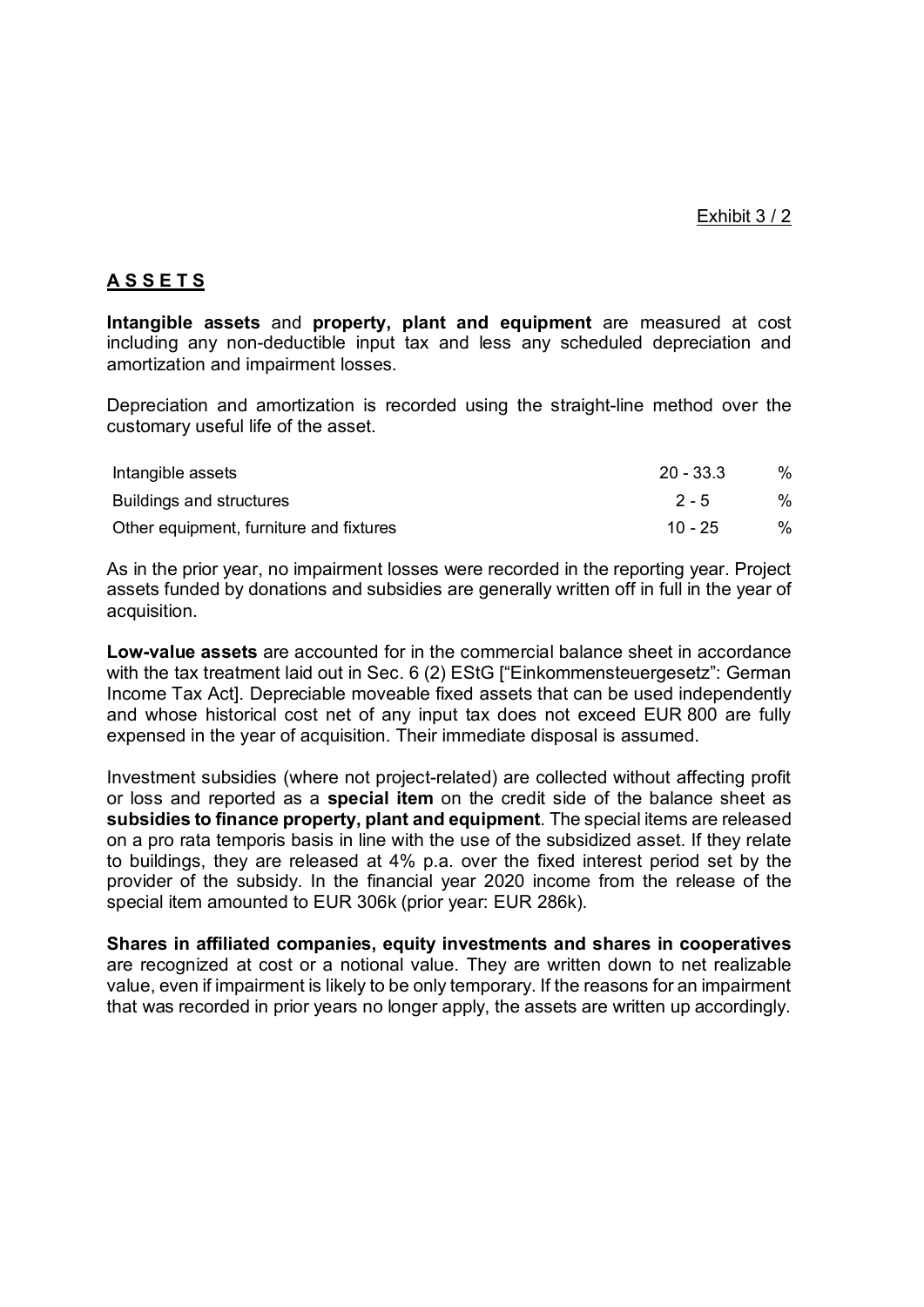## Exhibit 3 / 3

Shares in affiliated companies and other equity investments that were acquired prior to 1 January 2010, are written down to a notional value of EUR 1.00. Up until financial year 2009, impairments recorded on these equity investments in accordance with Sec. 253 (4) HGB (prior to amendment) amounted to EUR 1,684k. These have been retained in accordance with Art. 67 (4) EGHGB ["Einführungsgesetz zum Handelsgesetzbuch": Introductory Law of the German Commercial Code]. The impairment losses were recorded at a time when the financial statements were compiled solely in keeping with the legal requirements applying to businesses. Recording and retaining these impairment losses corresponds to the laws applying to DCV. To this extent, the accounting laws applying to stock corporations, which do not require these impairments pursuant to Sec. 253 (4) HGB (prior to amendment), were not applied.

Other than the above, no other impairments were required on other equity investments to write them down to net realizable value.

| Registered name                                                                                     | <b>Association capital</b> | Holdina |              | Equity      | Profit or loss | Book value       |
|-----------------------------------------------------------------------------------------------------|----------------------------|---------|--------------|-------------|----------------|------------------|
|                                                                                                     | <b>Cooperative shares</b>  |         |              |             | for the year   | as at            |
|                                                                                                     |                            |         | 31 Dec 2020  | 31 Dec 2020 | 31 Dec 2019    | 31 Dec 2020      |
|                                                                                                     | <b>EUR</b>                 | $\%$    | <b>EUR</b>   | EUR k       | EUR k          | EUR <sub>k</sub> |
| Bauverein Breisgau e.G., Freiburg                                                                   | 620.00                     |         | 620.00       |             | 1)             | 1.00             |
| BEGECA Beschaffungsgesellschaft mbH für kirchliche, caritative<br>und soziale Einrichtungen, Aachen | 743,418.39                 | 5.2     | 38,346.89    | 764         | 30             | 1.00             |
| ECCLESIA Holding GmbH, Detmold                                                                      | 273,000.00                 | 46.3    | 126,400.00   | 348,888 2)  | 25.955         | 1.00             |
| Gesellschaft für Anstaltskredit mbH, Cologne                                                        | 1.010.000.00               | 100.0   | 1,010,000.00 | 2,007       | 33             | 1.00             |
| Immobilien und Verwaltungs-GmbH, Freiburg                                                           | 50,000.00                  | 100.0   | 50,000.00    | 86          |                | 1.00             |
| Katholische Hochschule Freiburg Gemeinnützige Gesellschaft mit<br>beschränkter Haftung, Freiburg    | 52,000.00                  | 20.0    | 10.400.00    | 9.690       | 172            | 175.16           |
| KNA Kath. Nachrichtenagentur GmbH, Bonn                                                             | 687.100.00                 | 5.7     | 39,000.00    | 738         |                | 504.97           |
| Lambertus-Verlag GmbH, Freiburg                                                                     | 317.550.00                 | 100.0   | 317.550.00   | 4,673       | 14             | 1.00             |
| Volksbank Freiburg e.G., Freiburg                                                                   | 520.00                     |         | 520.00       |             | 1)             | 1.00             |
| Werthmannhaus Unterstützungs-GmbH i.L., Freiburg                                                    | 25,564.59                  | 100.0   | 25.564.59    | 38          |                | 1.00             |
| Wohlfahrtsgesellschaft Gut Hellberg mbH, Ettlingen                                                  | 50,000.00                  | 50.0    | 25,000.00    | 7,271       | 98             | 1.00             |
| LIGA Bank e.G., Regensburg                                                                          | 2,500.00                   |         | 2,500.00     |             | 1)             | 1.00             |
| Pax-Bank e.G., Cologne                                                                              | 500,000.00                 |         | 500,000.00   | 100,949     | 2,157          | 493,751.00       |
| Wirtschaftsgesellschaft der Kirchen in Deutschland mit beschränkter<br>Haftung (WGKD), Hanover      | 25,000.00                  | 20.0    | 5,000.00     | 2,167       | 153            | 1.00             |
| HGK Hotel- und Gastronomie-Kauf e.G., Stuttgart                                                     | 1,250.00                   |         | 1,250.00     |             | 1)             | 1,250.00         |
| Aktionsbündnis Katastrophenhilfe GbR, Wiesbaden                                                     | 20,000.00                  |         | 5.000.00     |             |                | 5.000.00         |
| Bank im Bistum Essen eG. Essen                                                                      | 25,200.00                  |         | 25.200.00    |             | 1)             | 25.200.00        |
| Klima Kollekte Kirchlicher Kompensationsfond GmbH, Berlin                                           | 5.000.00                   |         | 5,000.00     |             | 3)             | 5.000.00         |
|                                                                                                     |                            |         | 2,187,351.48 |             |                | 530.892.13       |

Shares in affiliated companies, equity investments and cooperative shares break down as follows:

1) Due to the small scope of the investments (< 20%), no disclosures have been made on shares in cooperatives.<br>2) Consolidated financial statements

2) Consolidated financial statements<br>3) Shareholders obtained their legal

3) Shareholders obtained their legal status upon being entered in the commercial register on 27 March 2020.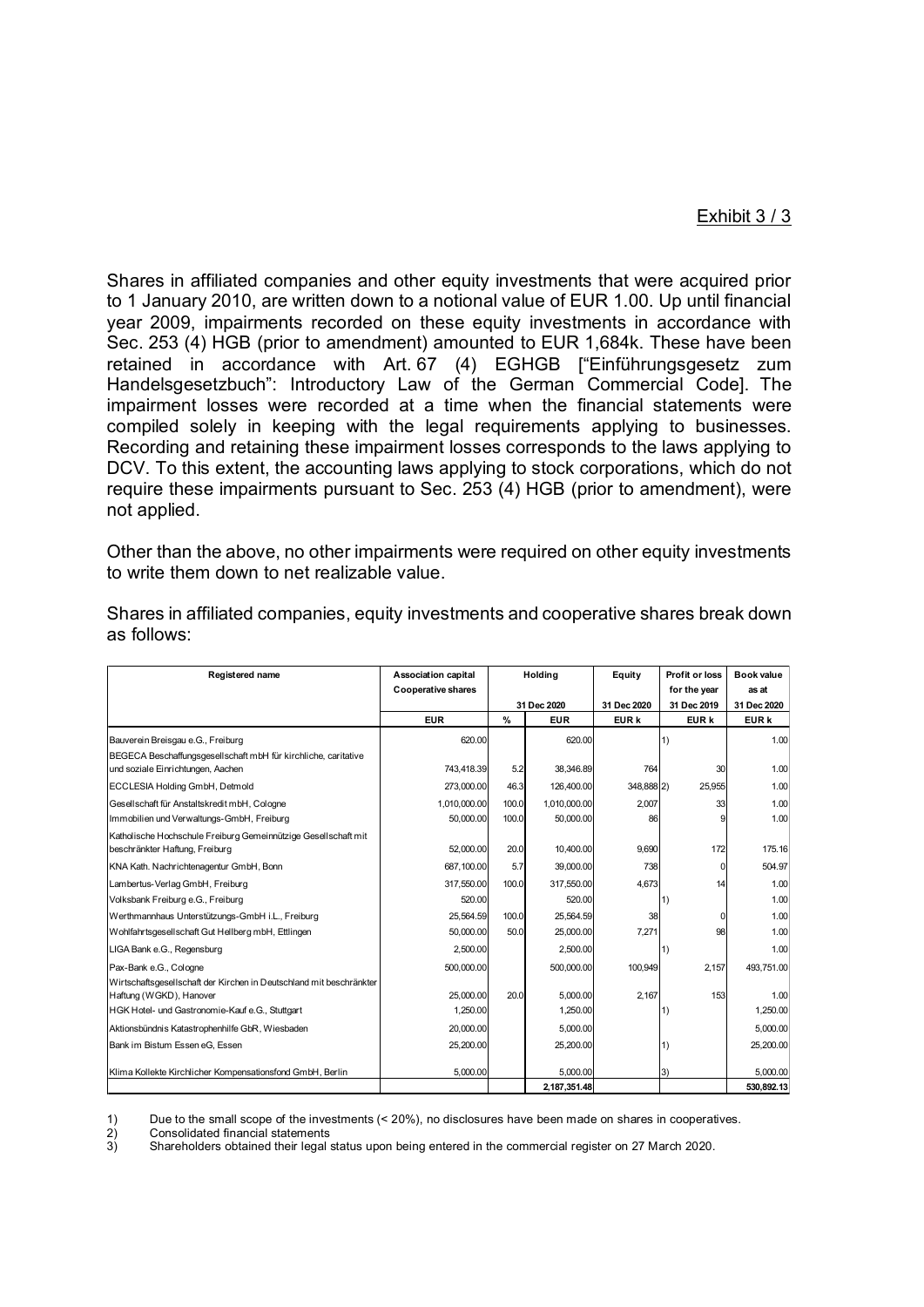The financial statements and the consolidated financial statements of the affiliated companies, equity investments and cooperatives as at 31 December 2020 were not available as at the date these financial statements were prepared.

Securities classified as fixed assets are presented at the lower of cost or net realizable value, whereby an impairment loss is recorded even if the impairment is expected to be only temporary. When the reasons for an impairment recorded in prior years no longer apply, the asset is written up again but not beyond its historical cost.

**Other loans** have been valued at nominal value.

The breakdown and development of the individual fixed asset items is presented in the **statement of changes in fixed assets** (attached as an integral component to these notes).

Where the book value of a **fixed asset** calculated on the basis of the above accounting policies is above its net realizable value on balance sheet date, it is written down to net realizable value by recording an impairment loss. If the impairment loss no longer applies in subsequent financial periods, it is reversed by an appropriate amount to reflect the increase in fair value, provided that the revaluation does not exceed amortized cost.

**Inventories** are recorded at the lower of cost plus any (share in) non-deductible input tax or market. Incidental costs of acquisition and price reductions (such as discount received and rebates) are considered in cost. The balance of charity stamps is presented at their value for postage purposes.

As in the prior year, a fixed value of EUR 16k has been set for canteens and Caritas Tagungszentrum (CTZ – Caritas conference centers).

Inventories break down as follows:

|                                         | 31 Dec 2020 | 31 Dec 2019 |
|-----------------------------------------|-------------|-------------|
|                                         | <b>EUR</b>  | <b>EUR</b>  |
| Raw materials, consumables and supplies | 39,880.73   | 38,581.28   |
| Merchandise                             | 28.161.19   | 26.554.47   |
|                                         | 68.041.92   | 65.135.75   |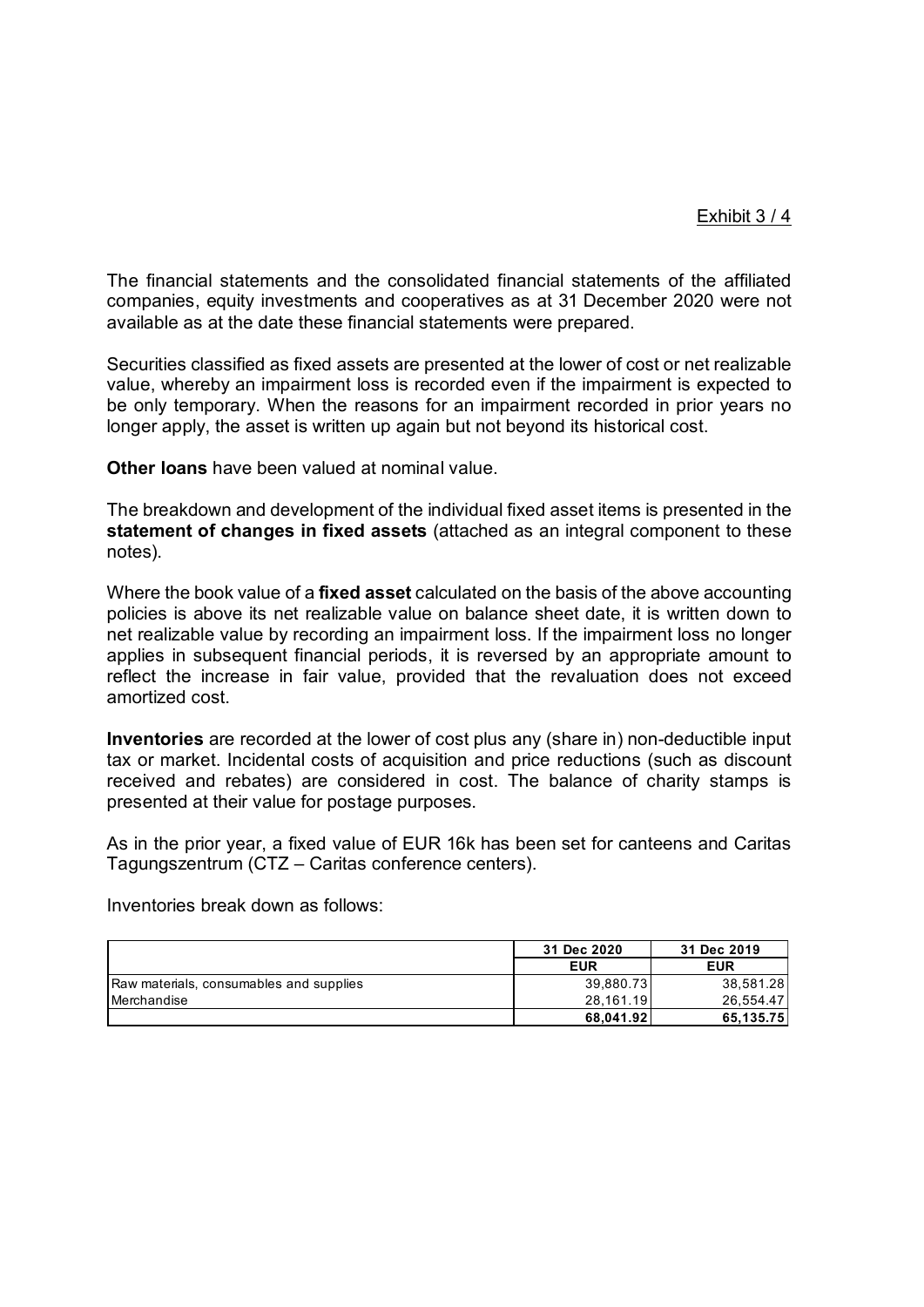**Receivables and other assets** are stated at their nominal value or their realizable value at the balance sheet date, if lower.

The risks of bad debts are generally considered by recognizing a general valuation allowance of 3% on the net balance of receivables and also by means of specific doubtful debt allowances.

All the **receivables due from affiliated companies** are trade receivables.

**Other assets** consist of accrued interest of EUR 384k (prior year: EUR 458k), legal title to which arises after the balance sheet date.

As in the prior year, all receivables and other assets have a remaining term of less than one year.

**Securities classified as current assets** are valued at the lower of cost or net realizable value.

**Cash on hand and bank balances** are presented at their face value. Bank balances held at the same bank as liabilities to banks are presented net when they can be offset against each other.

Transactions in **foreign currencies** are recorded at the rate prevailing on the date of entry. Assets and liabilities denominated in foreign currency are measured at the mean spot rate on the closing date taking account of the imparity principle (higher of cost or market for liabilities and lower of cost or market for assets) and the realization principle for long-term items. Unrealized exchange rate gains are recognized through profit and loss if the related instruments have a term of less than one year.

**Prepaid expenses** relate to expenditures made before the balance sheet date for expenses incurred in following periods.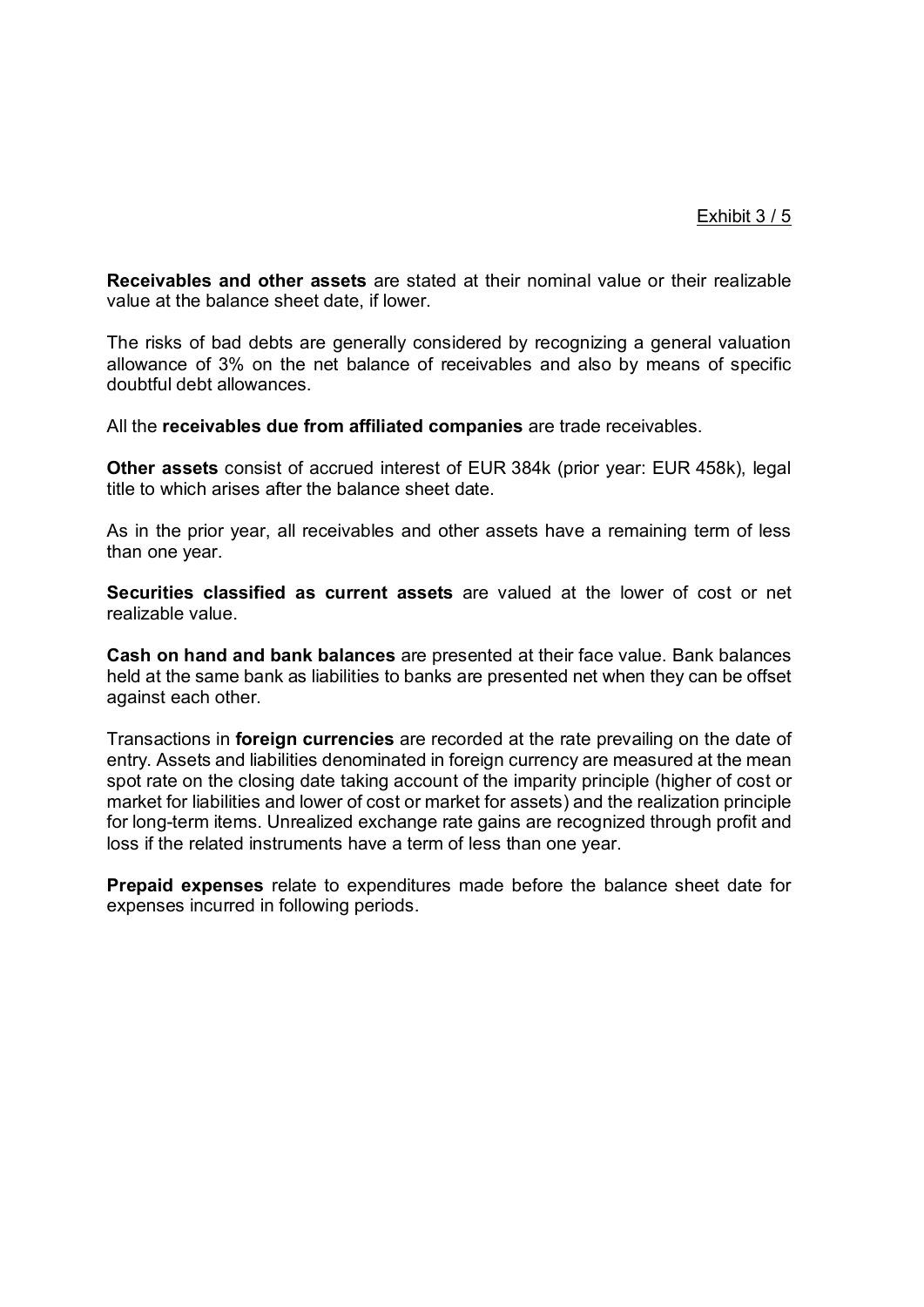# **E Q U I T Y A N D L I A B I L I T I E S**

**Equity** developed in 2020 as follows:

|                              | Association<br>assets | Assistance<br>funds | <b>Reserves</b> | Retained earnings/<br>accumulated<br>loss | Total          |
|------------------------------|-----------------------|---------------------|-----------------|-------------------------------------------|----------------|
|                              | <b>EUR</b>            | <b>EUR</b>          | <b>EUR</b>      | <b>EUR</b>                                | <b>EUR</b>     |
| 1 January 2020               | 13,644,159.13         | 53,888,832.44       | 35, 157, 952.93 | 1,747,122.27                              | 104,438,066.77 |
| Retained earnings 2019       | 609.707.31            | 1,137,414.96        | 0.00            | $-1,747,122.27$                           | 0.00           |
| Withdrawals from reserves    |                       |                     |                 |                                           |                |
| as at 31 December 2020       | 0.00                  | 0.00                | -465.465.20     | 465.465.20                                | 0.00           |
| Additions to reserves        |                       |                     |                 |                                           |                |
| as at 31 December 2020       | 0.00                  | 0.00                | 1,601,533.40    | $-1,601,533.40$                           | 0.00           |
| Net profit for the year 2020 | 0.00                  | 0.00                | 0.00            | 2,280,256.12                              | 2.280.256.12   |
| 31 December 2020             | 14.253.866.44         | 55.026.247.40       | 36.294.021.13   | 1.144.187.92                              | 106,718,322.89 |

The retained earnings of EUR 1,144k (prior year: EUR 1,747k) result from drawings from the reserves of EUR 465k, additions to the reserves of EUR 1,602k as well as the net profit for the year of EUR 2,280k.

The **special purpose funds** are reported in a separate line item on account of their materiality. They consist of subsidies earmarked for certain projects, donations received for certain aid projects and other funds as well as income from the temporary investment of these funds. Reference is made to Section 3. "Notes on the Statement of Profit or Loss" for further explanations.

**Pension provisions** are calculated at net present value in accordance with actuarial principles and, with regard to the benefits for surviving dependents, using the collective method considering the 2018G mortality tables issued by Prof. Dr. Heubeck. Pension provisions were recognized to cover all legacy pension obligations as defined by Art. 28 (1) sentence 1 EGHGB.

The obligations as at 31 December 2020 exist solely towards pensioners and were discounted in accordance with Sec. 253 (2) HGB using the interest rate for instruments of equivalent terms published by Deutsche Bundesbank of 1.61% (prior year: 1.97%). When calculating the discount rate, an average residual term of 7 years was assumed. Future pension increases in connection with the internal pension guideline of the DCV as at 31 December 2020 are calculated using a differentiated approach to future adjustments and eligible performance. The adjustments considered range between 0% and 2%. In the prior year, a uniform pension adjustment of 2.5% was applied. Pension provisions increased by EUR 170k on account of the change in the measurement policy. The adjustment was made to improve understanding of assets, liabilities and financial performance. As in the prior year, no pension increases were considered with regard to the pension obligations of DCV related to the reduction of benefits by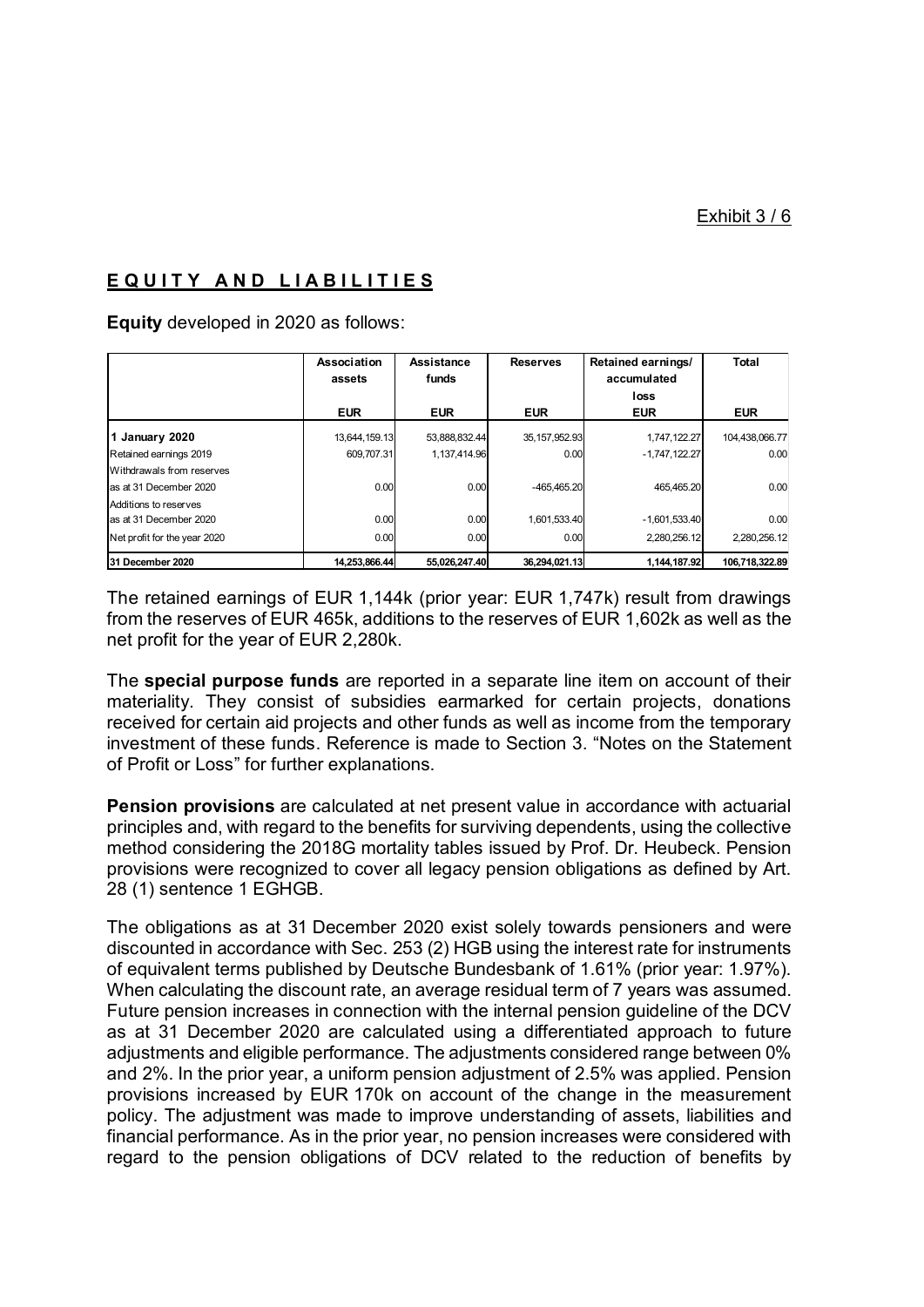Pensionskasse der Caritas VVaG, Cologne. Employee churn was not considered.

Discounting pension provisions as at the balance sheet date using the average market interest rate of the past ten years in comparison to the average market rate over the last seven years results in a difference in the pension provision of EUR 397k (prior year: EUR 468k. This amount is **banned from distribution** by Sec. 253 (6) sentence 2 **HGB** 

The Association has an **indirect liability to cover the obligations of the pension plan** managed by Kirchliche Zusatzversorgungskasse (KZVK), Cologne, if there is any funding deficit.

The provision for indirect pension obligations of EUR 3,500k (prior year: EUR 3,569k) was created to cover the vested rights of employees earned prior to the change in the funding of the Abrechnungsverband S pension plan of KZVK, which switched to a capital-funded plan effective 1 January 2002, as the plan assets held by KZVK were not sufficient to meet the corresponding obligations (funding deficit). To this extent, the alternative treatment allowed by Sec. 28 (1) sentence 2 EGHGB was exercised. The recognition of the provision was recognized to cover the secondary liability pursuant to Sec. 1 (1) sentence 3 BetrAVG ["Gesetzes zur Verbesserung der betrieblichen Altersversorgung": Law on improving company pensions]. However, this has not yet become manifest. Consequently there is no direct (immediate) obligation on DCV to meet the funding deficit. The KZVK initially intended to remedy the funding deficit by levying an annual fixed financing contribution until the year 2040. To measure the indirect pension obligations as at 31 December 2018, the net present value of the financing contributions expected to be levied over this entire period was taken as the best estimate of the economic burden. In the course of an amendment to the articles of association of KZVK, a new financing system came into force on 1 January 2020. No fixed financing contribution will be levied in future. As at 1 January 2020 the Abrechnungsverband S pension plan and the Abrechnungsverband P pension plan were combined to create the Abrechnungsverband G pension plan. It is intended to reach 90% funding coverage of the Abrechnungsverband G pension plan in the long term by means of the future payment and a forecast increase of 0.6 percentage points in the mandatory contribution in the year 2027. In addition, additional synergies are expected from combining the pension plans which will help remedy the funding deficit. The provisions for indirect pension obligations as at 31 December 2020 and 2019 was developed from the provision as at 31 December 2018 and the most recent contribution to the fund levied in 2019. It is assumed that the provisions have a residual term expiring no later than the year 2040. In a second step, the release from the debt provided by the amendment to the articles of association is considered when measuring the provision as at 31 December 2020 and 2019 to the extent that it is based on lower cash outflows until the end of 2026 in comparison to the measurement as at 31 December 2018 but on higher cash outflows from 2027 onwards. Other relief created by the new articles of association was not considered when measuring the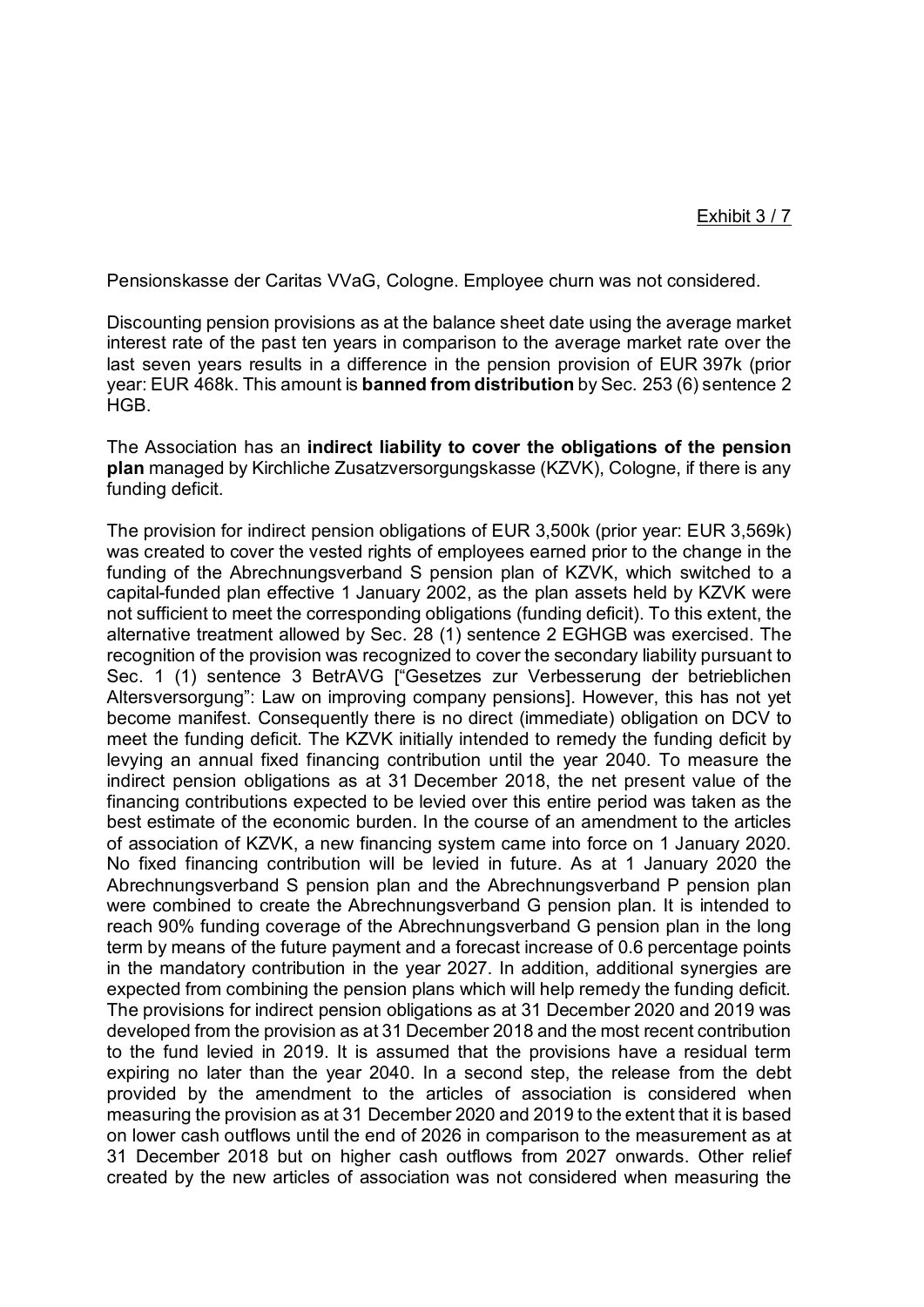provision owing to a lack of quantifiability.

In the prior year all indirect obligations towards former employees who had retired or resigned by 2011 and the prior years were considered. The inclusion of another year due to a change in the measurement method resulted in revaluation adjustment and a higher provision of EUR 206k as a result. The change in measurement was performed to provide a better insight into the net assets and results of operations.

However, the indirect pension obligations as at 31 December 2020 were not recognized in full, only partly, as is permitted. The provision was only recognized for indirect pension obligations towards employees who had left DCV in 2012 or earlier.

The indirect pension provision is discounted using the average market interest rate for instruments with a commensurate term over the last ten financial years as determined by Deutsche Bundesbank on balance sheet date. No mark-down was considered for employee turnover (individuals with vested rights who pass away).

Indirect pension obligations not covered by the provision amount to EUR 2,757k as at 31 December 2020 (prior year: EUR 2,817k) calculated on the basis of the above parameters and explanations. As at 31 December 2020, these relate to employees still in active service and those who have left DCV since 2012.

Other **provisions** take into account all foreseeable risks and contingent liabilities and are valued at the amount deemed necessary by prudent business judgment. Future price and cost increases are considered provided there are sufficient objective indicators for their inclusion.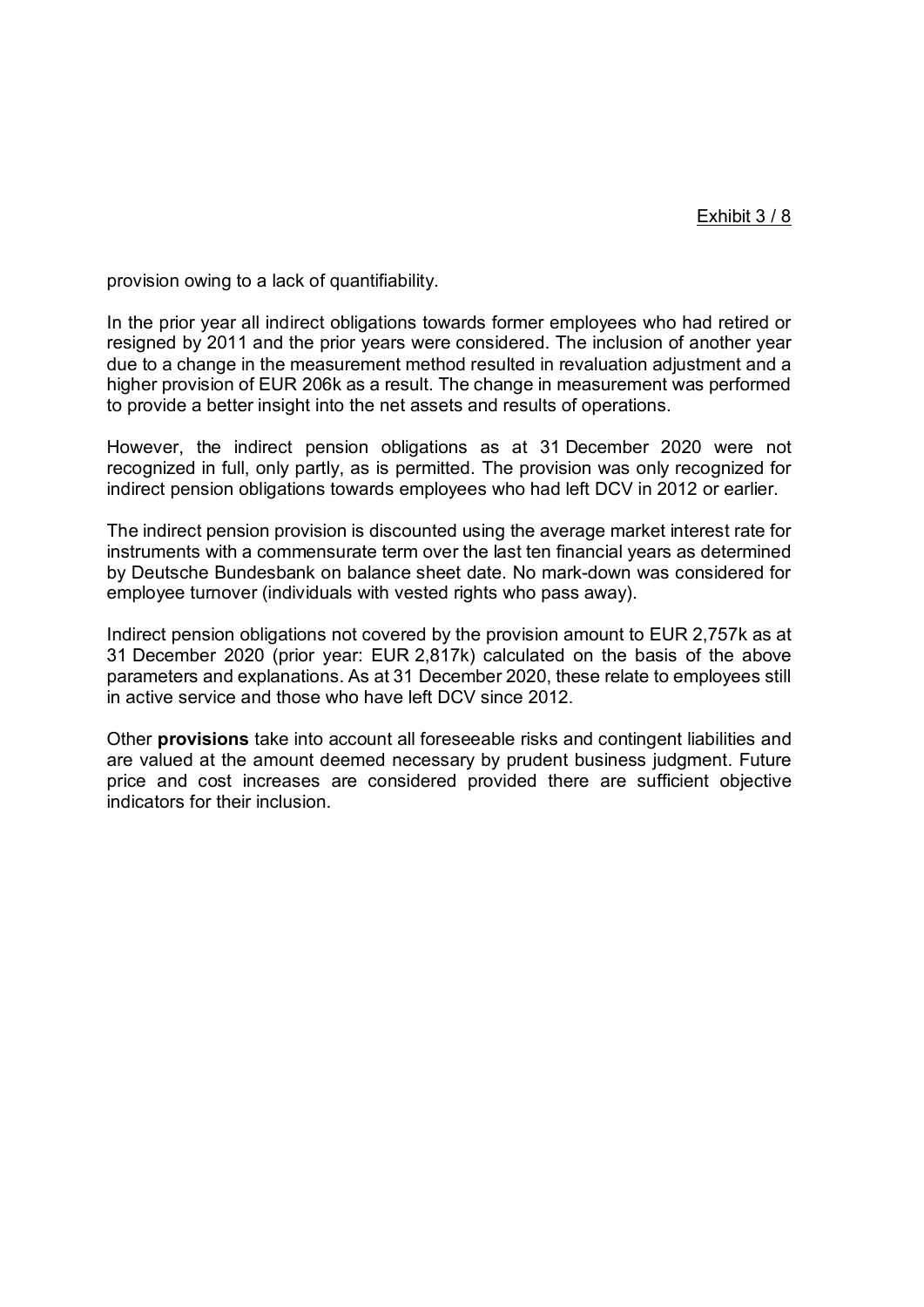#### **Other provisions** break down as follows:

|                                                               | 31 Dec 2020  | 31 Dec 2019  |
|---------------------------------------------------------------|--------------|--------------|
|                                                               | <b>EUR</b>   | <b>EUR</b>   |
| Obligation for state financial assistance to health insurance | 1,945,920.00 | 1,622,927.00 |
| Vacation/overtime accrued                                     | 1,116,360.00 | 1,229,997.00 |
| Supplementary aid system                                      | 174,052.50   | 175,000.00   |
| Obligations towards the fund "Stiftung Anerkennung und Hilfe" | 183,305.00   | 308,119.00   |
| Rights held by employees of the Catholic University           | 423,000.00   | 436,000.00   |
| Other personnel costs                                         | 169,160.87   | 351,693.37   |
| Consulting and auditing                                       | 258,290.20   | 200,925.00   |
| Building maintenance obligations                              | 46,943.78    | 44,359.44    |
| Other                                                         | 216,571.17   | 141,347.85   |
|                                                               | 4,533,603.52 | 4,510,368.66 |

Other provisions also include provisions to cover the obligations for assuming the costs of the supplementary aid system for victims of sexual abuse. The provision was recognized on the basis of an agreement with the Federal Ministry for Family Affairs, Senior Citizens, Women and Youths (BMFSFJ). The provision is based on an estimate of the number of cases and the agreed maximum payments. The actual settlement could differ if the matter develops differently.

Employees hired prior to 1998 have a life-long right to healthcare assistance. The right arises from the guidelines for employment contracts in the facilities of the DCV (*"Richtlinien für Arbeitsverträge in den Einrichtungen des Deutschen Caritasverbandes"*) attached as Exhibit 11. DCV has taken out insurance for its healthcare assistance obligations. A provision was recognized on the basis of the insurance premiums for obligations arising from state financial assistance to pensioners.

The actuarial measurement of the obligation was performed in accordance with Sec. 253 HGB and observing generally accepted actuarial principles. The calculation included biometric inputs from the Klaus Heubeck 2018G mortality tables and an interest rate of 1.61% (prior year: 1.97%).

When calculating the discount rate, an average residual term of 15 years was assumed. The discount rate is based on the market rate as calculated by the Deutsche Bundesbank for the past seven years in accordance with Sec. 253 (2) sentence 1 HGB. Moreover, a general annual increase in the premiums of 2.5% was considered. The present value method defined by German income tax legislation ("Teilwertverfahren") and the general present value method were the valuation techniques used to measure obligations towards employees in active service holding vested rights and towards former employees already in retirement.

A provision was recognized for **phased retirement plans** ("Altersteilzeitverträge") already agreed on as at the balance sheet date. It contains the step-up amounts required by the agreements and the performance obligations accumulated by the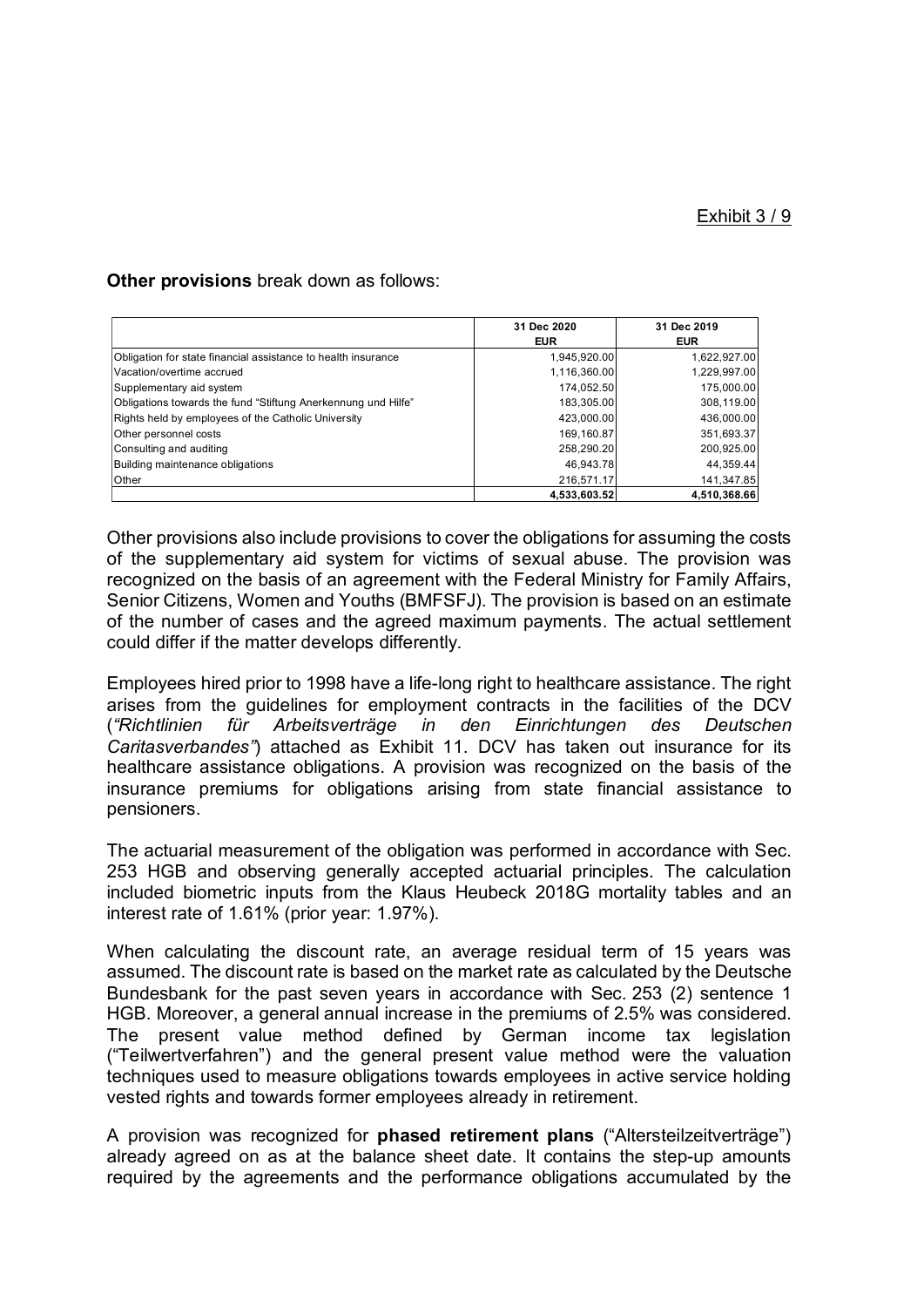balance sheet date. The interest rate used to measure the provision was set at the market rate for instruments of equivalent terms of 0.74% (prior year: 0.84%). Moreover, wage and salary increases of 2.5% p.a. were considered.

The provision for phased retirement obligations amounted to EUR 708k (prior year: EUR 316k) as at the reporting date. The provision was offset against the plan assets in accordance with Sec. 246 (2) sentence 2 HGB, whose fair value and acquisition cost each came to EUR 593k (prior year: EUR 293k). The plan assets consist entirely of dedicated current account euro deposits at banks that are pledged to the beneficiaries and protected from the claims of other creditors in the event of insolvency. As at 31 December 2020 covering assets (plan assets) were deducted from the provision for phased retirement plans on the liabilities side of the balance sheet.

No interest expenses have been offset against interest income.

With the exception of pension provisions, provisions with a residual term of more than one year are discounted using the average market interest rate over the last seven years as determined by the German Central Bank on the balance sheet date.

All **liabilities** are recorded at the settlement amount.

The residual terms of **liabilities** as defined by Sec. 268 (5) HGB and Sec. 285 No. 1 and 2 HGB can be seen in the following schedule:

| <b>Balance sheet item</b> |                                     | Due in           |                 |                   | Total              | of which          |
|---------------------------|-------------------------------------|------------------|-----------------|-------------------|--------------------|-------------------|
|                           |                                     | less than 1 year | between 1 and 5 | more than 5 years | amount             |                   |
|                           |                                     |                  | years           |                   |                    | secured by liens  |
|                           |                                     |                  |                 |                   |                    | and other rights  |
|                           |                                     | <b>EUR</b>       | <b>EUR</b>      | <b>EUR</b>        | <b>EUR</b>         | <b>EUR</b>        |
| 1.                        | Liabilities to banks                | 988,372.51       | 2,794,791.36    | 9,107,764.10      | 12,890,927.97      | 12,890,927.97     |
|                           | Prior year                          | (907,914.40)     | (2,735,652.75)  | (10,458,094.77)   | (14, 101, 661.92)  | (13, 875, 898.06) |
| 12.                       | Trade payables                      | 4,090,240.47     | 0.00            | 0.00              | 4.090.240.47       | 0.00              |
|                           | Prior vear                          | (4.066, 317.98)  | (0.00)          | (0.00)            | (4.066, 317.98)    | (0.00)            |
| 3.                        | Liabilities to affiliated companies | 3,998,731.55     | 0.00            | 0.00              | 3,998,731.55       | 3,700,000.00      |
|                           | Prior year                          | (3,910,504.93)   | (0.00)          | (0.00)            | (3,910,504.93)     | (3,700,000.00)    |
| 14.                       | Other liabilities                   | 11,242,334.34    | 38,422.80       | 81,766.74         | 11,362,523.88      | 0.00              |
|                           | Prior year                          | (11,095,685.47)  | (39,031,20)     | (75, 699.81)      | (11, 210, 416, 48) | (0.00)            |
|                           |                                     | 20,319,678.87    | 2,833,214.16    | 9,189,530.84      | 32, 342, 423.87    | 16,590,927.97     |

**Liabilities to banks** of EUR 12,891k are secured by land charges.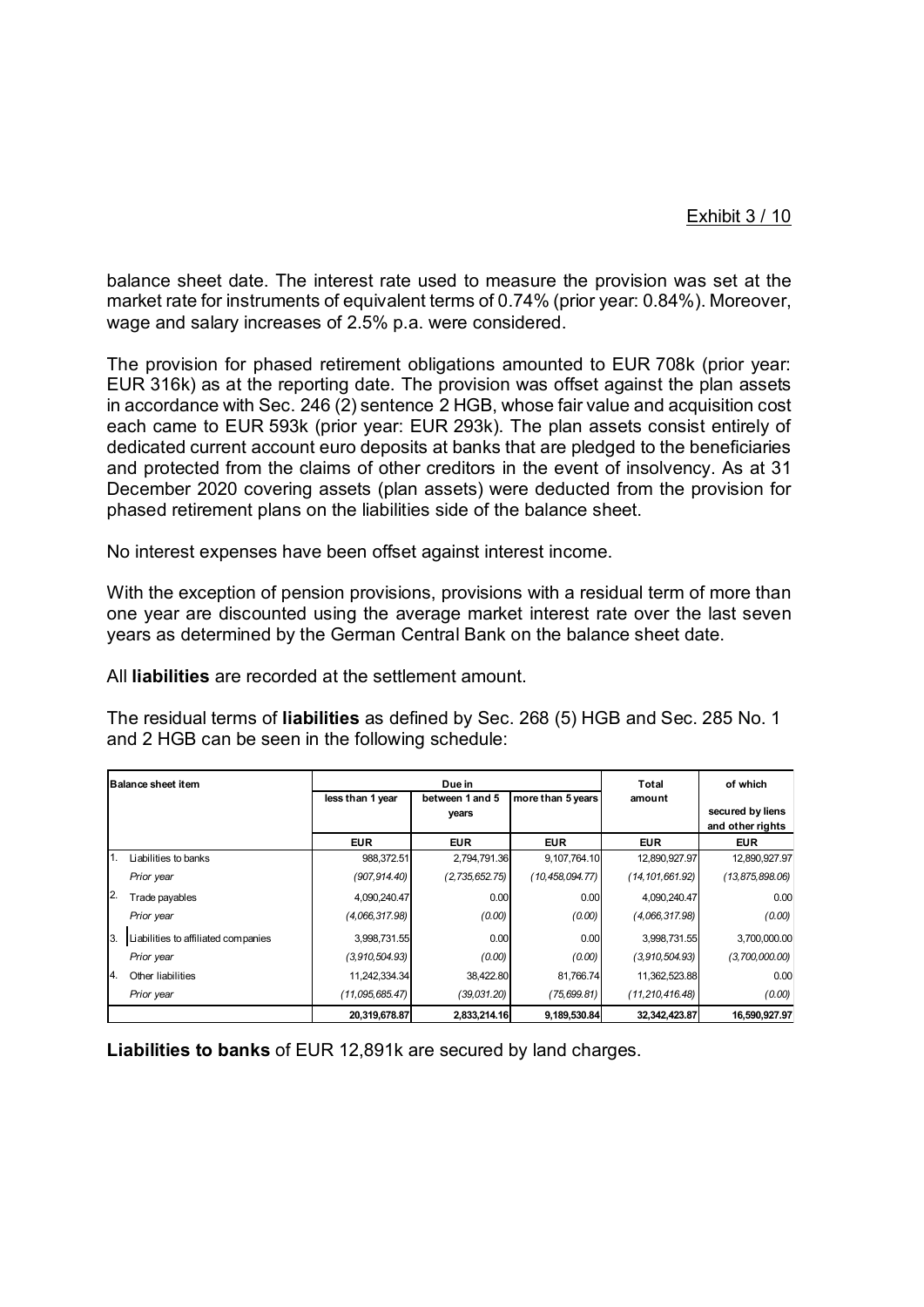# Exhibit 3 / 11

**Trade payables** are subject to the customary clauses retaining title to the delivered items.

**Liabilities to affiliated companies** consist of loans from subsidiaries of EUR 3,850k (prior year: EUR 3,850k) and trade payables of EUR 149k (prior year: EUR 61k).

**Other liabilities** include tax liabilities of EUR 345k (prior year: EUR 376k) and sundry other liabilities of EUR 11,018k (prior year: EUR 10,834k).

**Deferred income** relates to payments received before balance sheet date for income in following periods.

# **3. Notes to the Statement of Profit or Loss**

The statement of profit or loss has been prepared using the **vertical format** pursuant to Sec. 275 HGB.

Income and expenses have been accounted for on an **accrual** basis.

Until they are used, **donations** are presented under a special line item in the balance sheet, **special purpose funds from unused donations**.

The release of this item is presented under **income from use of donations** in accordance with the expenses incurred for which they are earmarked as required by the statutes. This item is therefore composed of the donations received in the financial year, the utilization of donations received in prior years less any donations received but not used in the period.

The presentation corresponds to the requirements of the **Accounting Practice Statement for Organizations Collecting Donations** issued by the IDW (**IDW AcPS HFA 21**).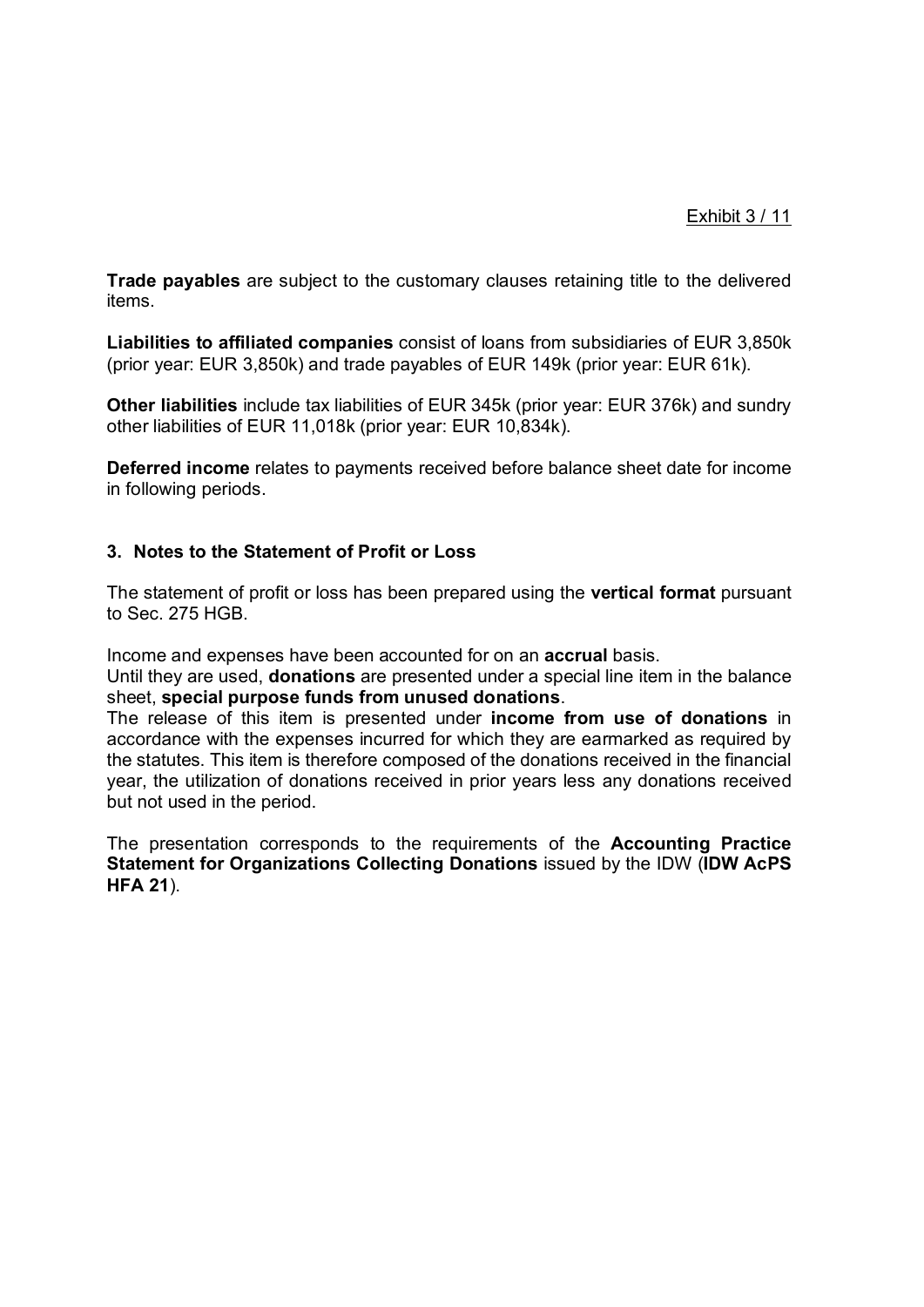The **special purpose funds** held by headquarters and its representative offices developed as follows in 2020:

|                    | Cash          | Change  |              |
|--------------------|---------------|---------|--------------|
|                    | appropriation | inflow  |              |
|                    | <b>EUR k</b>  | EUR k   | <b>EUR k</b> |
| Government funding | 90.424        | 87,907  | $-2.517$     |
| Donations          | 46,857        | 41,013  | $-5,844$     |
| Other funding      | 17.131        | 24.434  | 7,303        |
| <b>Total</b>       | 154,412       | 153,354 | $-1,058$     |

The change in line item **C.2. Special purpose funds from unused donations** of EUR 5,844k was presented in the statement of profit or loss under the line item **1.a) Donation income / Change in special purpose funds from unused donations**. The change of EUR 777k in the other special purpose funds (line items C.1. "From federal subsidies" and C.3. "From other funds") was posted to line item **1.b) Change in special purpose funds from unused inheritances** and a change of EUR 5,564k to line item **2.f) Change in special purpose funds from unused subsidies**.

An amount of EUR 4,079k of the donations received in 2020 (prior year: EUR 3,458k) was earmarked for the Kinderhilfe Bethlehem program, Lucerne, Switzerland. Of this amount EUR 3,310k (prior year: EUR 3,373k) was passed on to Kinderhilfe Bethlehem, Lucerne, Switzerland.

Donations received in kind of EUR 0k (prior year: EUR 0k) were recognized at a conservative measurement of their fair value or in accordance with tax legislation or at book value if the assets were taken over from the operating assets of the donor.

The line item, **inheritances, estates and other grants** includes funds received from wills and testaments of EUR 3,861k (prior year: EUR 4,014k) and administrative fines of EUR 8k (prior year: EUR 3k).

The line item **subsidies** contains subsidies received from Verband der Diözesen Deutschlands (Association of German Dioceses - VDD) and individual bishoprics, the federal government and other sources. As there is no exchange of goods or services, these grants qualify as genuine subsidies in the sense of Sec. 10.2 (7) of the Decree on the Application of VAT Law ("Umsatzsteuer-Anwendungserlass"). Due to their significance for the result of operations of the Association, the subsidies are not presented under other operating income but in a separate line item.

Other operating income mainly consists of **out-of-period income** arising from the release of provisions totaling EUR 878k (prior year: EUR 811k), the disposal of fixed assets of EUR 1,117k (prior year: EUR 773k) and income from the derecognition of liabilities of EUR 0k (prior year: EUR 382k). Moreover, other operating income includes **income from currency translation** amounting to EUR 12k (prior year: EUR 28k).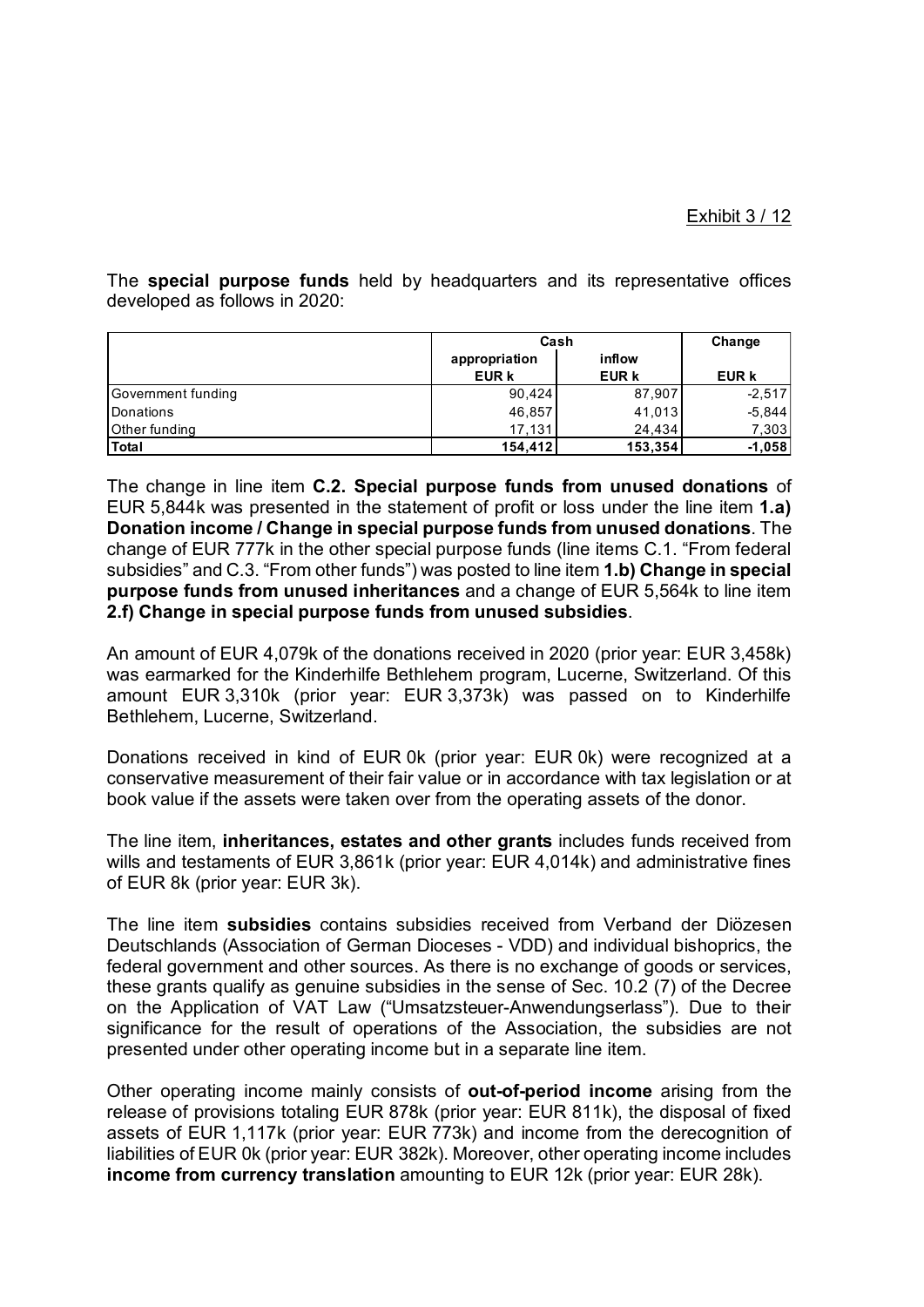**Interest income and gains on sale** totaling EUR 2,152k (prior year: EUR 2,626k) from the temporary investment of special purpose funds were used during the year to fund special purpose projects and to finance the operating budget during the year. In sum, donations-funded projects earned interest of 1.33% (prior year: 1.50%).

The cash accounting used by the Association makes it possible to present the use of special purpose funds received from donations and subsidies for the various projects. **Project expenses** are therefore presented separately in the statement of profit or loss.

According to the statement of changes in fixed assets, **amortization of intangible assets and depreciation of property, plant and equipment** amount to EUR 3,225k (prior year: EUR 2,890k) of which EUR 141k (prior year: EUR 244k ) relates to assets that are allocated to projects. Consequently, this portion of depreciation and amortization is reported under **project expenses** rather than **depreciation and amortization**.

**Write-downs of financial assets and securities classified as current assets** include EUR 24k (prior year: EUR 17k) to write financial assets down to net realizable value in accordance with Sec. 253 (3) sentence 5 and 6 HGB.

Other operating expenses do not contain any significant **expenses from other periods**.

**Interest and similar expenses** include interest expenses of EUR 580k (prior year: EUR 714k) from unwinding discounted direct and indirect long-term pension provisions and interest expenses of EUR 54k (prior year: EUR 51k) from unwinding other discounted provisions. Moreover they include expenses from currency translation of EUR 30k (prior year: EUR 1k).

Fees of EUR 120k (prior year: EUR 140k) were agreed on for the **audit of the financial statements** plus 19% VAT (Sec. 285 No. 17 HGB) for 2020. Of this amount, EUR 81k (prior year: EUR 101k) plus 19% VAT relates to the audit of the entire financial reporting of the Association and additional work required by the engagement in the form of attestation services of EUR 8k (prior year: EUR 8k) plus VAT of 19% in each case.

# **4. Related Party Transactions**

Related parties charged insurance premiums of EUR 119k (prior year: EUR 125k) and an amount of EUR 602k (prior year: EUR 623k) for administrative services in financial year 2020. Moreover, there are still loans from affiliated companies of EUR 3,850k, which were extended in the prior year at market rates.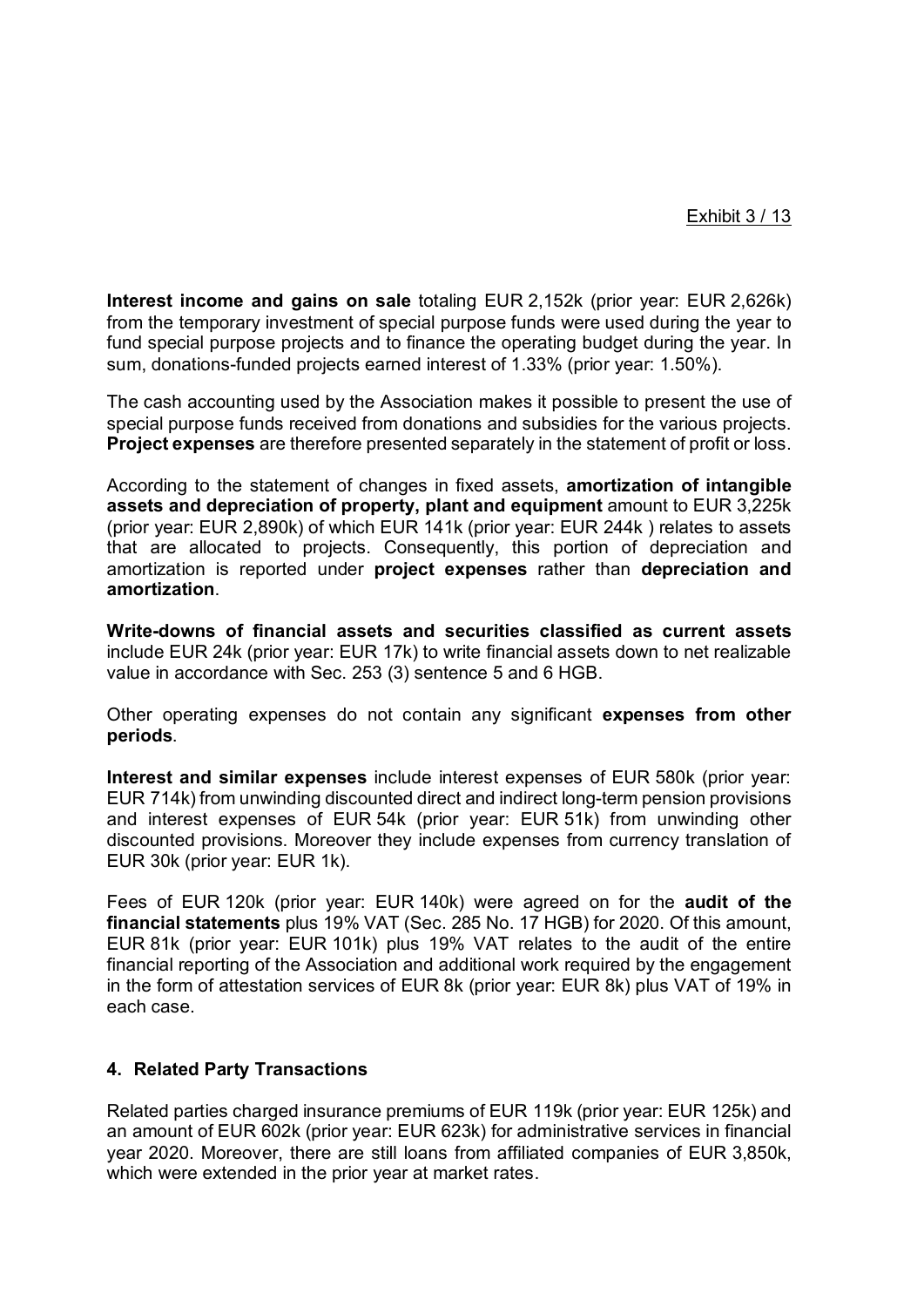# Exhibit 3 / 14

DCV invoiced related parties for EUR 724k (prior year: EUR 736k) for the rent of buildings, primarily training and academy rooms, plus incidental expenses. In addition, related parties were billed EUR 172k (prior year: EUR 171k) for services and EUR 91k for licenses (prior year: EUR 69k).

No other significant transactions were conducted with related parties in 2020.

|              |       |       | Book value Market value Market value   | Dis-      | Daily      |
|--------------|-------|-------|----------------------------------------|-----------|------------|
|              |       |       | 31 Dec 202031 Dec 2020 less book value | tribution | Redemption |
|              | EUR m | EUR m | EUR m                                  | EUR m     | possible   |
|              |       |       |                                        |           |            |
| LWH equities | 37.1  | 45.9  | 8.8                                    | 0.70      | yes        |
| LWH bonds    | 54.8  | 57.8  | 3.0                                    | 1.00      | yes        |

# **5. Disclosures on Shares in Investment Funds pursuant to Sec. 1 (10) KAGB**

As at the reporting date, Deutscher Caritasverband e.V. holds more than 10% of the shares in special purpose investment funds pursuant to Sec. 1 (10) KAGB ["Kapitalanlagegesetzbuch": German Investment Code]. The shares relate to special investment funds issued by BNY Mellon Service Kapitalanlagegesellschaft, Frankfurt am Main: LWH Fonds Aktien (equities) and LWH Fonds Renten (bonds). The investment funds are securities with an international investment focus. The financial year of the funds begins on 1 October of a given year and ends on 30 September of the following year.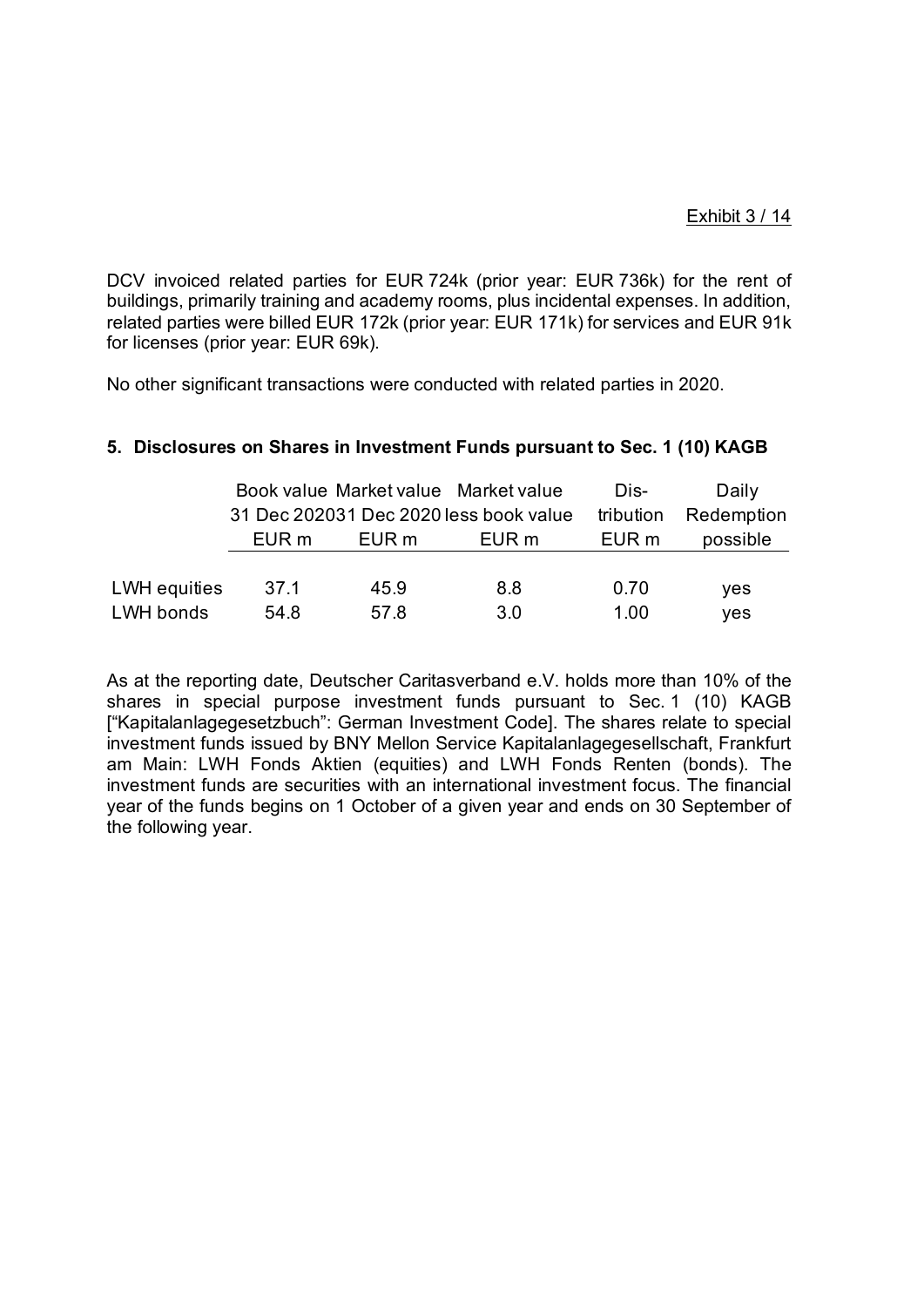## **6. Other Notes**

The members of the **management board** in 2020 were:

|   | President                                              | Prelate Dr. Peter Neher  |
|---|--------------------------------------------------------|--------------------------|
| 2 | Director of Social Policies and<br><b>Politics</b>     | Eva-Maria Welskop-Deffaa |
| 3 | <b>General Secretary</b><br>Director of Finance and HR | Hans Jörg Millies        |

Please see Exhibit 5 (which is an integral component of these notes) for the composition of the **Caritas Board**.

Total remuneration paid to the board (including incidental income, fringe benefits excluding the employer's share of social security and other social levies and fringe benefits) amounted to EUR 462k (prior year: EUR 458k).

This breaks down to the individual members of the board as follows:

|                                                                                                                                                                                 | <b>EUR k</b> |
|---------------------------------------------------------------------------------------------------------------------------------------------------------------------------------|--------------|
| Prelate Dr. Peter Neher, President                                                                                                                                              | 152          |
| <b>Eva-Maria Welskop-Deffaa, Director of Social Policies and Politics</b>                                                                                                       | 155          |
| Hans Jörg Millies, General Secretary,                                                                                                                                           |              |
| <b>Finance and HR</b>                                                                                                                                                           | 155          |
|                                                                                                                                                                                 | 462          |
| Total remuneration of the board (including incidental income, fringe benefits excluding<br>the employer's share of social security and other social levies and fringe benefits) |              |

Pension payments to former members of the management board amounted to EUR 206k in 2020 (prior year: EUR 210k).

Provisions for pension obligations towards former members of the management board were recognized at an amount of 1,825k (prior year: EUR 1,722k).

**Other financial obligations** which are of significance for an assessment of the financial position, arise from rental agreements, contracts for services and maintenance agreements and came to EUR 2,988k as at the reporting date (prior year: EUR 3,113k).

The number of full-time **employees** on 31 December 2020 (in full-time equivalents) came to 338 (prior year: 362).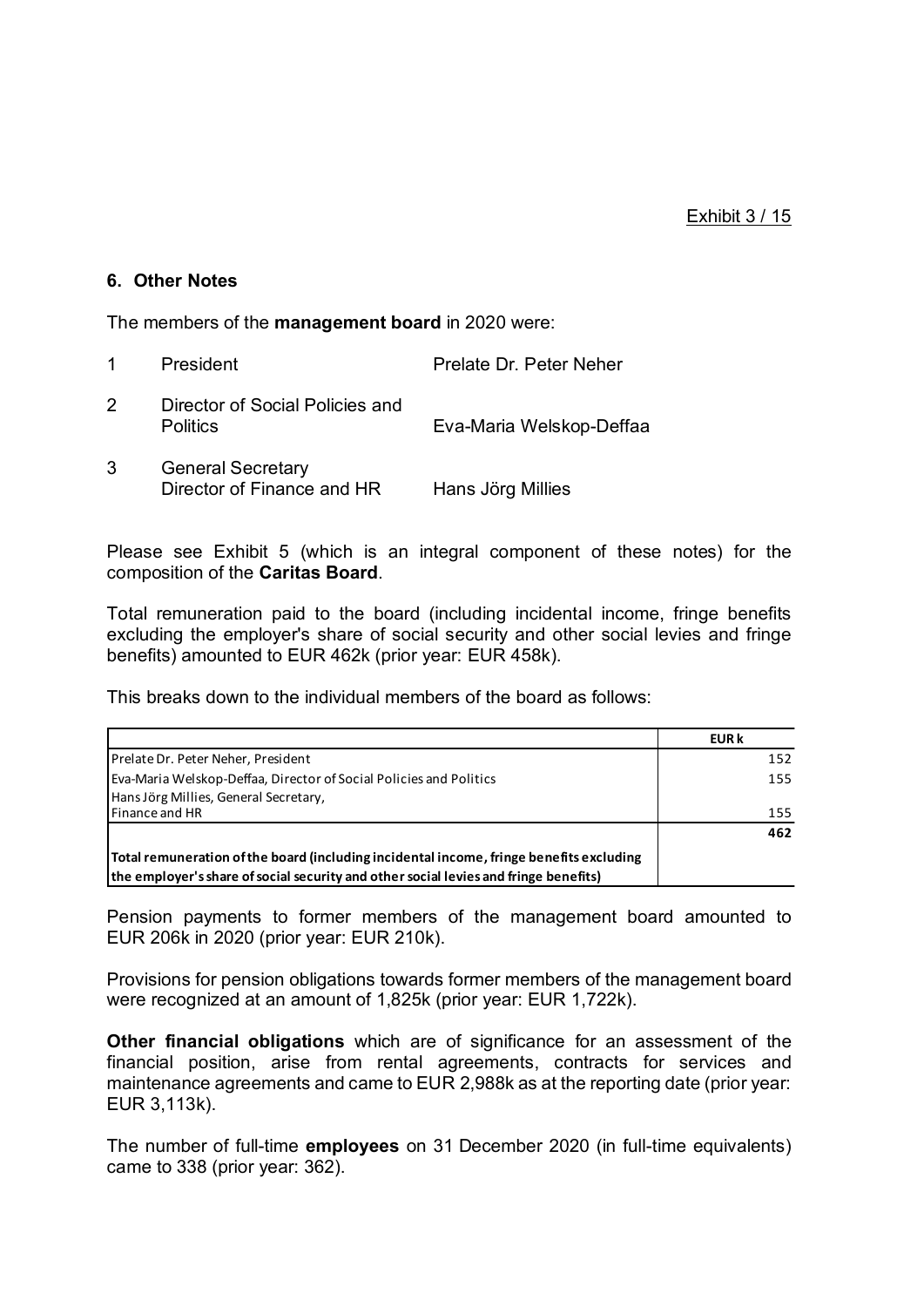Exhibit 3 / 16

Not expressed in full-time equivalents, the annual average headcount in 2020 came to 430 (prior year: 456) excluding members of the management board, trainees and interns.

# **7. Subsequent Events**

One event of particular significance to occur after the reporting date was the sale of the property located in the Ludwigstrasse in Freiburg for a price of EUR 5,215k. This resulted in a book gain of EUR 4,209k.

Otherwise, there have not been any other significant events requiring reporting at this point.

Freiburg im Breisgau, 10 May 2021

Prelate Dr. Peter Neher Eva-Maria Welskop-Deffaa Hans Jörg Millies President Director of Social Policies Cheneral Secretary<br>and Politics Director of Finance

Director of Finance and HR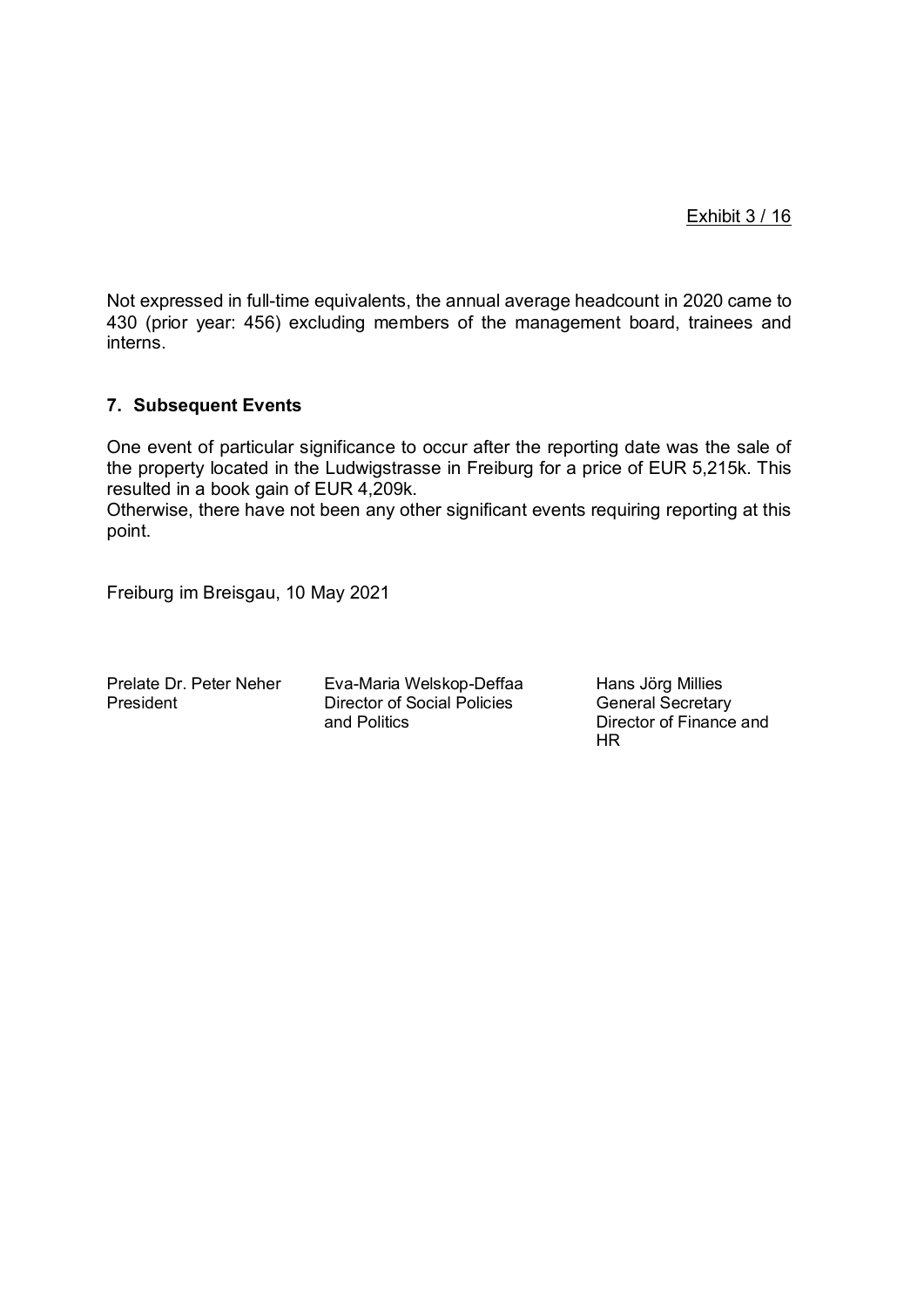#### **Statement of Changes in Fixed Assets**

#### **of Deutscher Caritasverband e. V., Freiburg im Breisgau,**

**for the Financial Year 2020**

#### **Historical cost**

|                                                                                                                                |                | <b>Additions</b> | Reclassi-       | <b>Disposals</b> |                |
|--------------------------------------------------------------------------------------------------------------------------------|----------------|------------------|-----------------|------------------|----------------|
|                                                                                                                                | 1 Jan 2020     |                  | fications       |                  | 31 Dec 2020    |
|                                                                                                                                | <b>EUR</b>     | <b>EUR</b>       | <b>EUR</b>      | <b>EUR</b>       | <b>EUR</b>     |
| I. Intangible assets                                                                                                           |                |                  |                 |                  |                |
| Concessions, industrial rights<br>and similar rights and assets<br>acquired for a consideration<br>as well as licenses to such |                |                  |                 |                  |                |
| rights and assets                                                                                                              | 5.259.855,35   | 369.137,19       | 0,00            | 301.479,85       | 5.327.512,69   |
| II. Property, plant and equipment                                                                                              |                |                  |                 |                  |                |
| 1. Land, land rights                                                                                                           |                |                  |                 |                  |                |
| and buildings                                                                                                                  | 78.914.108,59  | 55.090,30        | 3.090.470,33    | 2.126.424,80     | 79.933.244,42  |
| 2. Other equipment, furniture                                                                                                  |                |                  |                 |                  |                |
| and fixtures                                                                                                                   | 14.398.713,61  | 332.776,01       | 39.725,84       | 330.849,50       | 14.440.365,96  |
| 3. Assets under construction                                                                                                   | 1.496.031,38   | 1.641.013,33     | $-3.130.196,17$ | 0.00             | 6.848,54       |
|                                                                                                                                | 94.808.853,58  | 2.028.879,64     | 0,00            | 2.457.274,30     | 94.380.458,92  |
| <b>III. Financial assets</b>                                                                                                   |                |                  |                 |                  |                |
| 1. Shares in affiliated<br>companies, equity investments                                                                       |                |                  |                 |                  |                |
| and shares in cooperatives                                                                                                     | 2.198.001,10   | 0,00             | 0,00            | 0.00             | 2.198.001,10   |
| 2. Securities classified as                                                                                                    |                |                  |                 |                  |                |
| fixed assets                                                                                                                   | 75.342.672,69  | 1.502.306,98     | 0.00            | 2.475.300,00     | 74.369.679,67  |
| 3. Other loans                                                                                                                 | 330,80         | 0,00             | 0,00            | 330,80           | 0,00           |
|                                                                                                                                | 77.541.004,59  | 1.502.306,98     | 0,00            | 2.475.630,80     | 76.567.680,77  |
|                                                                                                                                | 177.609.713,52 | 3.900.323,81     | 0,00            | 5.234.384,95     | 176.275.652,38 |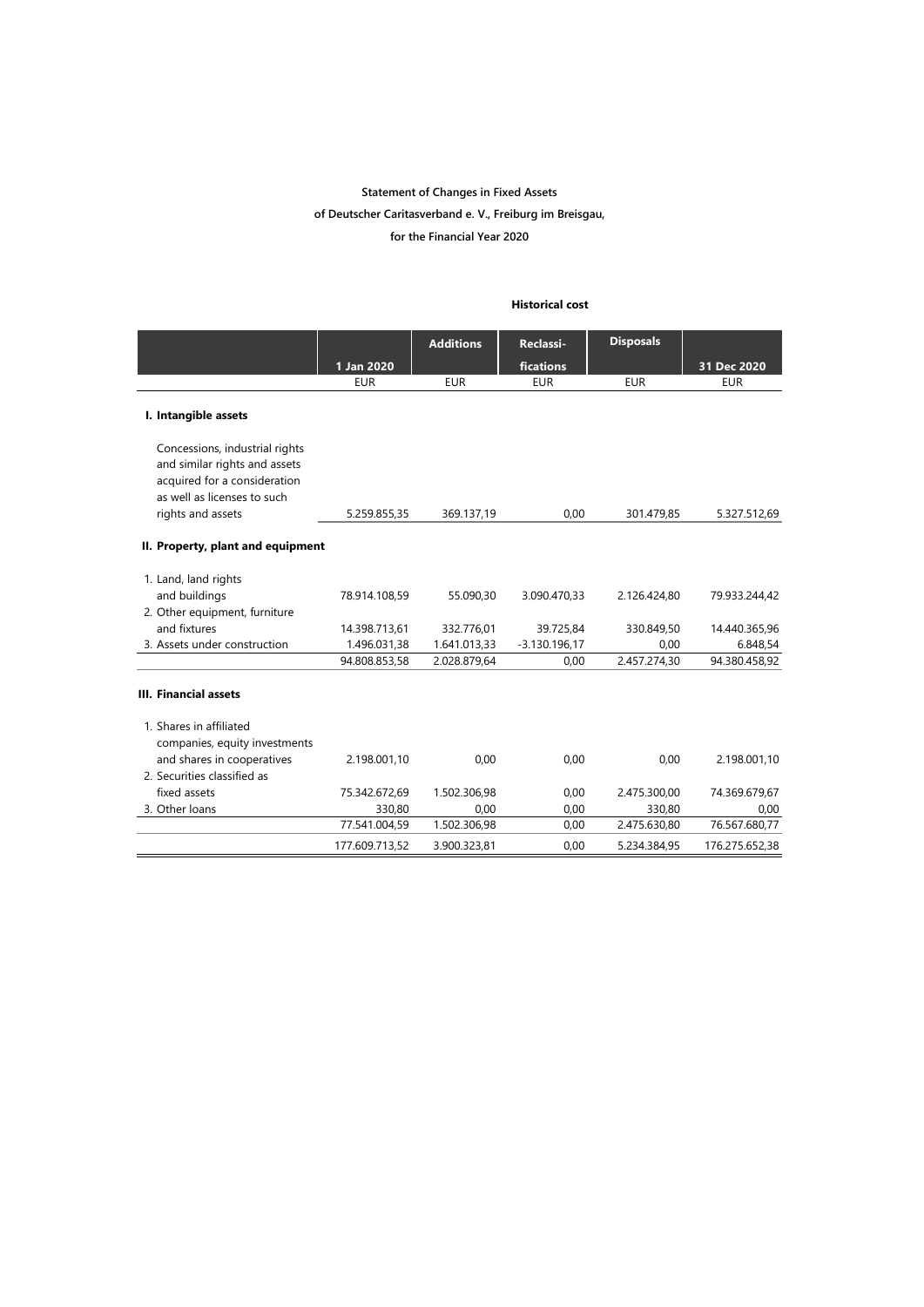Exhibit 4

|               | <b>Additions</b> | Write-     | <b>Disposals</b> |               |                |                |
|---------------|------------------|------------|------------------|---------------|----------------|----------------|
| 1 Jan 2020    |                  | ups        |                  | 31 Dec 2020   | 31 Dec 2020    | 31 Dec 2019    |
| <b>EUR</b>    | <b>EUR</b>       | <b>EUR</b> | <b>EUR</b>       | <b>EUR</b>    | <b>EUR</b>     | <b>EUR</b>     |
|               |                  |            |                  |               |                |                |
|               |                  |            |                  |               |                |                |
|               |                  |            |                  |               |                |                |
|               |                  |            |                  |               |                |                |
|               |                  |            |                  |               |                |                |
| 2.114.002,62  | 813.868,65       | 0,00       | 301.479,85       | 2.626.391,42  | 2.701.121,27   | 3.145.852,73   |
|               |                  |            |                  |               |                |                |
| 33.705.882,76 | 1.674.469,12     | 0,00       | 2.075.280,52     | 33.305.071,36 | 46.628.173,06  | 45.208.225,83  |
| 12.052.600,25 | 736.454,65       | 0,00       | 330.144,20       | 12.458.910,70 | 1.981.455,26   | 2.346.113,36   |
| 0,00          | 0,00             | 0,00       | 0,00             | 0,00          | 6.848,54       | 1.496.031,38   |
| 45.758.483,01 | 2.410.923,77     | 0,00       | 2.405.424,72     | 45.763.982.06 | 48.616.476,86  | 49.050.370,57  |
|               |                  |            |                  |               |                |                |
| 1.667.108,97  | 0,00             | 0,00       | 0,00             | 1.667.108,97  | 530.892,13     | 530.892,13     |
| 44.760,15     | 24.498,68        | 36.351,58  | 6.448,30         | 26.458,95     | 74.343.220,72  | 75.297.912,54  |
| 0,00          | 0,00             | 0,00       | 0,00             | 0,00          | 0,00           | 330,80         |
| 1.711.869,12  | 24.498,68        | 36.351,58  | 6.448,30         | 1.693.567,92  | 74.874.112,85  | 75.829.135,47  |
| 49.584.354.75 | 3.249.291,10     | 36.351,58  | 2.713.352,87     | 50.083.941.40 | 126.191.710,98 | 128.025.358,77 |

Accumulated depreciation and amortization **Book value**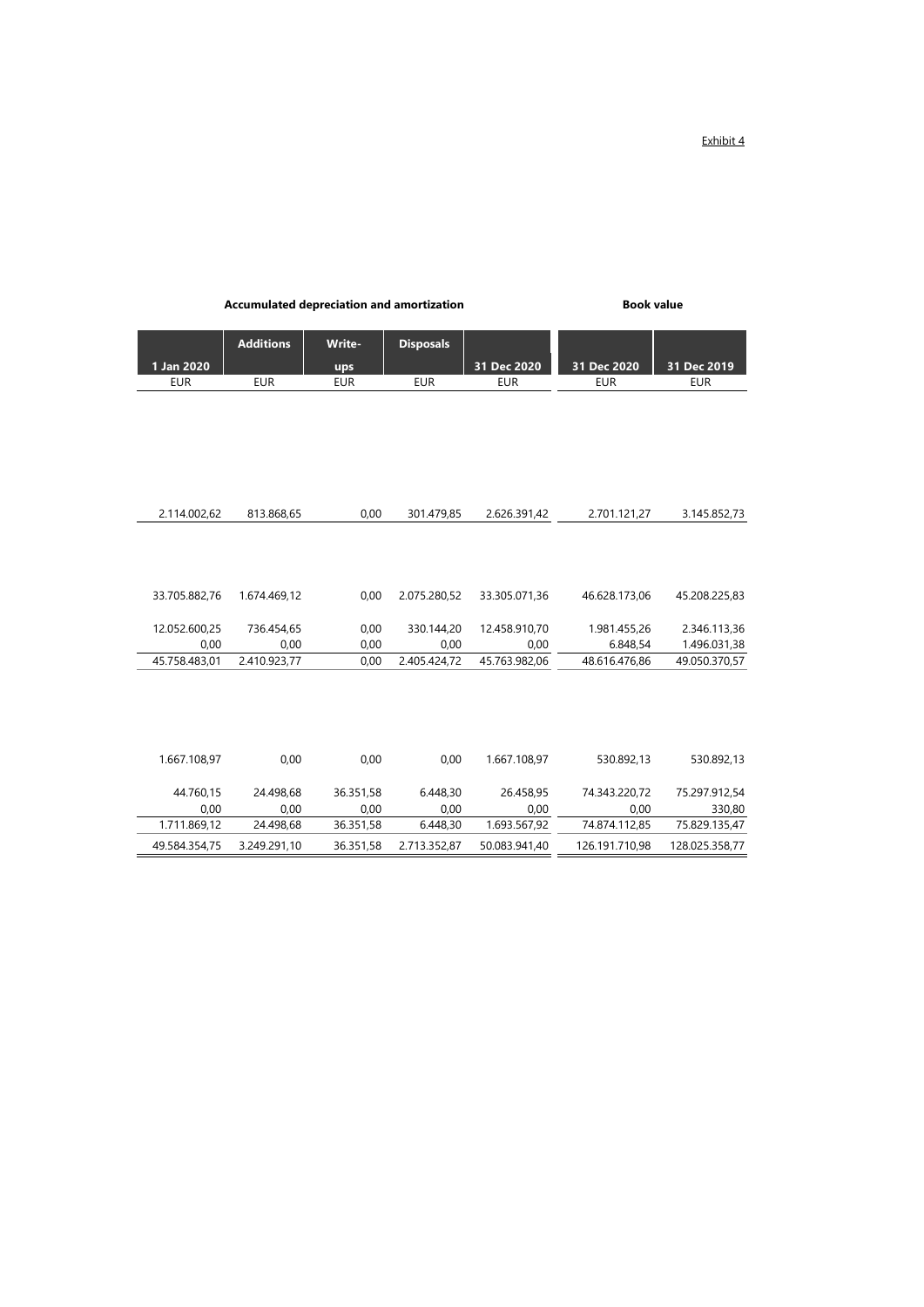# **Members of the Caritas Council**

| <b>Title</b>   | <b>First name</b>     | <b>Surname</b>    | <b>Function</b>                                                                                                                                            |
|----------------|-----------------------|-------------------|------------------------------------------------------------------------------------------------------------------------------------------------------------|
| Prelate Dr.    | Peter                 | Neher             | President of DCV e.V., Chairman <sup>1</sup>                                                                                                               |
|                | Nicola                | Adick             | Diocese-Caritas Director DiCV Mainz e.V.                                                                                                                   |
| <b>Brother</b> | Peter                 | <b>Berg</b>       | Member of the extended management board of DOK                                                                                                             |
| Dr.            | Matthias              | Berger            | Chairman of the Financial Commission <sup>2</sup>                                                                                                          |
|                | Stephan               | <b>Buttgereit</b> | General Secretary of SKM-Bundesverband e.V.                                                                                                                |
|                | Heinz                 | Dargel            | Board member of CV Bremen-Nord, Bremerhaven und die<br>Landkreise Cuxhaven und Osterholz e.V.                                                              |
| Sister         | Agnesita              | Dobler            | General Secretary of DOK Deutsche Ordensobernkonferenz e.V.,<br>Bonn<br>(elected by the Assembly of Delegates on 14 October 2020 with<br>immediate effect) |
|                | Georg                 | Falterbaum        | Board member of CV der Erzdiözese München und<br>Freising e.V.<br>(retired as at 31 March 2021)                                                            |
|                | Alfred                | Frank             | Diocese-Caritas Director of DiCV Eichstätt e.V.                                                                                                            |
|                | Pia Theresia          | Franke            | Diocese-Caritas Director of CV Würzburg e.V.<br>(retired as at 28 February 2021)                                                                           |
|                | Katrin                | Gerdsmeier        | Head of the Berlin office of DCV e.V. <sup>3</sup>                                                                                                         |
|                | Eva-Maria             | Güthoff           | Chairwoman of VKAD e.V.                                                                                                                                    |
|                | Gaby                  | Hagmans           | Vice President of DCV e.V. - Caritas Director of CV<br>Frankfurt e.V.                                                                                      |
| Dr.            | Frank Johannes Hensel |                   | Diocese-Caritas Director of DiCV Köln e.V.                                                                                                                 |
|                | Regina                | Hertlein          | Chairwoman of the Board of CV Mannheim e.V.                                                                                                                |
|                | Renate                | Jachmann-Willmer  | National Director of SKF Gesamtverein e.V.                                                                                                                 |
|                | Heinz-Josef           | Janßen            | National Director of Kreuzbund e.V.                                                                                                                        |
|                | Heinz-Josef           | Kessmann          | Vice President of DCV e.V. - Diocese-Caritas Director of<br>DiCV Münster e.V.                                                                              |
| Prof. Dr.      | Ulrike                | Kostka            | Diocese-Caritas Director of DiCV Berlin e.V.                                                                                                               |
| Dr.            | <b>Birgit</b>         | Kugel             | Diocese-Caritas Director of DiCV Trier e.V.                                                                                                                |
|                | Stefan                | Leister           | Member of the Management Board of BVkE e.V.                                                                                                                |
|                | Hans-Georg            | Liegener          | Chairman of CV für die Region Krefeld e.V.                                                                                                                 |

<sup>1</sup> According to Art. 16 (6) of the Articles of DCV e.V. the members of the board do not have voting rights on points on the agenda pursuant to Art. 15 (2) No. 4-10 and 14.

 $^2$  According to Art. 16 (6) of the Articles of DCV e.V. the Chair of the Finance Commission acts as the chair of the meeting on deliberations and decisions concerning Art. 15 (2) over No. 4-8, and the Deputy Chair if the Chair of the Finance Commission is absent.<br><sup>3</sup> Advisory member pursuant to Art. 14 (5) of the articles of DCV e.V.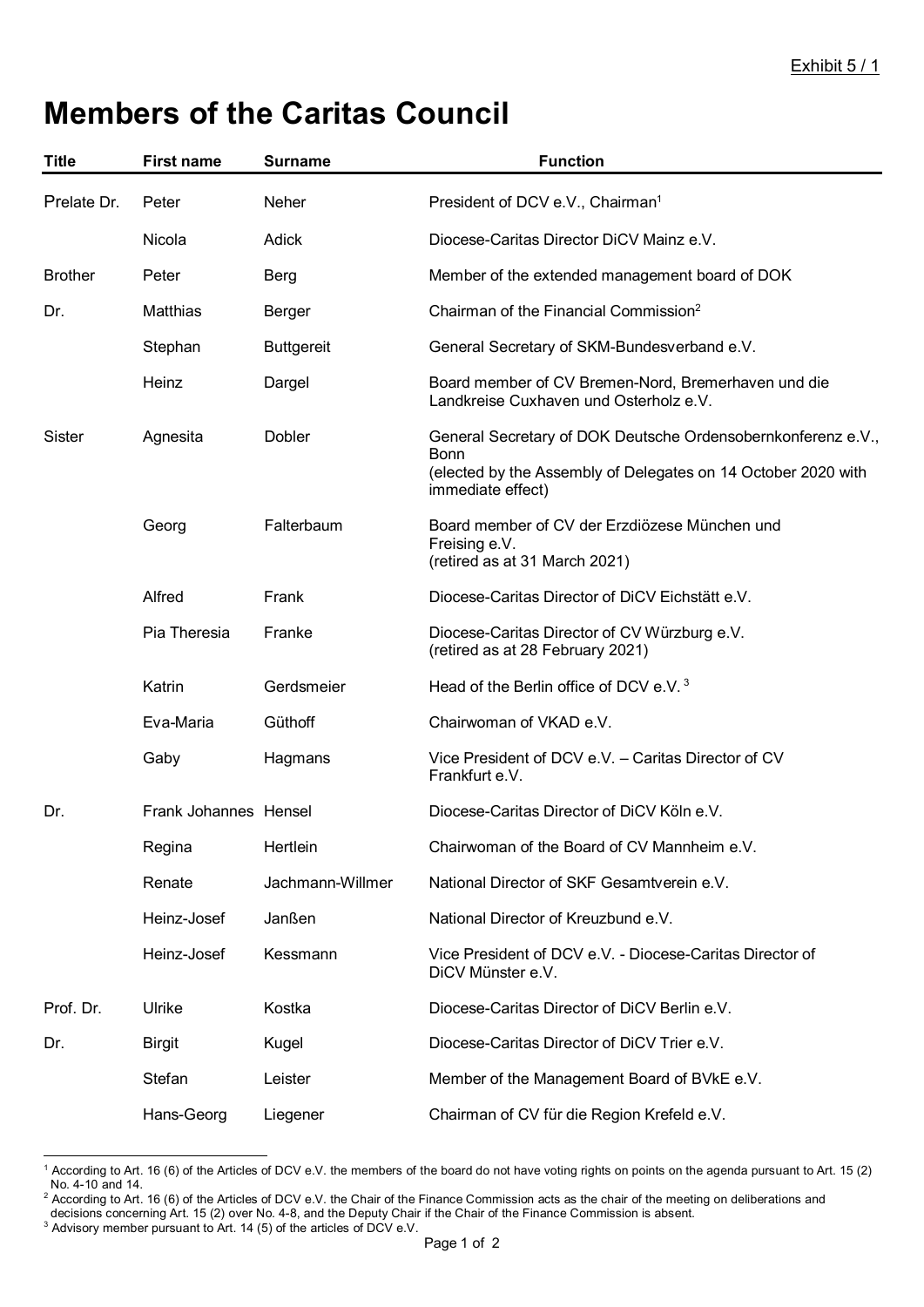# Exhibit 5 / 2

| <b>Title</b> | <b>First name</b> | <b>Surname</b> | <b>Function</b>                                                                                                                            |
|--------------|-------------------|----------------|--------------------------------------------------------------------------------------------------------------------------------------------|
|              | Franz             | Loth           | Diocese-Caritas Director of DiCV Osnabrück e.V.                                                                                            |
|              | Josef             | Lüttig         | Diocese-Caritas Director of DiCV Paderborn e.V.<br>(elected by the Assembly of Delegates on 14 October 2020<br>effective 19 November 2020) |
|              | Johannes          | Magin          | Chairman of CBP e.V.                                                                                                                       |
| Sister       | M. Hildegard      | Mels           | General Economist of the Franziskanerinnen vom<br>hl. Märtyrer Georg zu Thuine<br>(retired as at 15 July 2020)                             |
|              | Oliver            | Merkelbach     | Diocese-Caritas Director of DiCV Rottenburg-Stuttgart e.V.                                                                                 |
|              | Hans Jörg         | Millies        | General Secretary – Finance and HR of DCV e.V. <sup>1</sup>                                                                                |
|              | Matthias          | Mitzscherlich  | Diocese-Caritas Director of DiCV Dresden-Meißen e.V.                                                                                       |
| Prelate      | <b>Bernhard</b>   | Piendl         | Head of the main representative office Munich of DCV e.V. <sup>3</sup>                                                                     |
|              | Andreas           | Rölle          | Director of CV Zwickau e.V.                                                                                                                |
|              | <b>Burkard</b>    | Schröders      | Director of DiCV Aachen e.V.<br>(retired as at 18 November 2020)                                                                           |
| Dr.          | Irme              | Stetter-Karp   | Vice President DCV e.V.                                                                                                                    |
|              | Eva Maria         | Welskop-Deffaa | Director of Social Policies and Politics of DCV Freiburg e.V. 3                                                                            |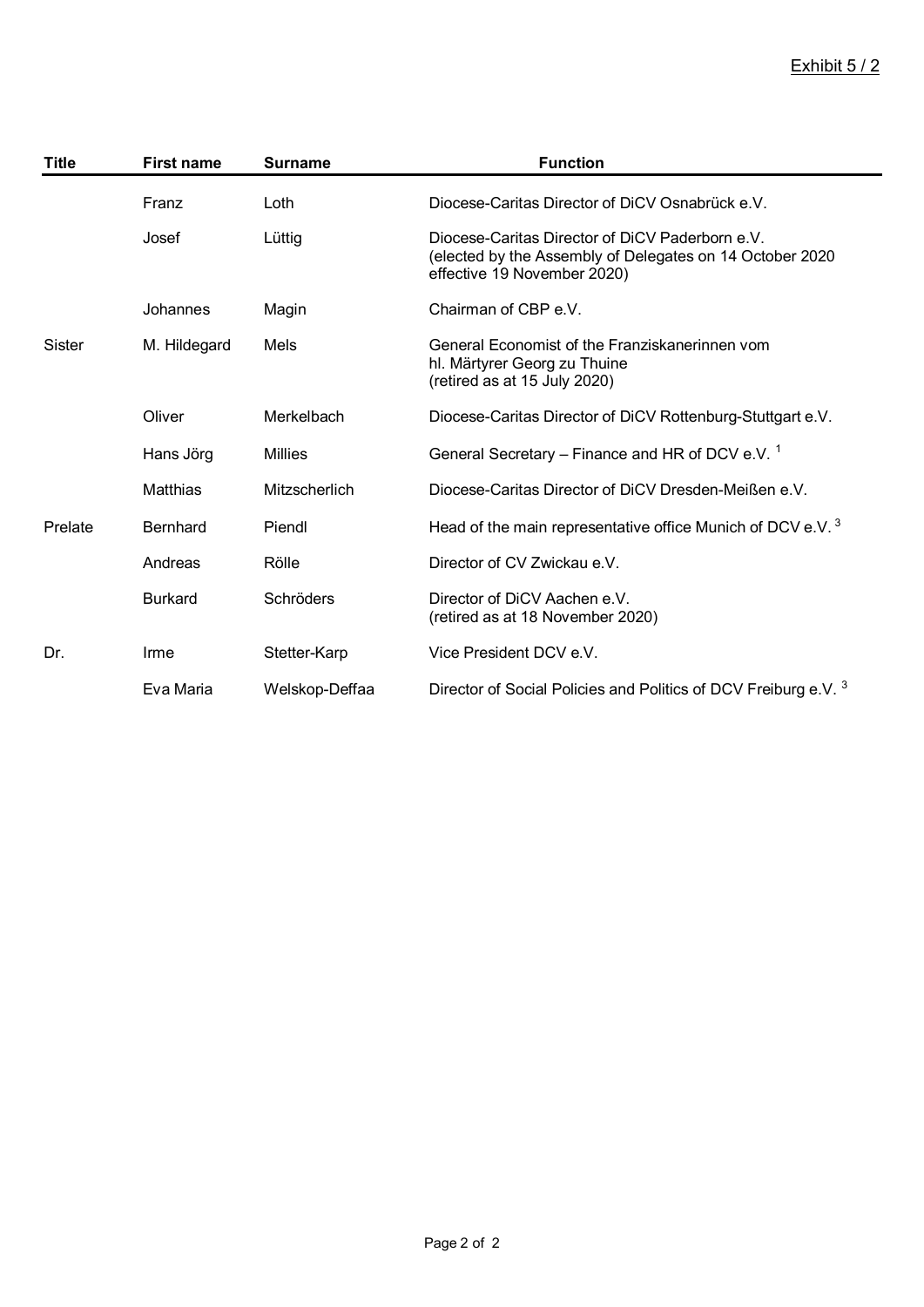# **Management Report of Deutscher Caritasverband e. V. for the Financial Year from 1 January to 31 December 2020**

Deutscher Caritasverband e. V. (DCV) is a national association and representative of the various Catholic Caritas associations in Germany, and recognized by German bishops. Together with its partners and members, it is dedicated to covering the entire spectrum of social and charity tasks. As a combination of the Caritas associations at national level, Deutscher Caritasverband performs the functions of coordinating and representing the interests of the overall organization and developing its quality and structures. It is a not-forprofit organization and pursues the sole goal of directly furthering welfare and charitable aims.

# **1. Basic Developments**

# **1.1 Developments in Social Policies and Politics**

The year 2020 will go down in the history books as the year of the corona virus. DCV, with its branches and members, has been working to address the consequences of the pandemic. At the federal level, the protective shields could be steered within the framework of the Social Service Provider Deployment Act (SodEG). Amendments to many social laws were needed to mitigate the impact of the pandemic on the disadvantaged and people in need and to keep the social infrastructure intact. DCV needed to comment on these amendments, sometimes at very short notice. Supportive efforts to test and vaccinate at Caritas facilities were among the priorities in the second half of the year.

On other issues, the demand for equal living conditions ("Forderung nach gleichwertigen Lebensverhältnissen") has been put on the agenda by the German government's commission of the same name. The DCV has accompanied the work of the commission and made it clear that facilities and services are also an essential part of the infrastructure and that the equality of living conditions should also be shaped together with non-statutory welfare associations. The monitoring of the SGB VIII reform is one of the political projects to be completed in this legislative period.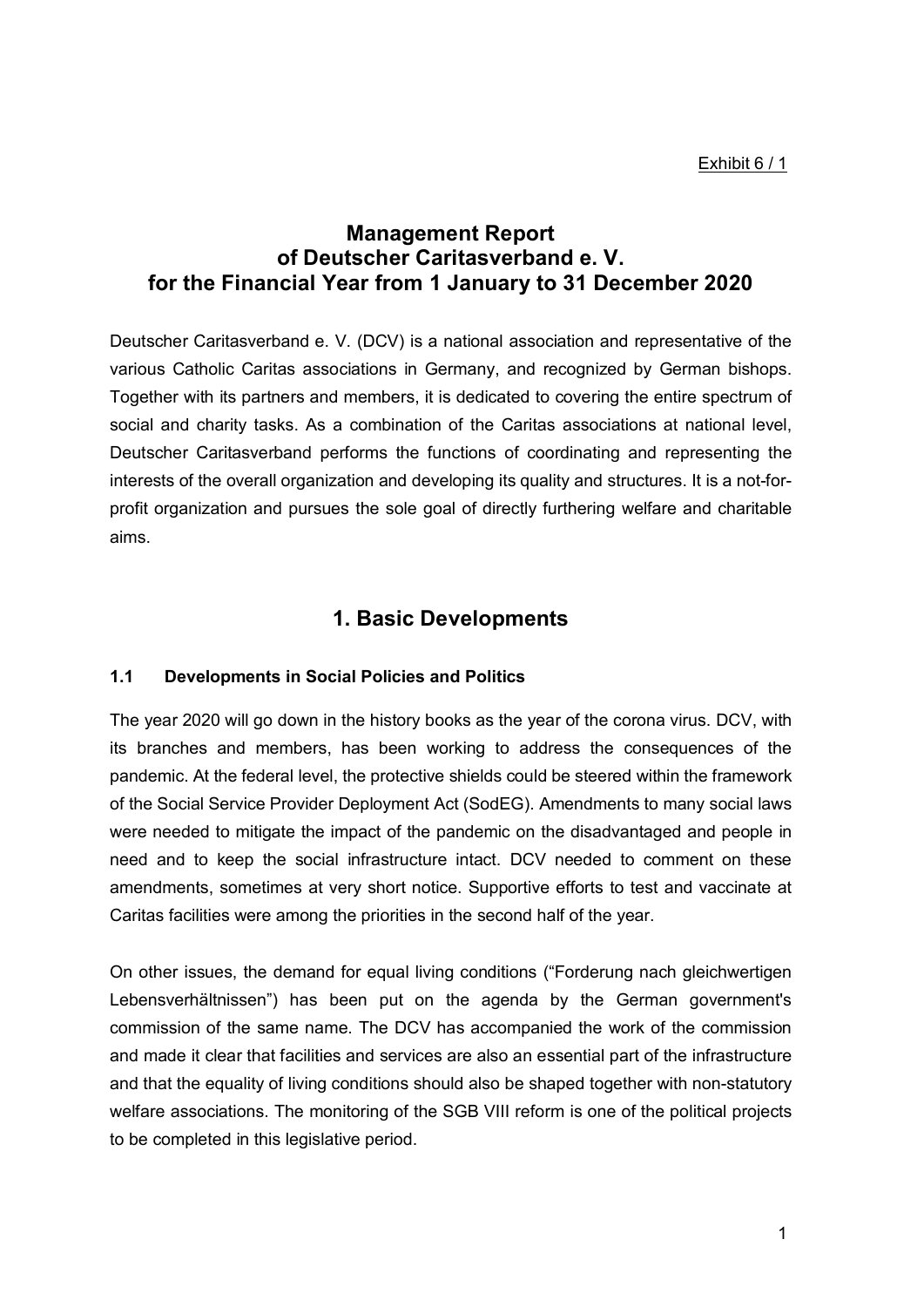## Exhibit 6 / 2

Caritas' newly designed online counseling service proved especially useful during the pandemic, as it was able to help people who could no longer be counseled in person oneon-one. In July 2020, the DCV obtained a ruling from the tax office whereupon it founded the "Kooperation Blended Counseling" of the DCV as a tax-privileged special purpose entity. Furthermore, DCV continued to be instrumental in the reporting on homelessness and again advocated for independent counseling on the asylum process as well as for accepting refugee children and their parents living in disastrous conditions in camps on the Greek islands. The bill on the "Grundrente" Act (an act to guarantee a minimum pension for those qualifying) was welcomed by the DCV in the hope that concealed poor would also benefit from it. Beyond the acute corona policy, the DCV, together with its professional associations, undertook efforts to design and implement a consist reform of nursing care.

# **1.2 Policies of the Association, Theology and Ethics**

The corona pandemic also had an impact on the interaction between Caritas and pastoral care. Already during the first lockdown in spring 2020, there were numerous collaborations between diocesan and local Caritas associations and dioceses. Mostly, these were projects to mitigate deprivation during the corona crisis. These enabled uncomplicated, pragmatic cooperation between the Church and its Caritas in many places. Throughout the year there were increased efforts on both sides – triggered by the experience of the corona pandemic – to develop joint strategies within the social and ecclesiastical context (key phrase "pastoral care restructuring"). The inter-diocesan exchange about such measures and experiences was an essential building block for those responsible in the Church and its Caritas and could be organized and facilitated by the DCV headquarters using digital formats.

The topic of religious sensitivity continued to be addressed following the 2019 symposium. Due to a number of racially motivated attacks on people of Jewish and Muslim faith, the 2020 symposium of the Theology and Ethics Office was held under the motto "Rassismus ist ein Gift!' – Aber was ist das Gegengift? Diversität und Identität in der Caritas religionssensibel gestalten" (Racism is poison! - but what is the antidote? Shaping diversity and identity within Caritas with due sensitivity to religious differences). As an 'antidote', participants were introduced to the anti-bias approach of a Muslim integration worker and neighborhood-based community work.

The six-year Caritas 2020 dialog on the future was brought to a conclusion after having held 35 events during the "Feuer&Flamme Tour". The clear orientation of the employees towards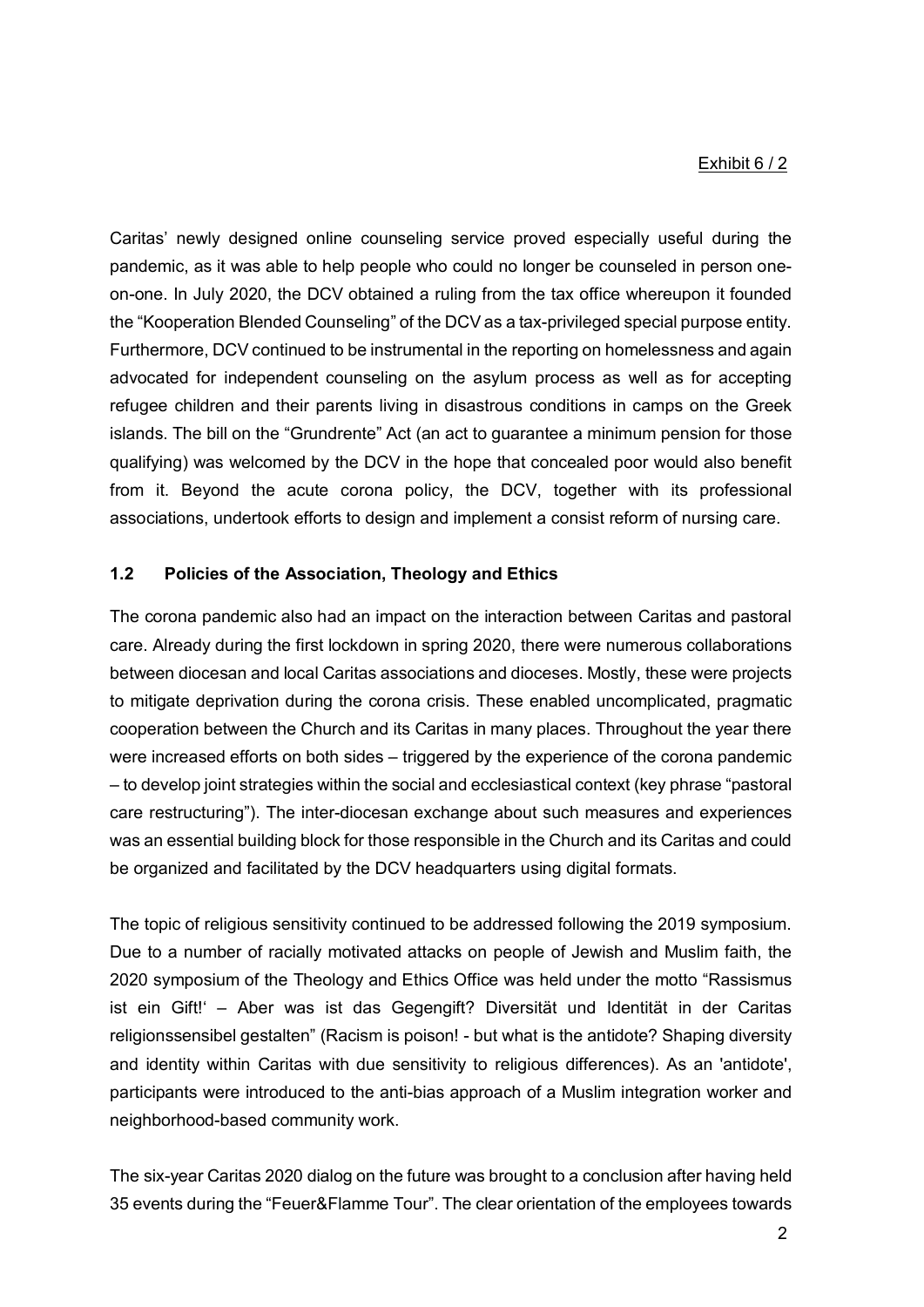Christian-based values was perceptible in all events. These permeate all topics, professions and work areas. They are fundamental for motivating employees, shaping their attitudes, and holding the association together, and make it stand out from others. The project results were discussed at a final event and published in several articles.

# **1.3 Caritas international (Ci)**

The corona crisis impacted Caritas international's global relief efforts and required additional projects. In project countries such as Brazil, high infection rates led to many fatalities, and aids such as protective clothing and hygiene articles were in high demand. In other countries, the lockdown caused immense social problems because day laborers were no longer able to pursue their work and had no income at all. Some 235 million people are dependent on humanitarian aid, the highest figure ever recorded. According to World Bank figures, global poverty has been growing again since 2020, having previously been successively reduced in prior years. With no vaccination coverage expected for the southern nations of the world in the near future, corona remains an additional poverty risk for societies in these regions for the time being.

Despite the travel restrictions, Caritas international has been able to maintain and often expand its project work due to long-standing relationships with project partners. With increased donations and public funding remaining at a high level, the charity was able to undertake additional activities related to corona assistance. Otherwise, the conflict areas in the Middle East (including Syria) and Africa (e.g. the Lake Chad region) remained central fields of action. The massive explosion in the port of Beirut, Lebanon's capital, pointed to the fragile state of the country and resulted in calls for extensive relief efforts. The number of refugees and displaced persons increased again in 2020, which has led and will continue to lead to additional measures for this target group. A special focus of our work and public relations was placed on aid projects on the Greek islands.

Cooperation with the Federal Foreign Office (AA) and the Federal Ministry for Economic Cooperation and Development continues to be based on trust. As part of a pilot project, a major program in disaster prevention was started with the Federal Foreign Office for the first time together with three other NGOs.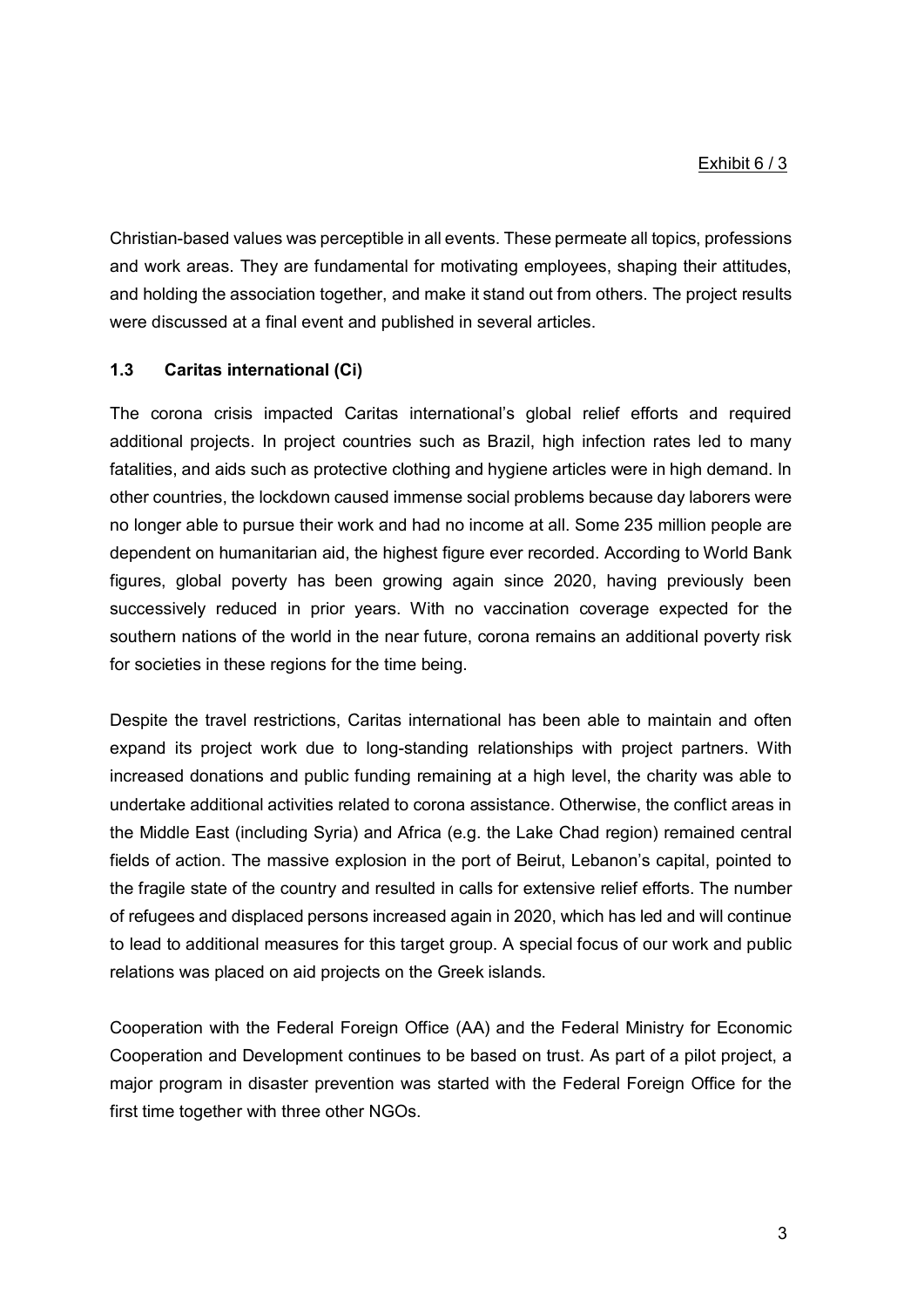## **1.4 Developments in Social Economics**

In 2020, the focus was on lobbying for the establishment of effective protective shields to address the economic hardships of the corona pandemic for businesses in the social and health care sector, as well as the establishment of accompanying monitoring by the associations. The enhancement of internal transparency and controls by the governing bodies remains a key item on the agenda of the various member associations. The aim is to establish effective supervisory and control structures at the respective welfare carriers, the importance of which becomes particularly apparent in economically strained phases.

The increasing information needs of the general public, but also of important stakeholders, in the economic, but also qualitative aspects of Caritas work must be met with proactive public relations work. The joint transparency standards of Caritas and Diakonie, which are also compatible with the recognized standard of the Initiative Transparente Zivilgesellschaft (ITZ), provide essential orientation in this regard.

# **1.5 Collectively Bargained Industrial Agreements**

The labor law commission of the DCV, which is composed of a nationwide committee, six regional committees, steering committees of service providers and employee representatives, plus the three offices, discussed and signed the industrial agreement governing the working conditions for the employees in the social facilities and services of **Caritas** 

Resolutions passed by the Assembly of Delegates 2020 on the budgets for the years 2021 to 2025 and on the rules of the Commission provide a stable basis for the "Dritten Weg der Caritas" (Caritas third way).

# **1.6 Governing Boards**

Two members stepped down from the Caritas Board in 2020. The Assembly of Delegates elected two successors to the Board at their autumn meeting in 2020. In addition, the requisite software was selected and skills and competencies established to conduct meetings and elections virtually. The Assembly of Delegates also elected the members of its four commissions.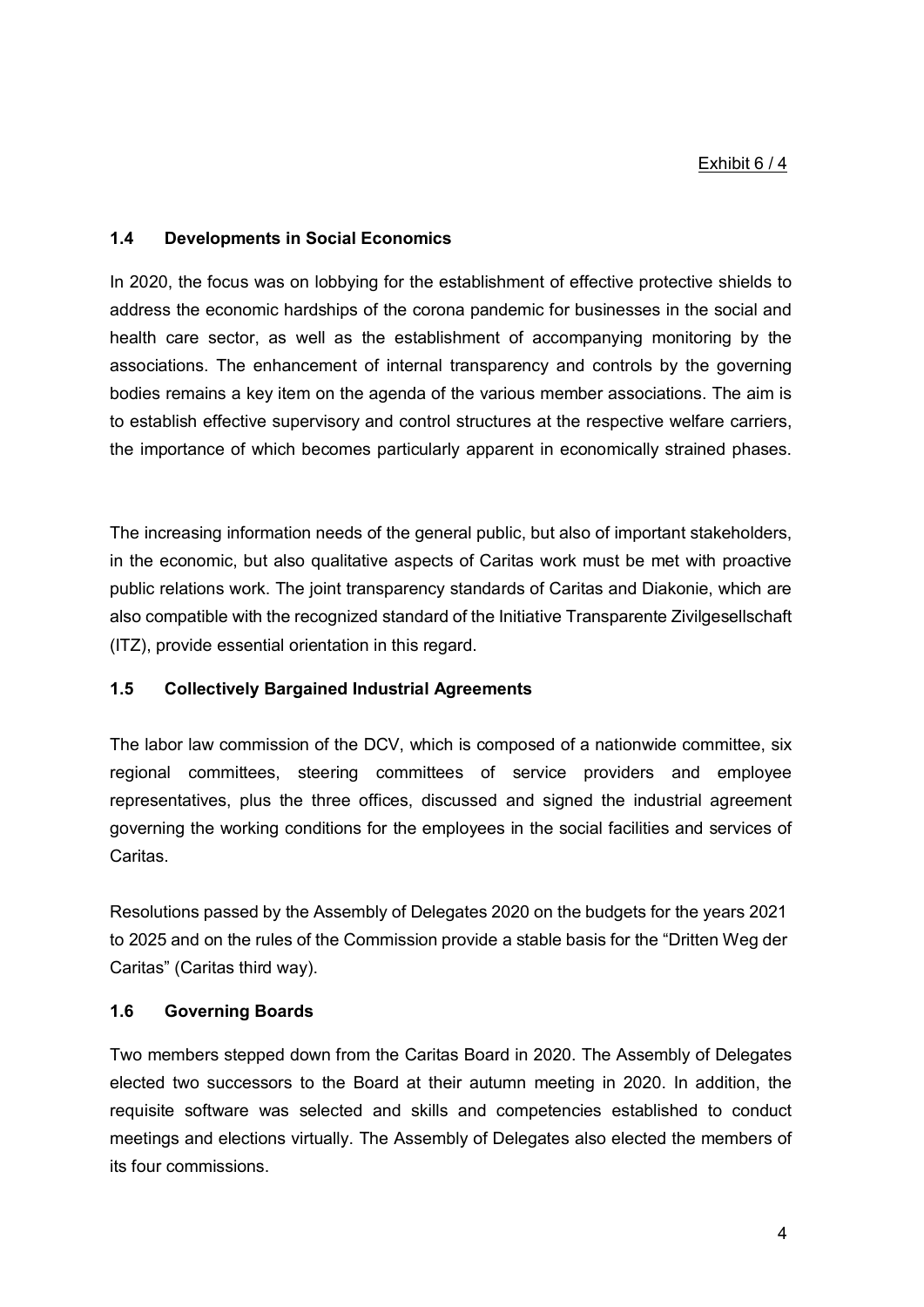Due to the corona pandemic, the meetings of the Caritas Board in July and November 2020 and the Assembly of Delegates in October 2020 were held as videoconferences in accordance with Section 5 of Article 2 of the Law on Mitigation of the Consequences of the COVID-19 Pandemic in Civil, Bankruptcy and Criminal Procedure Law.

The 6th Caritas Congress was postponed and will now be held on 25-27 January 2023 in Berlin.

# **1.7 Human Resources**

Employment contracts are governed by the AVR guidelines for employment contracts in the facilities of the DCV (*"Richtlinien für Arbeitsverträge in den Einrichtungen des Deutschen Caritasverbandes"*). This extends to a right to receive additional benefits from the KZVK ["Kirchliche Zusatzversorgungskasse": Supplementary Church Workers' Welfare Fund]. Employment agreements entered into prior to 1 August 1998 provide the employee with a right to assistance in the event of sickness, birth of a child and death. Employees with contracts dating from before 1 January 1976 and an entitlement to a five year pension as at this cut-off date have a right to a pension under the internal pension regulation valid at the time.

In accordance with the results of the negotiations with the regional commission of Baden-Württemberg, salaries were raised by 1.41% effective 1 March 2020.

The DCV headquarters is a member of Freiburger Netzwerk Familienbewusste Unternehmen (FNFU) and pursues a policy of reconciling professional and family interests to win and bind professionals to the organization.

The Management Board of DCV is composed of the prelate, Dr. Peter Neher, President, Eva-Maria Welskop-Deffaa, Social Policies and Politics, and Hans Jörg Millies, General Secretary, Finance and HR. Total remuneration paid to the Board (including fringe benefits, but excluding the employer's share of social security and other social levies) amounted to EUR 462 k in 2020 (prior year: EUR 458 k). The individual compensation paid is presented in the notes to the financial statements and published in the internet.

# **1.8 Strategic Goals**

The organizational development process underway at headquarters and the project "Verbandlich handeln. Neujustierung der Zusammenarbeit zwischen Bundesverband,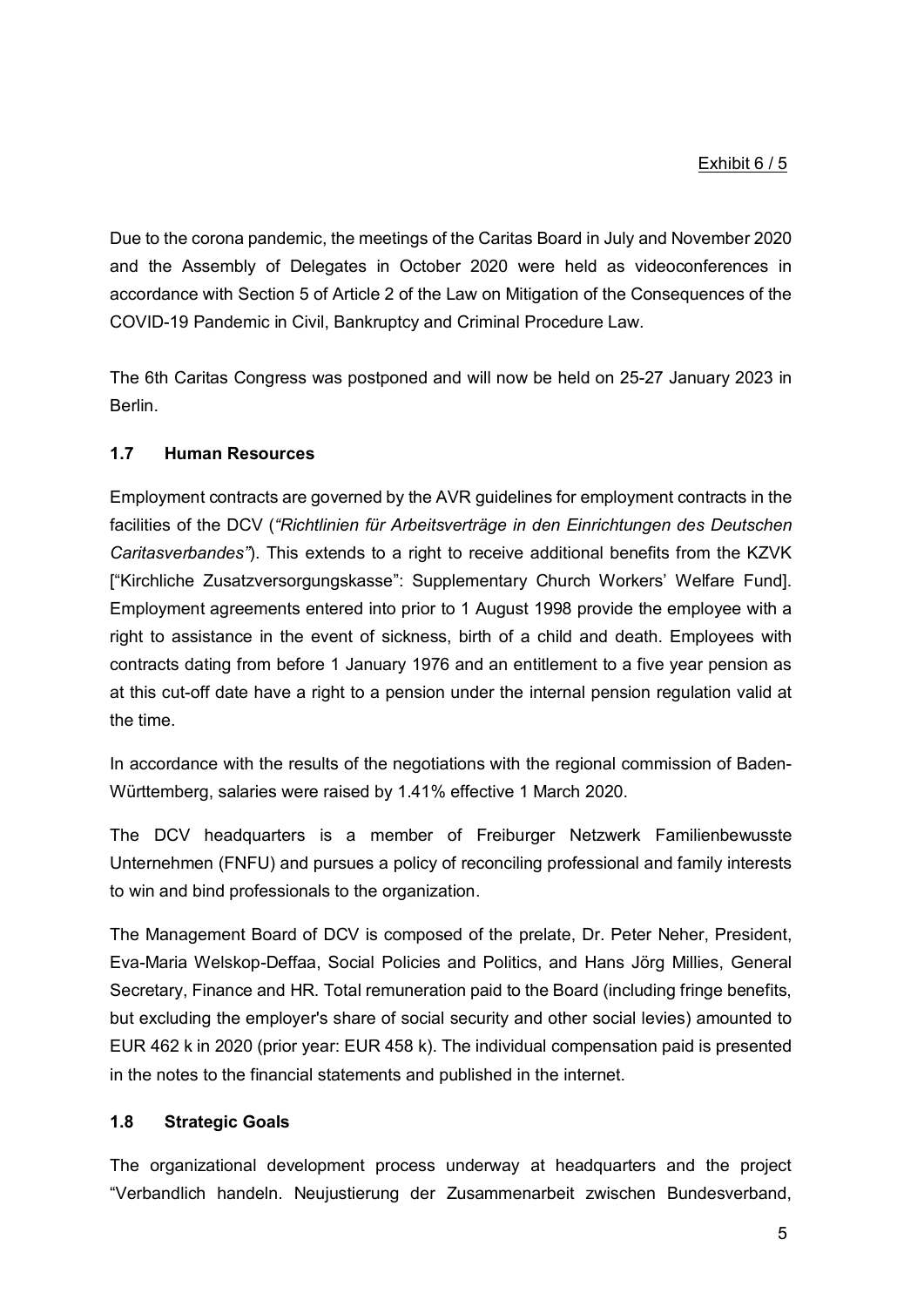Gliederungen und Mitgliedern" (Acting as an association – Realignment of cooperation between the national association, branches and members) was concluded successfully by the association in 2020.

The fundamental principles underlying the work of DCV are described in Art. 6 of the articles of the DCV. The process to work out the associated goals were reviewed within the context of the development of the organization and association.

# **2. Economic Position**

# **2.1 Overall Assessment of Business Development and the General Situation**

The Management Board is satisfied with business development in 2020. As in the previous year, DCV recorded a net profit for the year of 2.3 million euros. The result for the year was mainly attributable to an increase of EUR 1.2 million in income from rents and leases and to a one-off effect of EUR 1.1 million from the sale of a property, and was therefore higher than the forecast result.

Due to rises in the listed prices of long and short-term securities, it was possible to write these items up by EUR 0.1 million in 2020 (prior year: EUR 1.0 million). Moreover, capital gains of EUR 0.6 million (prior year: EUR 0.6 million) were realized during a reorganization of assets. Write-downs of securities decreased by EUR 0.06 million to EUR 0.05 million.

In sum, retained earnings in 2020 amount to approximately EUR 1.1 million (prior year: EUR 1.7 million).

The operating result in  $2020<sup>1</sup>$  closed the year at the break-even point. To ensure the operating result broke even, only EUR 1.9 million of the EUR 3.3 million from asset surpluses and reserves provided for in the 2020 budget was needed. This is mainly due to the earnings-improving measures of the organizational development process.

Donation income is above budget, primarily due to taxable donations. Subsidies were also significantly higher than expected. However, due to the higher revenues, project expenses also increased compared to budget. As a result of this development, the reduction in trust

Combined statement of profit or loss less project budgets and asset management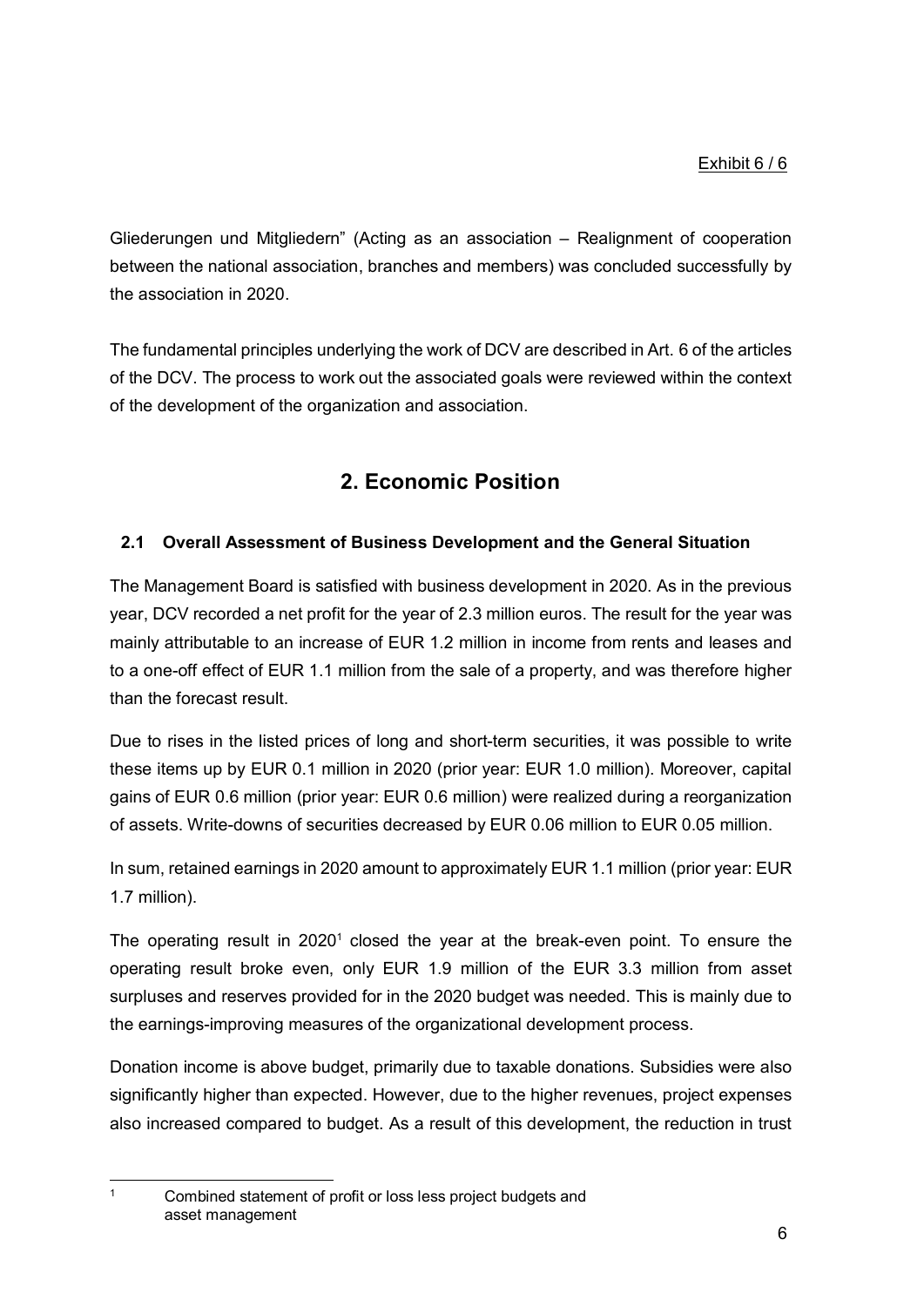funds was slightly lower than budgeted. The anticipated impact of the spread of the coronavirus in 2021 is discussed in section 4. Outlook.

## **2.2 Assets, Liabilities and Financial Position**

In comparison to the prior year, the balance sheet total of DCV decreased by 0.2% to EUR 275.1 million.

Property, plant and equipment and intangible assets decreased by EUR 0.9 million to EUR 51.3 million. With regard to asset management, one construction project was completed in the real estate division.

Other investments primarily consist of the recognition of development expenses for the online counselling platform and the acquisition of office equipment, IT hardware and software. Additions to fixed assets amount to a total of EUR 2.4 million. Depreciation for the financial year amounted to EUR 3.2 million, of which EUR 0.1 million is attributable to project assets and reported under project expenses.

Due primarily to the increase in donation income and the reduction in securities classified as current assets, bank balances and cash on hand increased by EUR 15.0 million to a total of EUR 30.0 million. Likewise, securities classified as long-term investments decreased by EUR 1.0 million. As at the reporting date capital investments consist of bonds (65.5%), equity papers (22.5%), mutual property funds (11.6%) and fixed-term deposits (0.4%).

On the liabilities side, equity accounts for 38.8% of the balance sheet total, increasing from 37.9% in the prior year on account of the net profit made in the year.

The special purpose funds serve to finance projects and flow to the individual projects depending on their stage of completion. The project expenses in the year resulted in the sharp fall of EUR 1.1 million in the line item compared to the prior year. The special purpose funds will be used in coming years for the purposes stipulated by the donors. The utilization of donations is presented in the statement of profit or loss under income analogous to the presentation of the expenses incurred under the line item, income from utilization of donations.

Provisions for pensions and similar obligations decreased from EUR 11.6 million to EUR 11.3 million in 2020. The provisions for direct pension obligations decreased by EUR 0.3 million on account of the death of further plan participants. The provision for indirect pension obligations remained virtually unchanged at EUR 3.5 million (previous year: EUR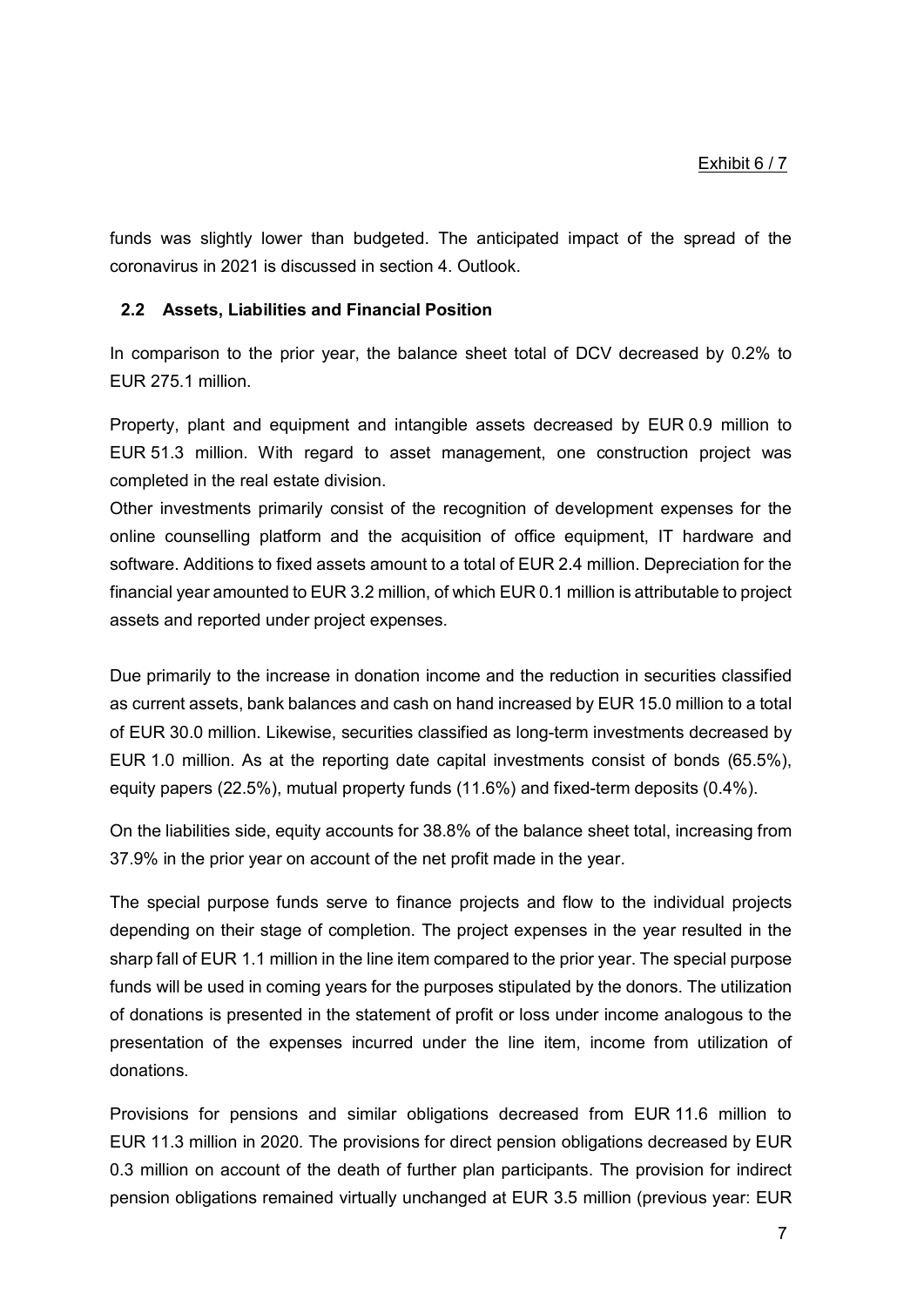3.6 million). This provision was recognized to cover the funding deficit in the KZVK supplementary church workers' welfare fund.

Other provisions remained more or less unchanged. The provision for state-assisted health insurance ("Beihilfe") increased by EUR 0.3 million, while the provision for the Stiftung Anerkennung und Hilfe (Recognition and Assistance Foundation) decreased by EUR 0.1 million and the provision for vacation entitlements by EUR 0.1 million.

Fixed assets are covered in full by long-term capital.

Liabilities to affiliated companies of EUR 4.0 million mainly consist of loans from subsidiaries.

# **2.3 Financial Performance**

The course of business and the results for the year are explained in Section 2.1. Changes in income and expense items are presented in the following table.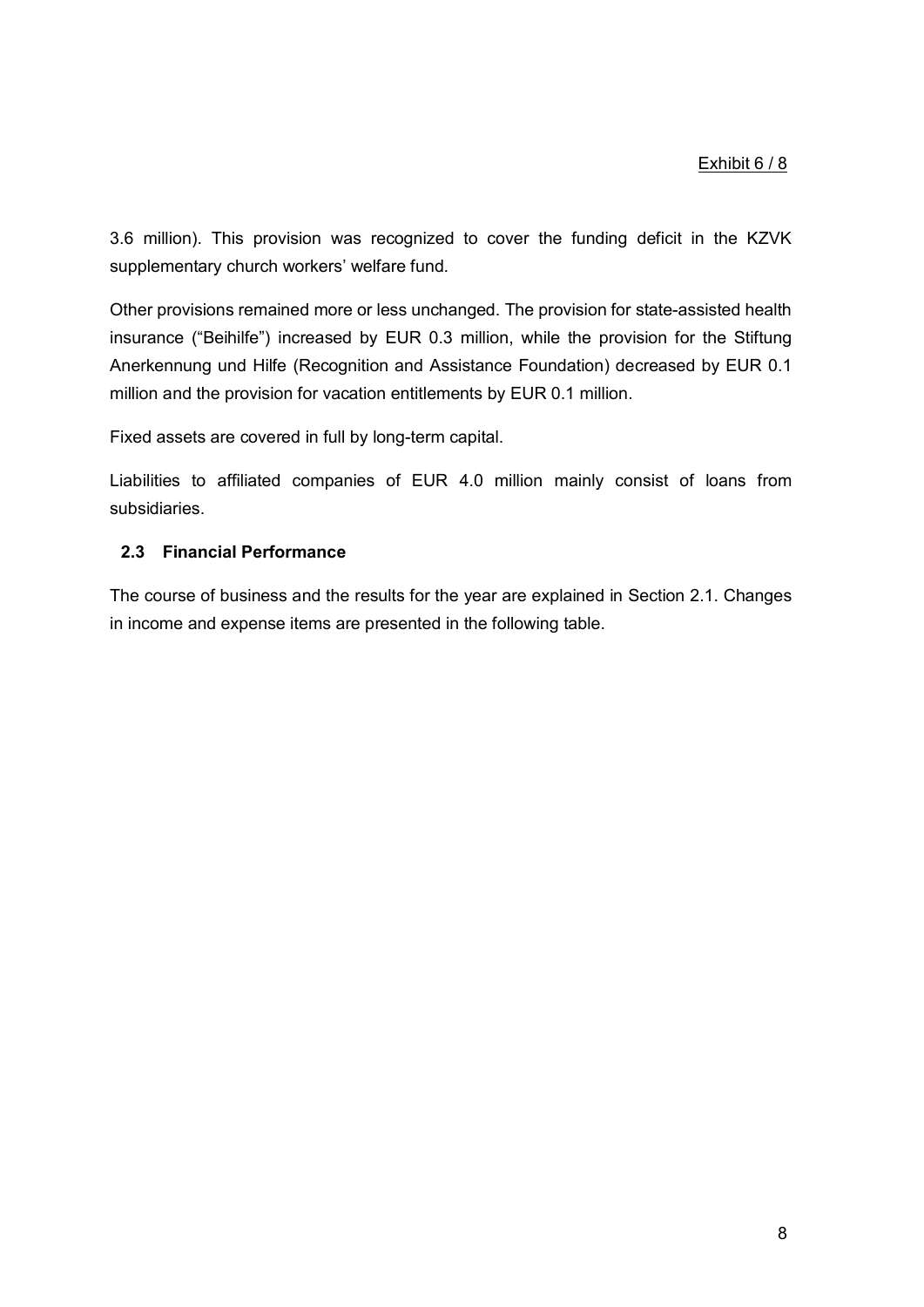# **2.3.1 Income**

| Income                                      | 2020        |       | 2019             |                  | <b>Changes</b> |        |
|---------------------------------------------|-------------|-------|------------------|------------------|----------------|--------|
|                                             | <b>EURK</b> | $\%$  | <b>EURK</b>      | $\%$             | <b>EURK</b>    | %      |
| Donation income in the financial year       | 41,012      |       | 33,971           |                  | 7,041          |        |
| Change in special purpose funds             |             |       |                  |                  |                |        |
| from unused donations                       | 5,845       |       | 15,726           |                  | $-9,881$       |        |
| Income from the use of donations            | 46,857      |       | 49,697           |                  | $-2,840$       | $-5.7$ |
| Estates, gifts and                          |             |       |                  |                  |                |        |
| other grants                                | 3,941       |       | 4,065            |                  | $-124$         |        |
| Change in special purpose funds             |             |       |                  |                  |                |        |
| from unused inheritances                    | 777         |       | 253              |                  | 524            |        |
| Total donations, estates,                   |             |       |                  |                  |                |        |
| other grants                                | 51,575      | 26.7  | 54,015           | 27.8             | $-2,440$       | $-4.5$ |
| Church subsidies                            | 11,547      |       | 10,462           |                  | 1,085          |        |
| <b>Federal subsidies</b>                    | 92,789      |       | 89,368           |                  | 3,421          |        |
| Other subsidies (e.g. from the EU,          |             |       |                  |                  |                |        |
| lotteries, foundations)                     | 12,466      |       | 10,984           |                  | 1,482          |        |
| Change in special purpose funds             |             |       |                  |                  |                |        |
| from unused subsidies                       | $-5,564$    |       | $-819$           |                  | $-4,745$       |        |
| <b>Total subsidies</b>                      | 111,238     | 57.6  | 109,995          | 56.5             | 1,243          | 1.1    |
| <b>Membership fees</b>                      | 7,463       | 3.9   | 7,276            | 3.7              | 187            | 2.6    |
| Interest, distributions                     | 2,957       |       | 3,788            |                  | $-831$         |        |
| Exchange rate gains                         | 569         |       | 566              |                  | 3              |        |
| Rents / leases                              | 5,013       |       | 3,866            |                  | 1,147          |        |
| Write-ups on financial assets               |             |       |                  |                  |                |        |
| and securities classified as current assets | 71          |       | 1,095            |                  | $-1,024$       |        |
| <b>Total income from assets</b>             | 8,610       | 4.5   | 9,315            | 4.8              | $-705$         | $-7.6$ |
| Sales proceeds from charity stamps          | 4,664       |       | 3,834            |                  | 830            |        |
| Revenue (publications, campaigns            |             |       |                  |                  |                |        |
| and marketing materials, events,            |             |       |                  |                  |                |        |
| conferences and training)                   | 5,985       |       | 7,439            |                  | $-1,454$       |        |
| <b>Total sales, events</b>                  | 10,649      | 5.5   | 11,273           | $\overline{5.8}$ | $-624$         | $-5.5$ |
| Income from the disposal of fixed assets    | 1,117       |       | $\overline{773}$ |                  | 344            |        |
| Special item/provisions                     | 1,184       |       | 1,097            |                  | 87             |        |
| Other                                       | 1,259       |       | 849              |                  | 410            |        |
| Other income                                | 3,560       | 1.8   | 2,719            | 1.4              | 841            | 30.9   |
| <b>Total income</b>                         | 193,095     | 100.0 | 194,593          | 100.0            | $-1,498$       | $-0.8$ |

# **Donations**

The volume of donations at Ci depends heavily on external events, in particular the attention which the media place on disasters, with natural catastrophes generally triggering higher donations from the population than humanitarian crises caused by war. The primary goal of the fund-raising strategy is to stabilize and successively increase the volume of donation income that is independent of large catastrophes that are reported widely in the media.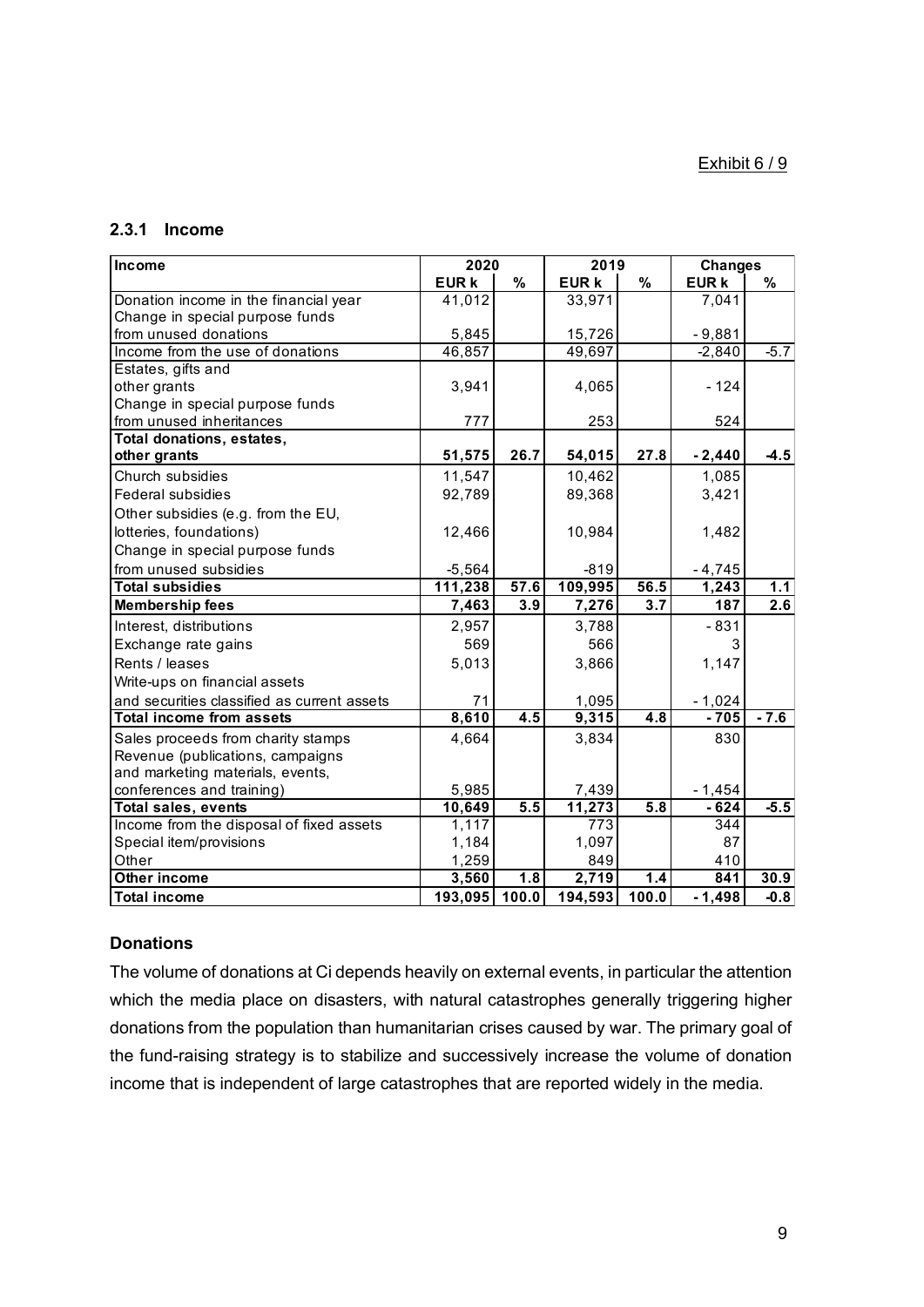#### Exhibit 6 / 10

In sum, donations of roughly EUR 41 million were received in 2020. Of this amount, approximately EUR 36.9 million was received for the work of Caritas international. EUR 4.1 million was donated to Kinderhilfe Bethlehem and approximately EUR 0.21 million for the domestic work of DCV. Donation income of approximately EUR 4.2 million was received by Caritas international in the wake of the explosion in Beirut harbor. Donations to support the victims of the corona pandemic amounted to EUR 4.9 million in 2020. The donations attracted by Caritas international not in connection with any major disasters were well above the budget target in the reporting year (target: EUR 25.9 million compared to EUR 32.7 million received).

Total utilization of donations amounted to EUR 46.9 million in 2020 (prior year: EUR 49.7 million). "Income from the utilization of donations" is comprised of the current donations received in the financial year plus the net change in the special purpose funds consisting of unutilized donations. The item for special purpose funds from unused donations decreased by EUR 5.8 million in comparison to the prior year.

Generally, this development is due to the amounts collected in prior years which were used in 2020 for long-term sustainable aid programs, e.g. in Mozambique, Indonesia and Nepal.

DCV is obliged to respect the wishes of the donors and manages the donations reliably, exercising fiduciary care. A portion of the donations is earmarked for a special purpose and – after deducting reasonable administrative fees – used for the purpose assigned by the donor. If donations are invested in the meantime, the guidelines on financial investments are applied accordingly along with the ethical principle of observing a low-risk secure investment strategy.

#### **Subsidies**

The increase in church subsidies is due to the grants from the Verband der Diözesen Deutschlands (VDD) and, in particular, individual (arch) dioceses for the global aid programs of Ci.

The federal grants for international aid have risen to EUR 38.9 million. While much greater funding for humanitarian aid was received from the Federal Foreign Office (AA), the funds received from the Federal Ministry for Economic Cooperation and Development (BMZ) have fallen slightly. This mainly affects the Transitional Assistance (ÜH) funding category, while the Private Sponsors (PT), Social Structure Funding (SSF), and Special Initiatives funding categories are at roughly similar levels to 2019.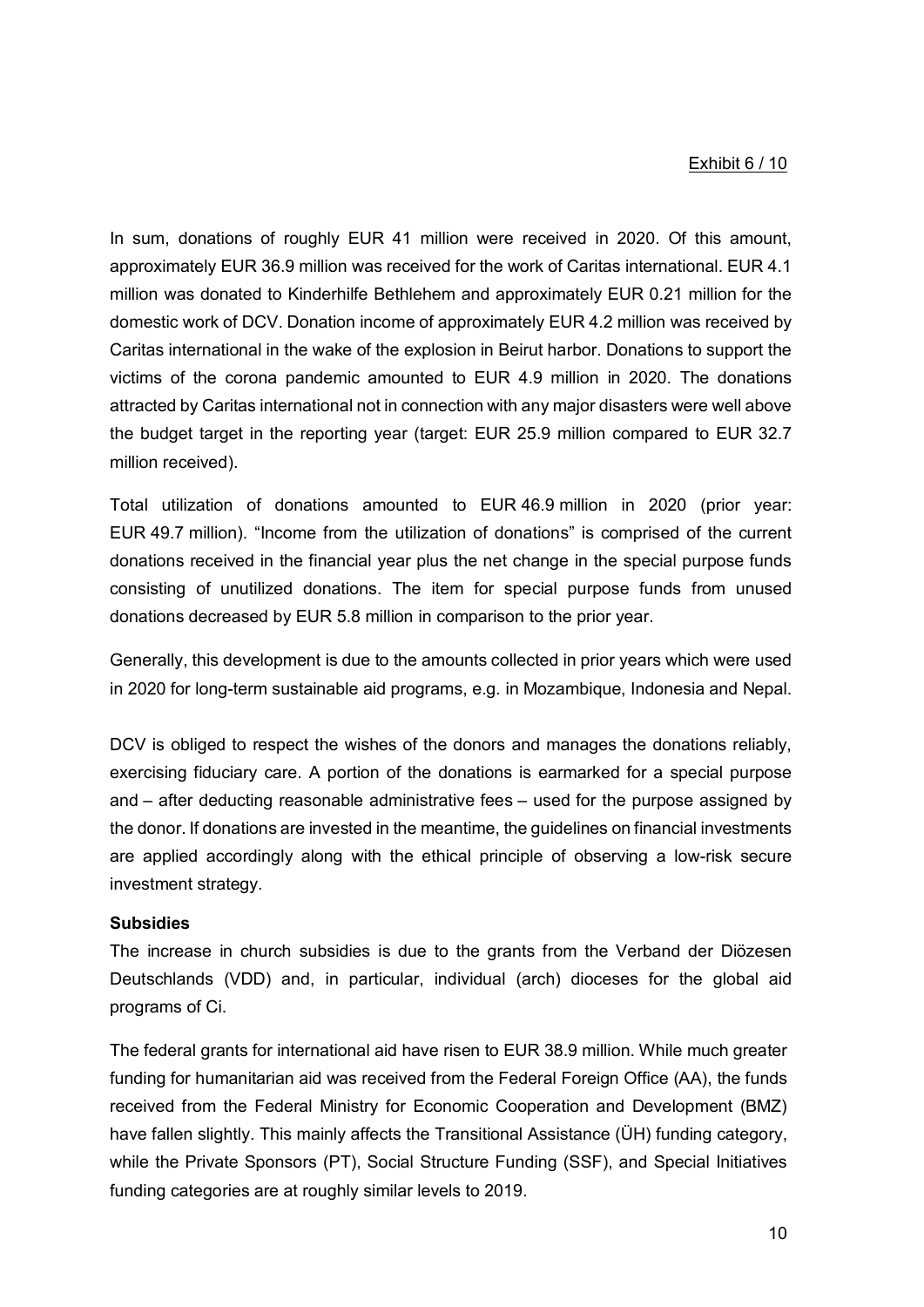Federal support of EUR 53.9 million (prior year: EUR 52.3 million) was provided for domestic welfare programs.

# **Membership fees**

In accordance with a resolution of the assembly of delegates the general membership fees for the Diocese Caritas associations were increased by a further 2.9% to EUR 1.0 million effective 1 January 2020. In addition, the members paid an amount of EUR 6.4 million (prior year: EUR 6.3 million) into a special purpose fund for the implementation of the labor law regulation of Caritas.

# **Investment income**

Interest income and income from securities decreased by EUR 0.8 million compared to the prior year. This is mainly due to the sustained phase of low interest rates. Distributions from subsidiaries correlate to the level of the prior year.

# **Write-ups on financial assets and**

# **securities classified as current assets**

According to Sec. 253 HGB, any write-downs recorded in prior years to the lower of market or net realizable value must be reversed if market prices recover. However, such write-ups may not exceed the historical cost of the asset. Write-ups due to the recovery of market prices in 2020 resulted in income of EUR 0.1 million (prior year: EUR 1.1 million), compared to write-downs of financial assets and current securities of EUR 0.05 million (prior year: EUR 0.1 million).

The fluctuation in the values is due to the developments of the capital markets in 2019 and 2020.

# **Charity stamps**

Deutscher Caritasverband e.V. secures the distribution of charity stamps to ensure they are available nationwide. These postal instruments give parishes as well as facilities and welfare services of Caritas the possibility to directly fund welfare activities from the surcharge charged on the stamp. Income from surcharges for the DCV of EUR 0.4 million were available in 2020 (prior year: EUR 0.4 million).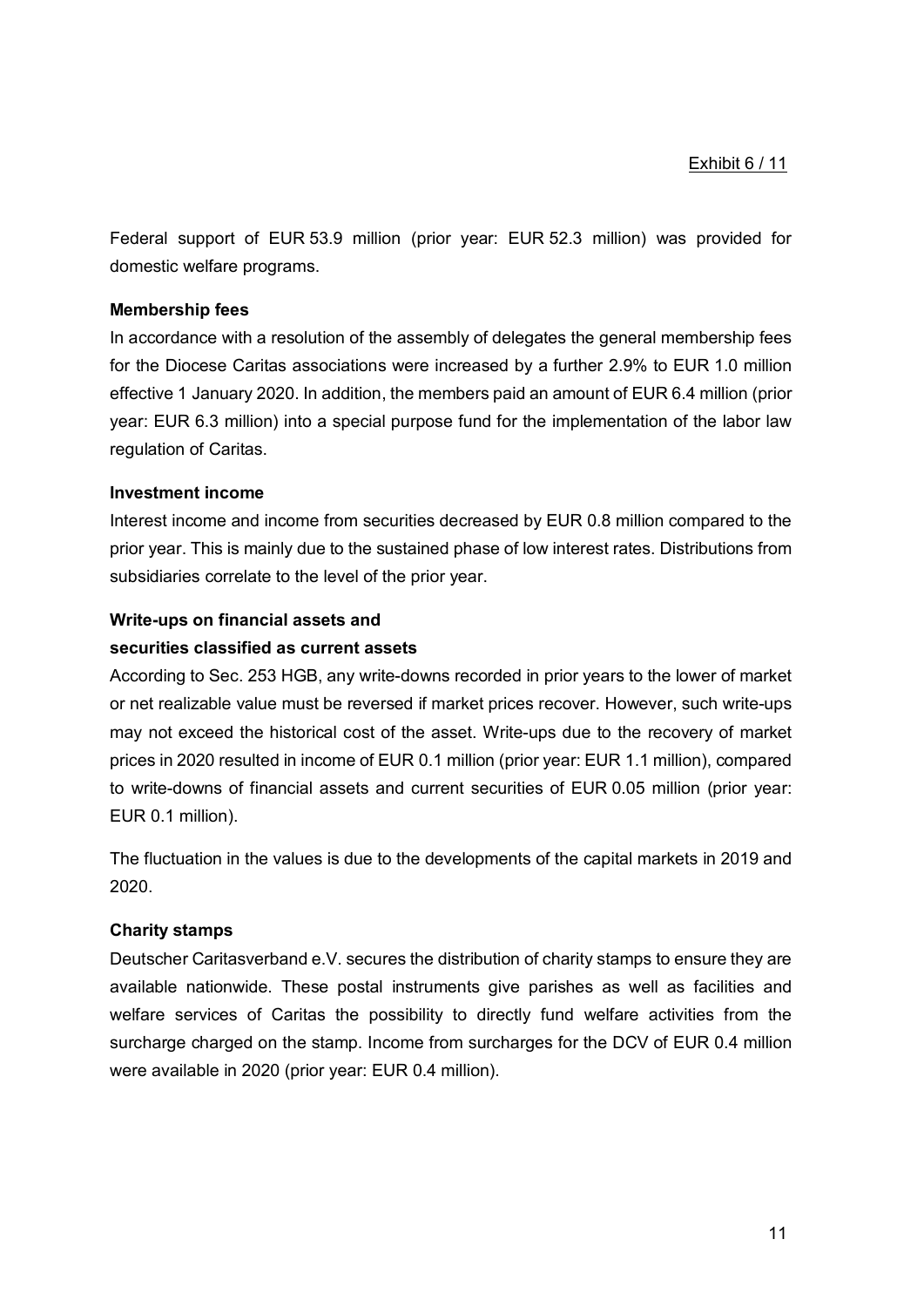# **Income from the disposal of fixed assets**

Other operating income includes the non-recurring income from the sale of the property in Garmisch-Partenkirchen of EUR 1.1 million.

# **2.3.2 Expenses**

| <b>Expenses</b>                                                                                                         | 2020         |       | 2019         |       | <b>Changes</b> |         |
|-------------------------------------------------------------------------------------------------------------------------|--------------|-------|--------------|-------|----------------|---------|
|                                                                                                                         | <b>EUR k</b> | %     | <b>EUR k</b> | ℅     | EUR k          | %       |
| Personnel expenses                                                                                                      | 28,477       | 14.9  | 28,745       | 14.9  | $-268$         | $-0.9$  |
| Other administrative expenses (cost of materials and                                                                    |              |       |              |       |                |         |
| other operating expenses)                                                                                               | 23,885       | 12.5  | 24,848       | 12.9  | $-963$         | $-3.9$  |
| Project expenses*                                                                                                       | 133,907      | 70.2  | 134,028      | 69.7  | $-121$         | $-0.1$  |
| Subsidies paid to third parties                                                                                         | 399          | 0.2   | 484          | 0.3   | $-85$          | $-17.6$ |
| Depreciation and amortization:                                                                                          |              |       |              |       |                |         |
| Amortization of intangible assets<br>and depreciation of property, plant and equ<br>Write-downs of financial assets and | 3.084        | 1.6   | 2,646        | 1.4   | 438            | 16.6    |
| securities classified as current assets                                                                                 | 46           | 0.0   | 63           | 0.0   | $-17$          | $-27.0$ |
| Interest and similar expenses                                                                                           | 861          | 0.5   | 972          | 0.5   | $-111$         | $-11.4$ |
| Other operating taxes                                                                                                   | 147          | 0.1   | 154          | 0.1   | - 7            | $-4.5$  |
| Expenses from the disposal of fixed assets                                                                              | 9            | 0.0   | 383          | 0.2   | $-374$         | $-97.7$ |
| <b>Total expenses</b>                                                                                                   | 190.815      | 100.0 | 192,323      | 100.0 | $-1.508$       | $-0.8$  |

\* assistance provided to national and international aid programs and other project expenses

The reduction of EUR 0.3 million in personnel expenses reflects the change in the headcount (31 December 2020: 418, prior year 456 employees excluding trainees and interns, effect: EUR 0.9 million) in connection with the organizational development process on the one hand and additional provisions, primarily for phased retirement and the provision for obligations to top up health insurance coverage (effect EUR 0.6 million).

Donations and earmarked subsidies are transferred to the various projects and campaigns depending on the stage of completion and reported under project expenses. Project expenses decreased slightly by EUR 0.1 million compared with the prior year, sliding from EUR 134.0 million to EUR 133.9 million.

The increase of EUR 0.4 million in amortization of intangible assets and and depreciation of property, plant and equipment is largely attributable to the recognition of six buildings and also the investment in SAP-HANA software. On the other hand, write-downs of financial assets and securities classified as current assets decreased by EUR 0.05 million (prior year: EUR 0.8 million) on account of the general improvement in the market.

Interest and similar expenses mainly result from the change in discounting long-term provisions to net present value in accordance with Sec. 253 (2) HGB.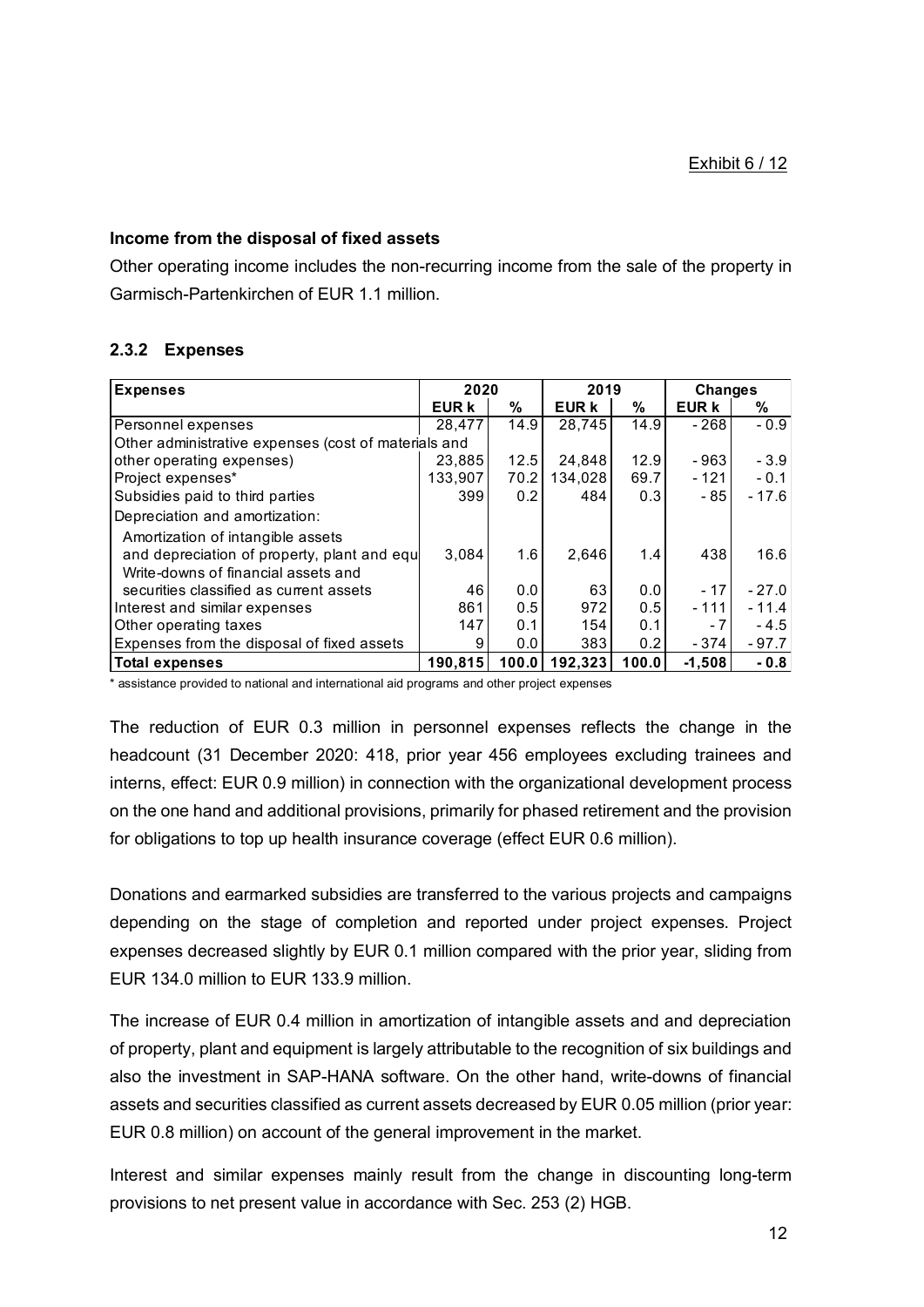# **2.3.3 Administrative and Advertising Expenses**

The expenses discussed in 2.3.2 already include administrative expenses and advertising. These include all expenses which cannot be directly allocated to the tax-privileged purposes listed in the articles.

The share of administrative and advertising expenses for 2020 is based on total expenses in line with the guidelines issued by DZI (*"Deutsches Zentralinstitut für soziale Fragen"*) as follows:

| Deutscher Caritasverband e.V.                | 2020    |       | 2019         |       |  |
|----------------------------------------------|---------|-------|--------------|-------|--|
|                                              | EUR k   | %     | <b>EUR k</b> | $\%$  |  |
| <b>Project expenses</b>                      |         |       |              |       |  |
| Direct statutory expenses (including project |         |       |              |       |  |
| expenses)                                    | 152,990 |       | 154,829      |       |  |
| Project subsidies                            | 2,096   |       | 2,149        |       |  |
| Project management                           | 5,054   |       | 4,829        |       |  |
| Statutory campaign and education work        | 1,857   |       | 1,896        |       |  |
| <b>Total project expenses</b>                | 161,997 | 92.2  | 163,703      | 91.3  |  |
| Administration*                              | 6,643   |       | 8,449        |       |  |
| Advertising and general public relations     | 7.055   |       | 7.104        |       |  |
| <b>Total advertising and</b>                 |         |       |              |       |  |
| administrative expenses                      | 13,698  | 7.8   | 15,553       | 8.7   |  |
| Total expenses*                              | 175,695 | 100.0 | 179,256      | 100.0 |  |

\* Due to surpluses the expenses from commercial operations and administration do not have to be considered in the calculation of the administrative cost rate.

As an orientation, DZI makes the following step-downs in advertising and administrative expenses: advertising and administrative expenses are justifiable up to a ceiling of 30%. Below 20% they are considered reasonable and below 10% as low. The ratio of administrative expenses at DCV in financial year 2020 lies at the low-end of the range at 7.8%.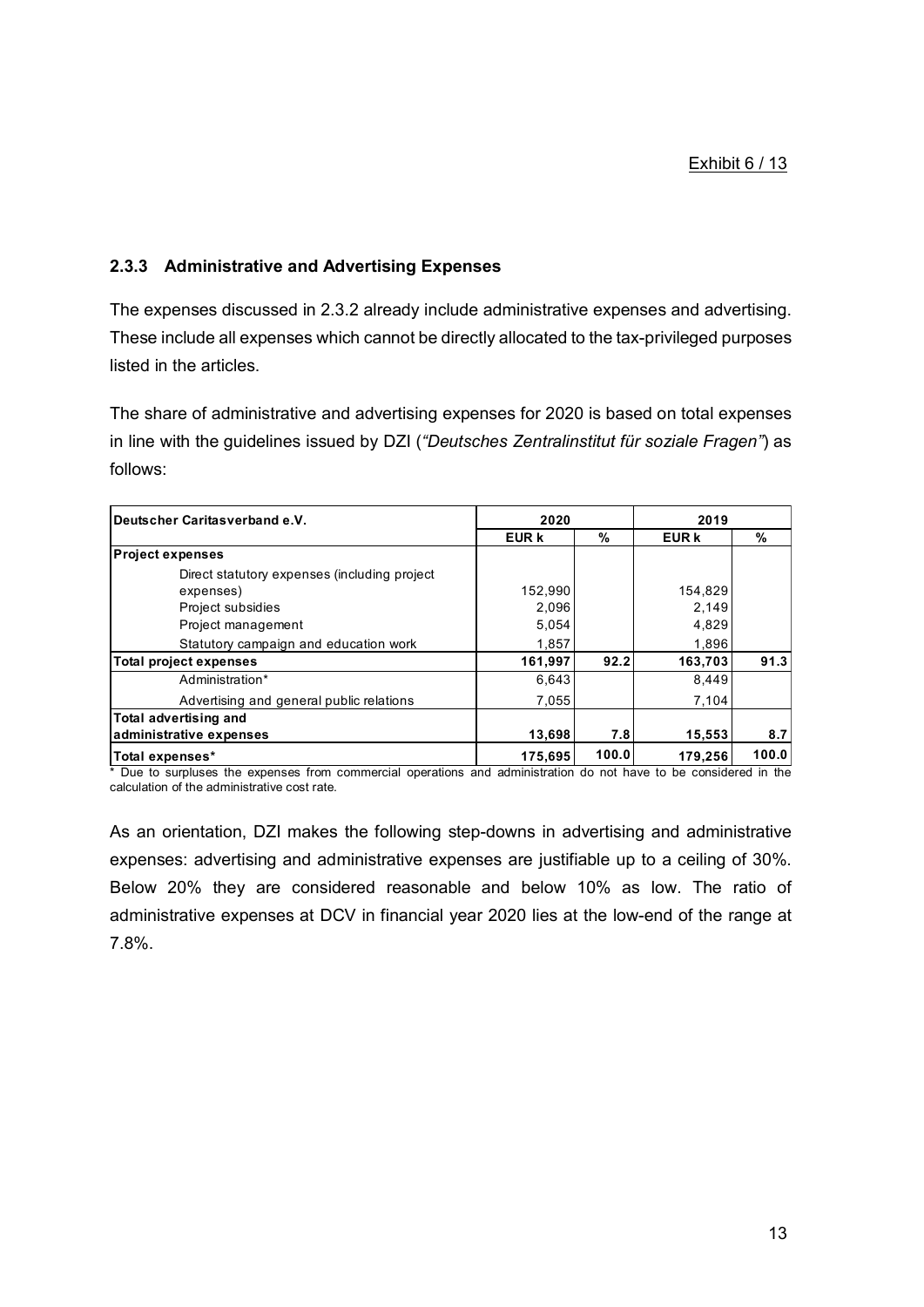# **3. Opportunities and Risks Relating to Future Development**

An assessment of the future development relates to the direct financial and economic environment in which DCV e.V. acts as the head of the organization. Which developments the legally independent service providers and facilities or members of the Association expect to see are not covered by this management report.

Risks exist primarily in terms of obtaining the long-term finance needed to fund the tasks of DCV which it is committed to perform in accordance with its articles. This is illustrated by the structure of income:

#### **Federal subsidies**

As a result of the high number of refugees, there are additional tasks to be performed in each of the areas in which Caritas is active and, in some cases, new duties as well. To address these tasks, the federal grant (Einzelplan 17, Kapitel 1710, Titel 684.04) has been stepped up by special-purpose funds of EUR 0.5 million since 2016. From 2020, the specialpurpose requirement was revoked and an increase of EUR 0.3 million was approved. This and other federal subsidies for project work in Germany and abroad are subject to the annual federal budget. Consequently, there is no planning certainty for the long-term. Savings measures contained in the budget could lead to a reduction of the federal subsidy at any time.

# **Church tax funding**

DCV obtains a subsidy from the VDD ["Verband der Diözesen Deutschlands": Association of German Dioceses] funded from church tax for its registered activities in Germany and project subsidies for project work abroad. The subsidy for work in Germany was lowered by 15.9% until the year 2006. The subsidy was reduced by another 20% by the year 2019.

An initial 10% reduction was made for the period from 2012 to 2015 and, despite a sudden increase in church tax income, another 10% reduction has been made for the years up to 2019. No further reductions are announced for the future.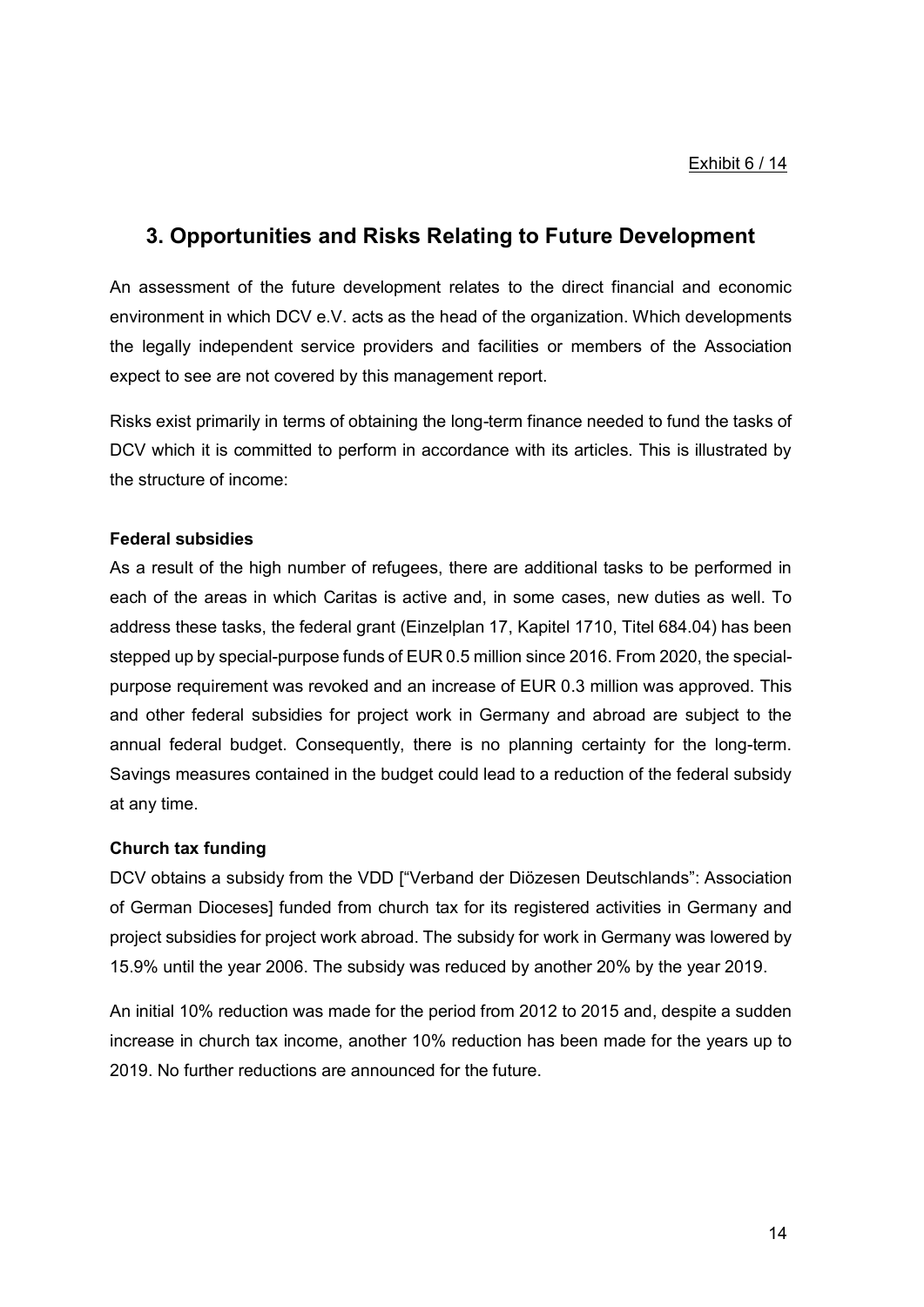Exhibit 6 / 15

#### **Donations**

To finance its global emergency and disaster relief programs DCV and its aid provider Caritas international depend on donations. Support from the media plays a major role in this regard. However, competition for donations is fierce in Germany. A significant reduction in donation volume could have a major impact on the ability of Ci to provide emergency assistance and disaster relief.

In order to stabilize donation income in the coming years, the fundraising concept was taken a step further and implemented accordingly. There is an opportunity here to win new donors and raise additional donation income.

#### **Lotteries**

The Aktion Mensch, GlücksSpirale and Deutsches Hilfswerk lotteries are a key source of funding for care services and facilities, nationwide professional associations and DCV.

Subsidies totaling EUR 43.4 million were provided to the associations and members in 2020. At the level of DCV, subsidies of roughly EUR 1.0 million were received from lotteries.

The amendments to the interstate treaty on lotteries performed in 2011 have proven their worth. In spite of these positive moves, the freedom of the lotteries to fund social work has been reduced by unreasonable administrative restrictions imposed by the German states with regard to advertising and marketing lotteries over the internet. The lotteries funding social work need more freedom to ensure they remain competitive. The widely discussed commercialization of lotteries by permitting sports bets bears a risk that the state monopoly on lotteries might become blurred in the mid-term and could lead to a significant disadvantage for those lotteries funding social work. This will impair the financing of charities and social work.

The German Postcode Lottery is a private, state-licensed social lottery. According to its annual report, it generated revenue of EUR 65.1 million in 2019 and awarded funds of EUR 19.5 million to non-profit organizations. The Chairwoman of the Advisory Board is Prof. Rita Süssmuth, the Vice Chairwoman of the Advisory Board is Sabine Leutheusser-Schnarrenberger. The promotion of social cohesion and equal opportunity are the main areas to which support is granted. The German Postcode Lottery competes with the existing social lotteries Aktion Mensch, Stiftung Deutsches Hilfswerk and GlücksSpirale. It is also increasingly used by the carriers of Caritas. In contrast to the socially-oriented lotteries, the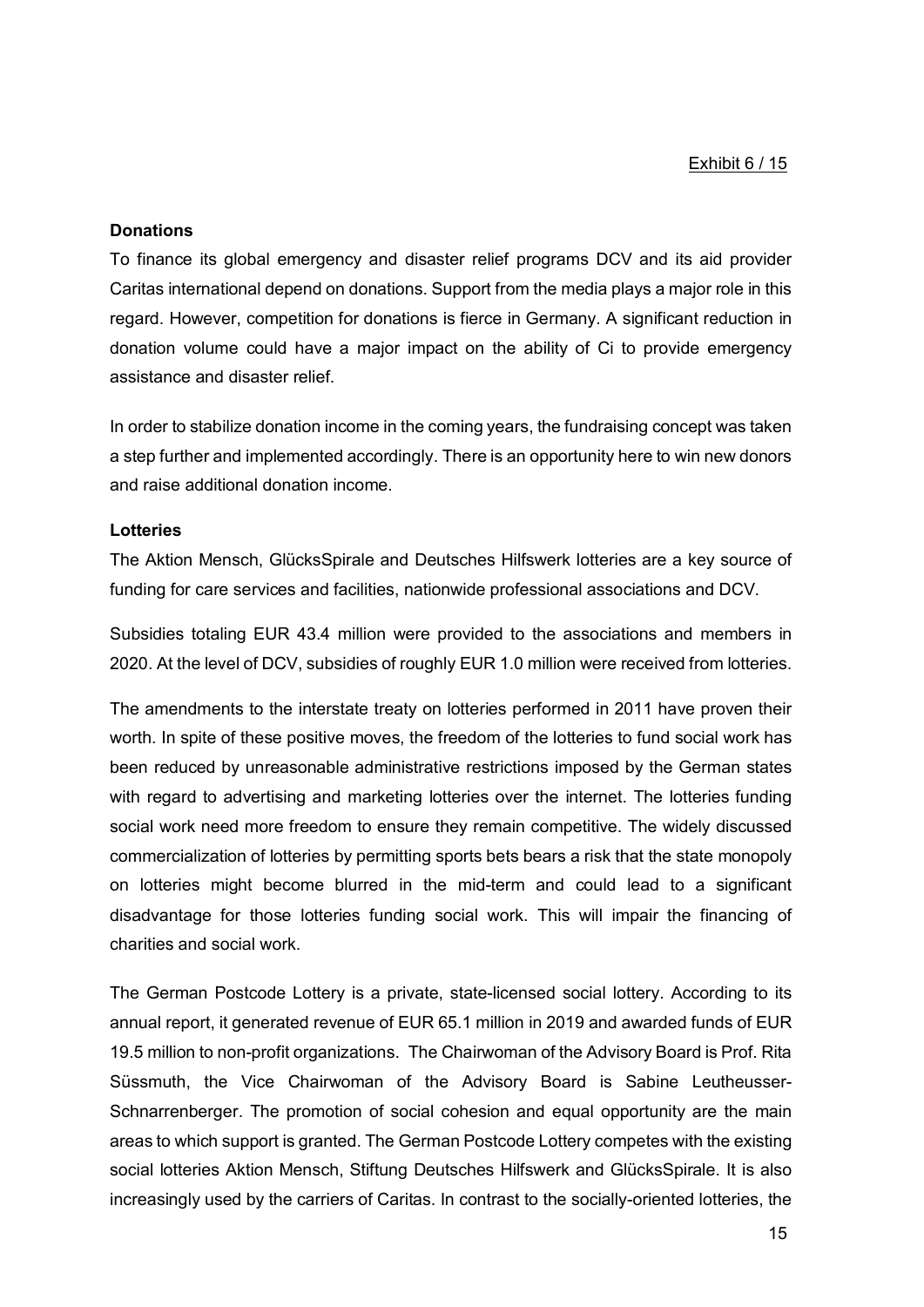associations of the The Federal Association of Non-statutory Welfare do not sit on the boards and committees of the Postcode Lottery.

## **Charity stamps**

Charity stamps are another source of financing the activities required of DCV by its statutes and in its role as head of the organization. They are primarily used for project work.

The revenue from charity stamps is an effective source of support for welfare facilities and local care-givers. In light of the general trend of declining income, DCV is putting more effort into structuring charity stamps more cost-efficiently and securing them as a source of funding for charity work.

#### **Investment income**

To secure the ability to perform the tasks expected of it as head of the organization, DCV is dependent on investment income.

DCV manages a portion of its capital investments itself and, in prior years, the remainder was placed in investment funds composed of equity papers and bonds. The management of capital investments is governed by a financial asset management guideline and a sustainability concept. Ethical principles that are in accordance with the mission statement of DCV are anchored in the guidelines, which consider social, ecological and economical aspects. Moreover, they set targets for transparency, returns and risks.

The financial investment policy provides for diversification and a risk-averse investment strategy in order to keep the risks of default and risks from fluctuations in cash flow as low as possible. The investment committee ensures compliance with the sustainability concept. It monitors the changes in capital investments on a quarterly basis, values them and adjusts strategy accordingly. The management board and financial commission regularly address the development of capital investments.

Financial assets are exposed to various risks, especially the risk of changing interest rates, prices, exchange rates and the risk of default. These risks are countered within the framework of the risk management system and by observing the financial investment guidelines. Risks arising from fluctuations in cash flow are mitigated by keeping adequate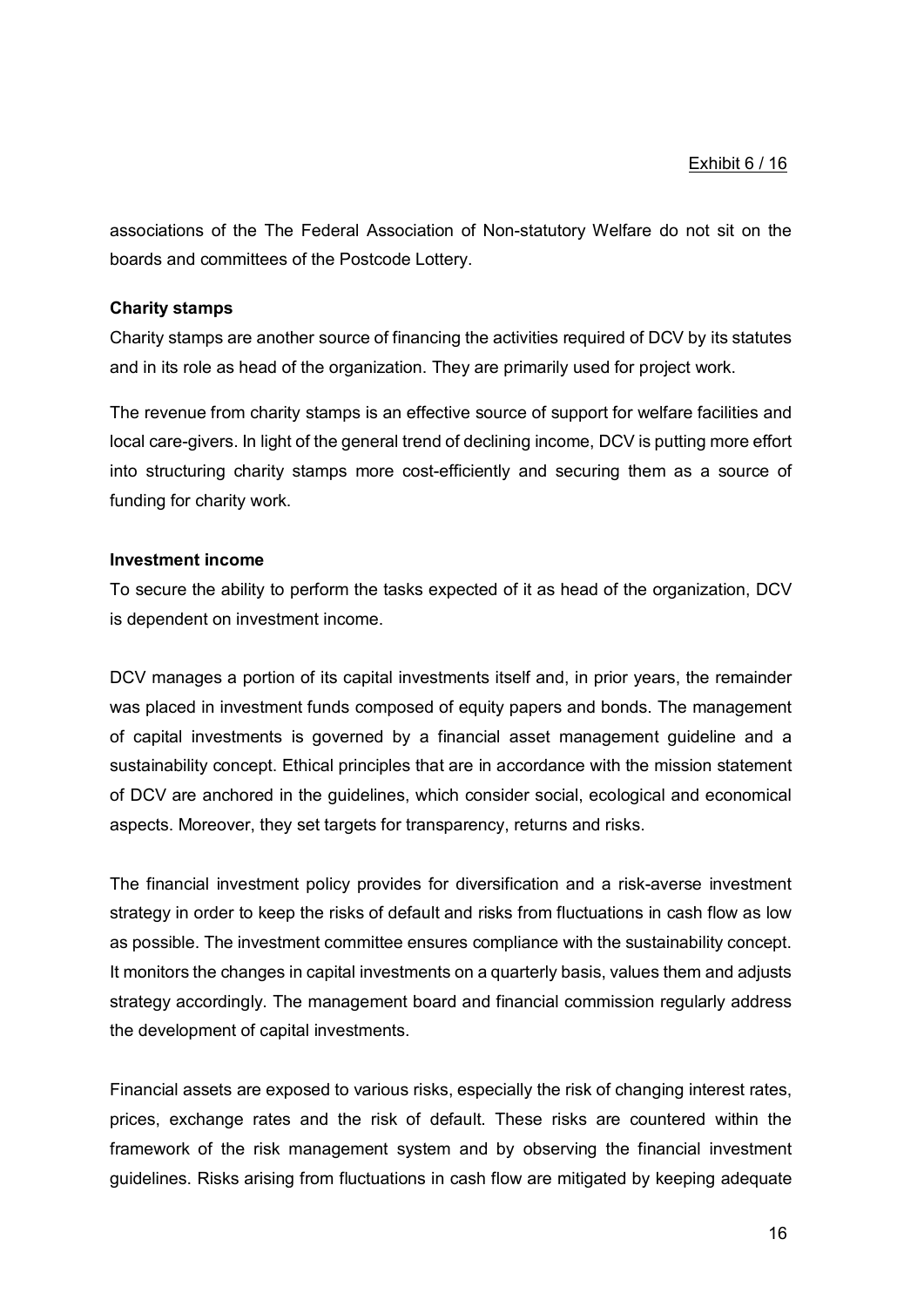cash reserves that are measured on the basis of a cash management system. Increasingly, holding available liquidity at banks incurs negative interest rates.

A central risk lies in the forecast that interest rates will remain low in Europe for the longterm. For this reason, it will remain difficult to obtain a positive return from bonds. The management of financial investments puts great importance on changes in the market value of capital investments due to changes in interest rates. The risk of changing interest rates is managed over the term of the instruments. Currency risks are kept as low as possible as investments denominated in foreign currency were only made in investment funds and then only to a small extent in 2020.

On account of the geopolitical events, the share markets currently display a great deal of volatility with an associated risk of price changes in equity papers. In the prior year, these included the trade dispute between the USA and China, the exit of the UK from the EU (Brexit) and the presidential elections in the USA.

In addition to capital investments, investment income from real estate is becoming increasingly important while simultaneously allowing DCV to meet its social obligations. Consequently, the substance of the property is maintained and used accordingly. In this regard we perceive an opportunity to generate stable income for the long-term.

The corona pandemic continues to impose massive restrictions on public life. The further course of the pandemic will have a major impact on the development of the national economies in 2021. Central banks and governments have responded by significantly expanding their assistance programs. It can be assumed that the central banks will maintain their low interest rate policy. The uptake and distribution of vaccines will be a decisive factor for stabilization. The markets are expected to remain highly volatile, which may also have an impact on DCV's capital investments.

#### **Opportunities and risks relating to the Caritas brand**

Based on surveys, the Caritas brand enjoys a good reputation from which its services and care facilities can profit. However, this also implies that possible mistakes by individual entities or their services arms and facilities, individual managers or even their international cooperation partners providing emergency aid and disaster relief could lead to a loss of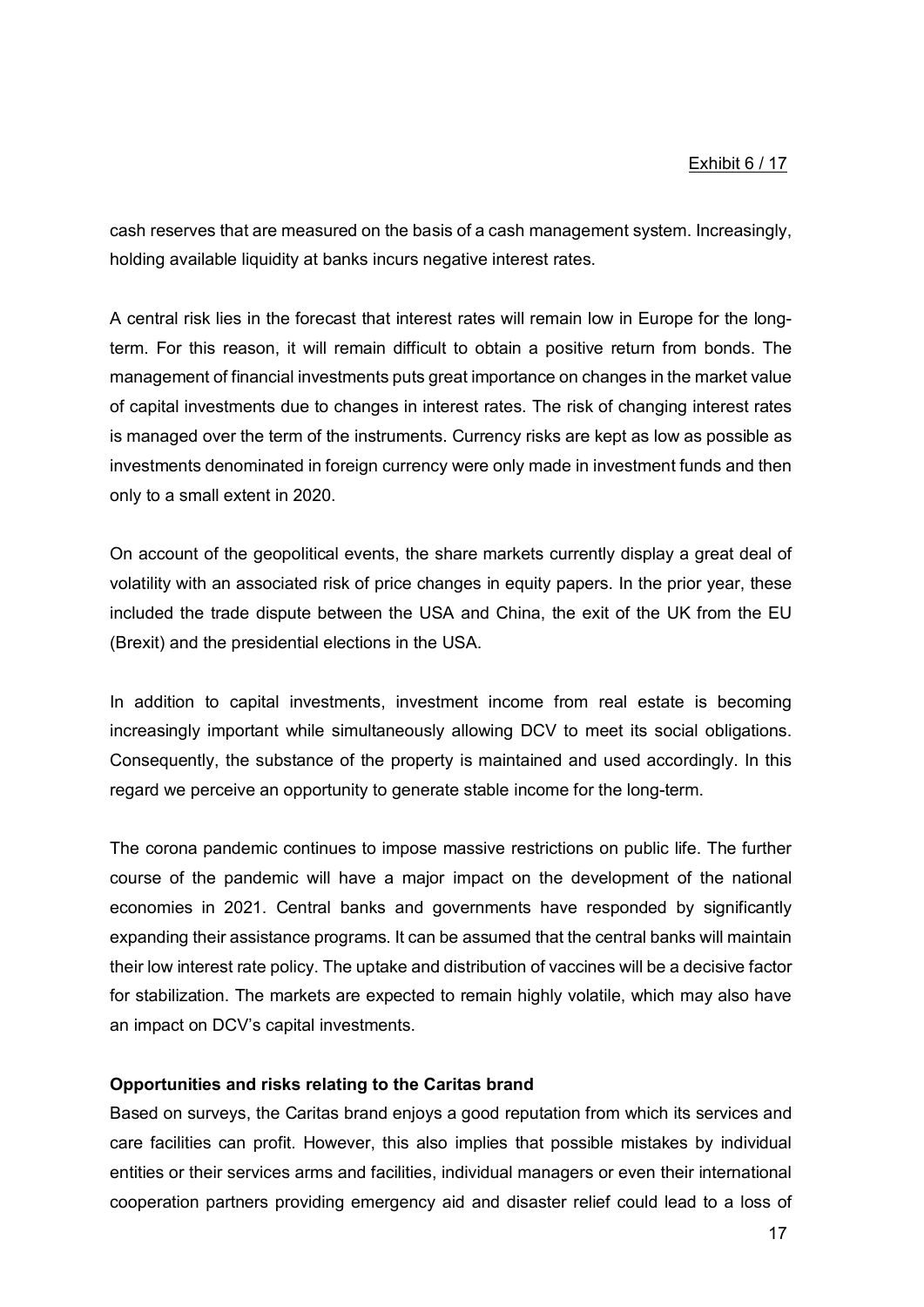reputation for the Association. Such a loss of reputation could have significant political, religious or even financial consequences. For this reason, it is particularly important to strengthen the controls and transparency of the structures of the legal entities.

#### **General application of a collective agreement on geriatric care**

On 25 February 2021, the Labor Law Commission did not approve an application by ver.di and the specially founded employers' association BVAP to the Federal Ministry of Labor to declare a collective agreement on geriatric care generally binding. This has led to considerable criticism, especially in the media, Caritas' reputation in wider society tarnished as a result.

#### **Corona pandemic**

In accordance with the rules set by the State Government of Baden-Württemberg, DCV was forced to close down or limit operating activities (congress centers and canteens). This resulted in a loss of income from DCV while its fixed costs continued to burden earnings. There are therefore also risks that the pandemic in 2021 will have an impact on the price development of its securities. However, the corona pandemic does not pose a risk to the ability of DCV to continue as a going concern.

#### **Risk management and internal audit**

The direct risks to which DCV is exposed on account of its role as the national headquarters and via its international activities are recorded in a risk management system and documented in a risk report.

In addition, the Management Board has established an internal audit function that, in 2020, was assigned to KPMG AG Wirtschaftsprüfungsgesellschaft, Mannheim. Each year the Management Board passes an audit plan and internal audit plan. The internal auditors report to the Management Board directly on an annual basis.

The overall risk position shows that the risks to which the organization is exposed do not individually or in combination jeopardize the ability of the organization to continue in business after considering the individual measures that have been taken or planned. Apart from the impact of the corona crisis and the decision of the Labor Law Commission on the general applicability of the collective agreement on geriatric care, there have not been any significant changes in the assessment of significant risks in comparison to the prior year.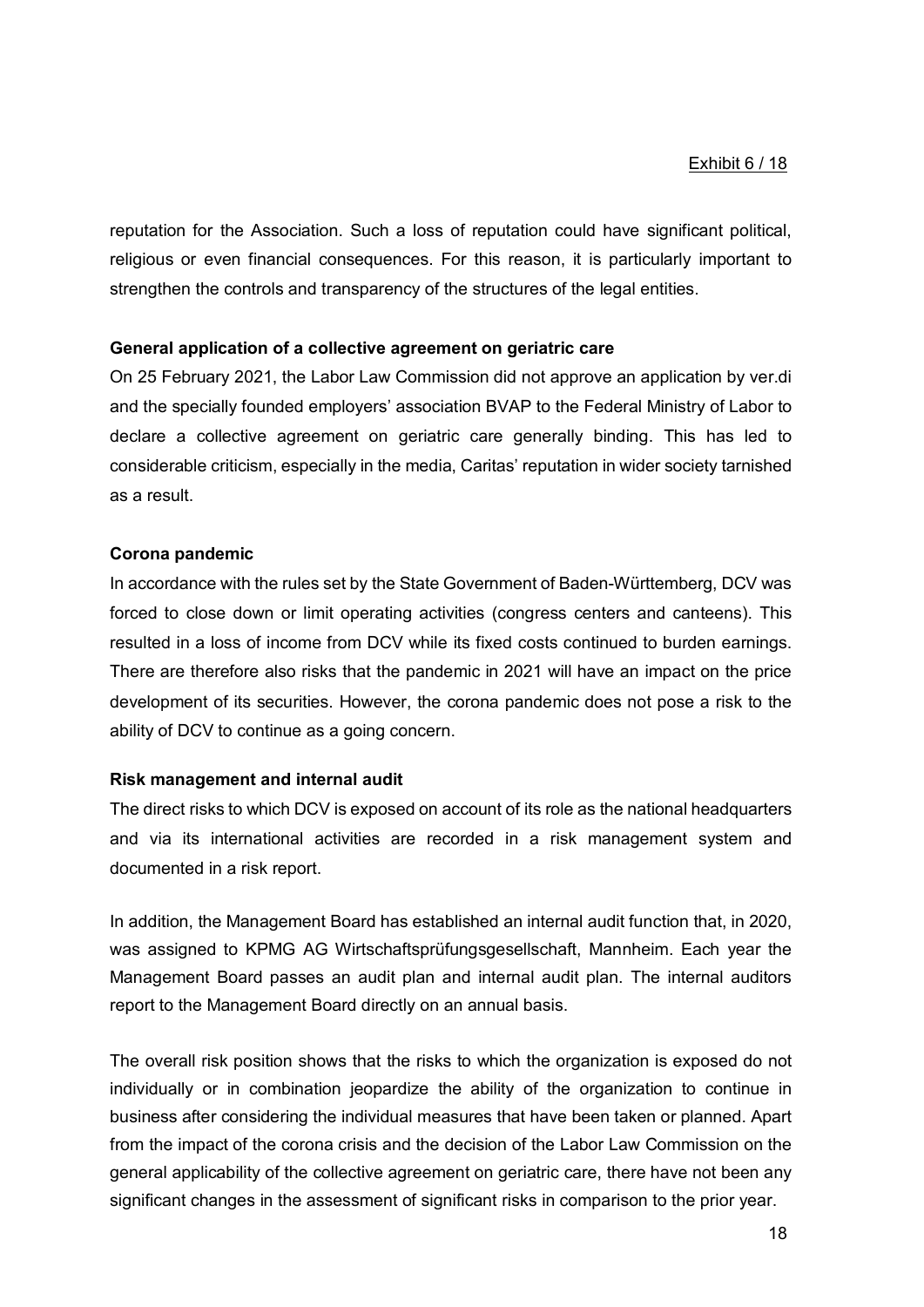# **4. Outlook**

### **Tasks and projects**

In addition to the general tasks required by its statutes, such as its social work and political activities, representing the interests of disadvantaged persons, personnel training, involvement in labor law issues and collectively bargained wage and salary agreements, international emergency aid and disaster relief, DCV will once again devote itself to special projects in 2021. These include the two-year umbrella campaign "Das machen wir gemeinsam" (let's get it done together), which is planned for the 125th anniversary of the DCV in 2022 and will extend over the years 2021 and 2022. Other projects, such as for the digital transformation of Caritas will be continued or re-initiated, including the establishment of new data management for the entire association and a project to drive forward online counselling in a multi-media and cross-sector design for the entire Caritas. A new strategic agenda-setting process with association participation will be launched for the first time in 2021.

The year 2021 will continue to be dominated by the corona pandemic. For DCV, it is still a matter of supporting people who are affected by the pandemic and maintaining the social infrastructure. The DCV will accompany the federal elections in the fall of 2021 by placing social (political) demands on the parties.

The two organizational development processes at headquarters and in the association were concluded successfully in 2020. The results are being implemented over the corresponding stages of the development.

Triggered by scandals at the AWO and the associated media coverage, voluntary welfare associations and their members are confronted with increased pressure to justify the transparency of the use of donations, government grants and social insurance funds. This has led to a new requirement from the Federal Ministry for Family Affairs, Senior Citizens, Women and Youth (BMFSFJ) for voluntary welfare associations: Starting in 2021, grant notifications to the umbrella organizations of the Federal Association of Non-statutory Welfare will include an addendum stipulating binding compliance with the joint transparency and compliance standards of the Federal Working Group of the Federal Association of Nonstatutory Welfare. This requirement is also relevant for grant notifications forwarded to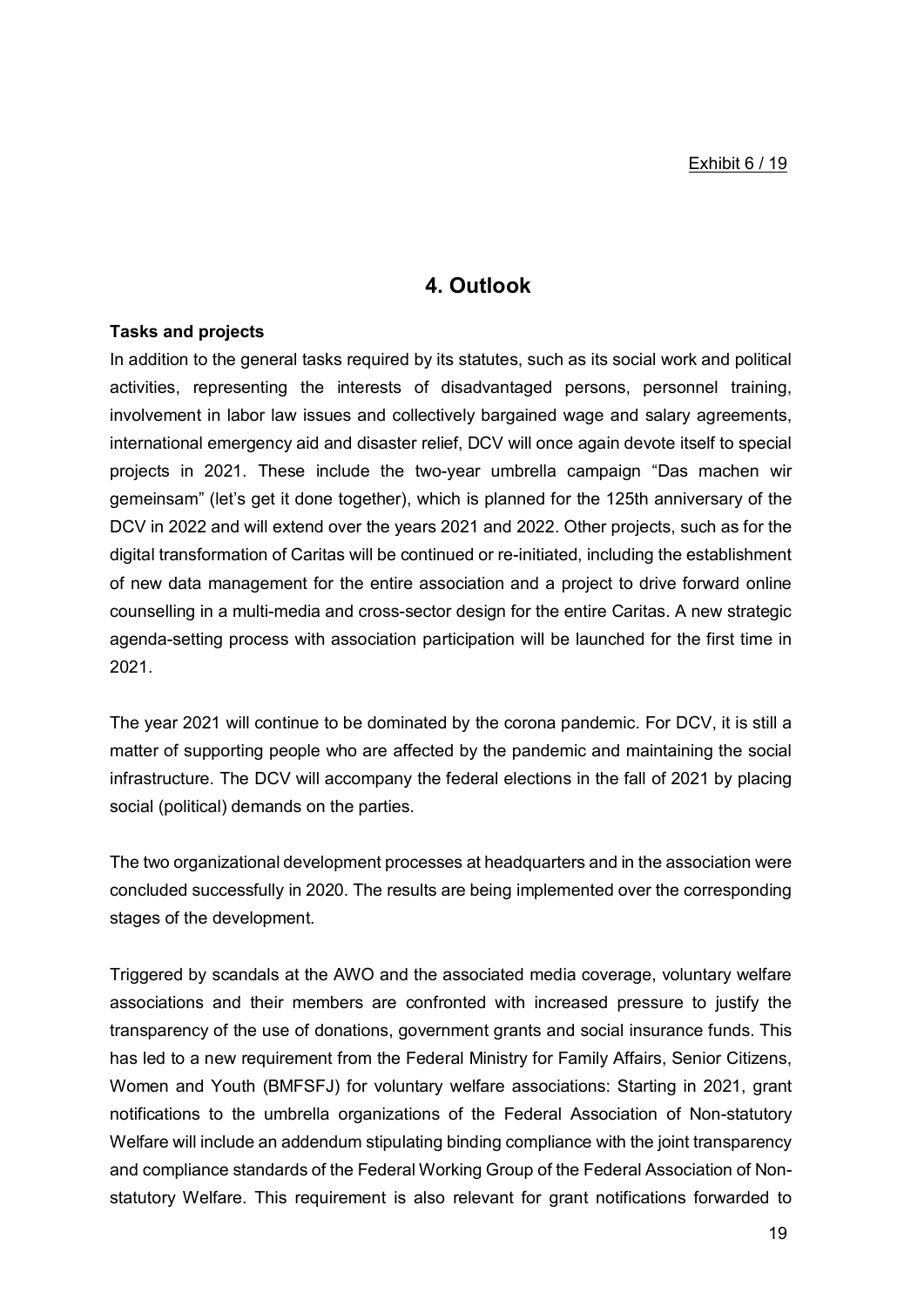#### Exhibit 6 / 20

members of the associations. The transparency requirements of the new standard of the Federal Association of Non-statutory Welfare are based on specifications of the 'Transparent Civil Society Initiative' of Transparency International Germany and are thus less stringent than the requirements of the joint transparency standards of Caritas and Diakonie. The compliance requirements include the establishment of appropriate management and supervisory structures at the legal entities, the implementation of proper business management, and offering employee and management compensation that is compatible with the status of a non-profit organization. The implementation of these requirements in Caritas has been promoted for a number of years in the German Bishops' Conference's Guideline 182 "Social institutions under Catholic sponsorship and supervision", the audit guidelines of the Association of German Dioceses from 2018, and the DCV orientation guide for the remuneration of managing directors and board members in Caritas (2018).

The issues of climate protection and social justice will gain in significance. Climate policy to date has been socially skewed. The DCV therefore adopted its position for a socially just climate policy and is setting itself on the path to climate neutrality by 2030. A comprehensive process is currently being discussed in the committees.

New crises due to wars, climate change and the corona pandemic will continue to lead to very high demand for assistance from Caritas international. On the other hand, private, church and public donors have so far continued to provide generous support. Caritas international therefore expects the volume of aid to remain high.

#### **Budget**

The budget for the coming year and the mid-term planning consist of the budgets for both operations and projects. In November 2020, the Caritas Board approved the budget for 2021 and the mid-term financial planning for 2022 to 2024. With a total business volume of EUR 50.3 million, roughly EUR 2.3 million needs to be allocated from investment income to make the operating budget break even in 2021. Due to the earnings-improving measures implemented by the organizational development process, which have been considered in the budget for 2021 at approximately EUR 2.6 million, no withdrawal from reserves will be required to finance the 2021 operating budget.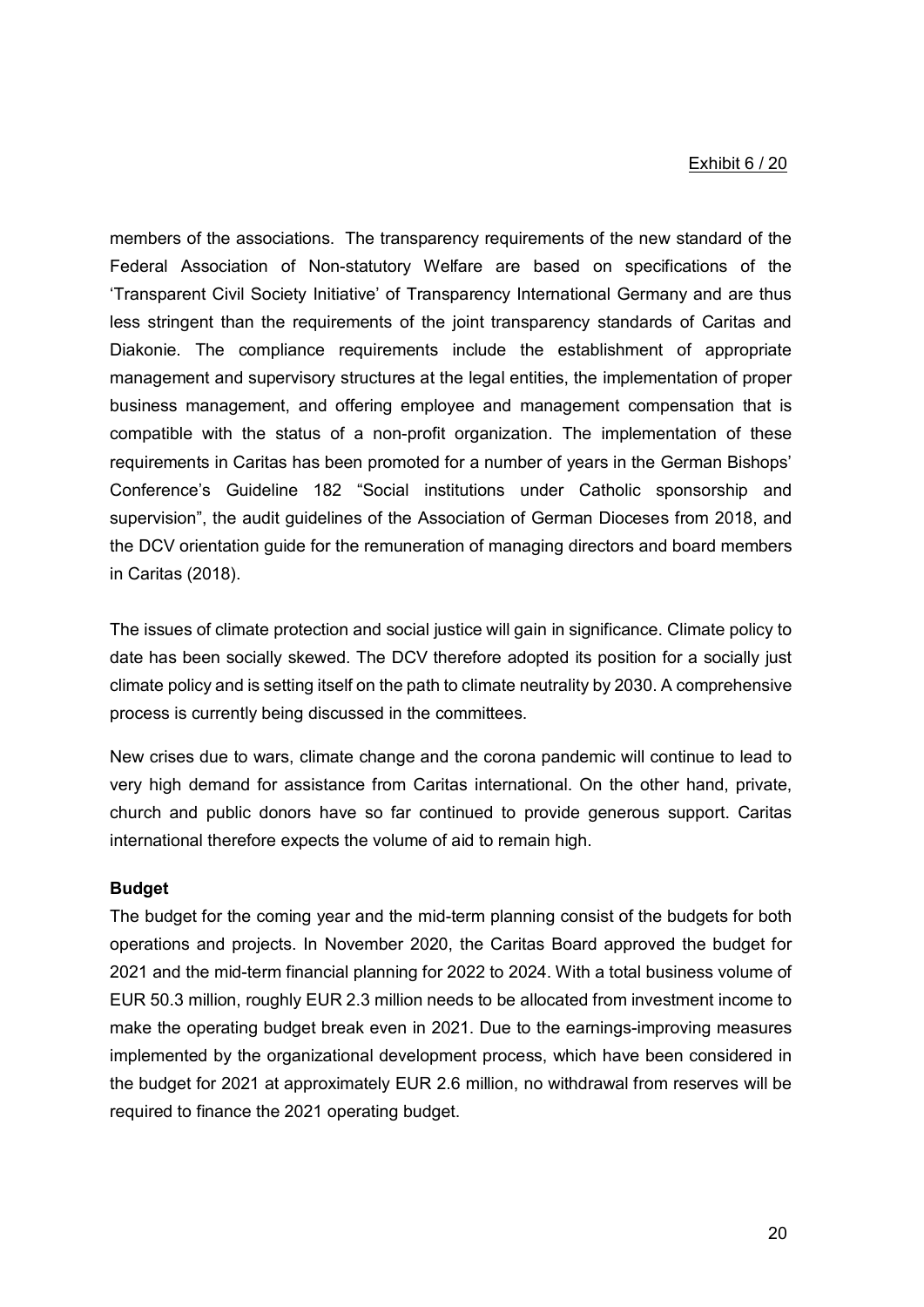The measures of the organization development process to be implemented at headquarters by 2024 can improve the operating result to such an extent that, from today's perspective, it will be possible to finance the operating budget until 2031.

After spending EUR 82.6 million on foreign projects in 2020, expenses of EUR 76.4 million have been budgeted for 2021. Accordingly, with an expected constant level of donation income, lower consumption of donations by foreign projects is expected.

An amount of EUR 55.6 million was spent on domestic aid projects in 2020 (e.g. for migration and integration and children's and youth aid), most of which is financed by thirdparty funds. Further projects in the fields of migration and integration are planned for 2021. Moreover, funds were earmarked for the projects on the digital transformation of Caritas. Otherwise, the project budget for 2021 and subsequent years assumes subsidies and donation income to remain at a comparable level, and personnel and material costs to remain unchanged.

In light of the changing conditions on the global markets and the low interest rate policy of the central banks, the German Caritas Association has decided to realign its investment strategy.

It was decided to increase the share of equities in its basket from 20% to 40% by reducing the share of fixed-income bonds. Particular attention was paid to achieving a higher return while maintaining the specified risk appetite. A risk overlay concept was additionally introduced for this purpose. This measure was implemented in the first weeks of 2021.

The new construction projects in Freiburg have been completed and all apartments have been leased. Rental income results in constant cash inflows.

Possible mid-term and long-term effects of financial market volatility in the wake of the corona pandemic cannot be reliably estimated at present and are therefore not considered in the forecast result of the year. However, it can be expected that a burden will be placed on earnings in 2021 in the form of write-downs in our portfolio of securities. In addition, there will also be burdens on earnings from our operating activities (congresses and canteens) on account of a sharp fall in income as a result of the corona pandemic. The measures installed during the organizational development process to improve the annual result have already been taken into account in the budget planning for 2021. Under the above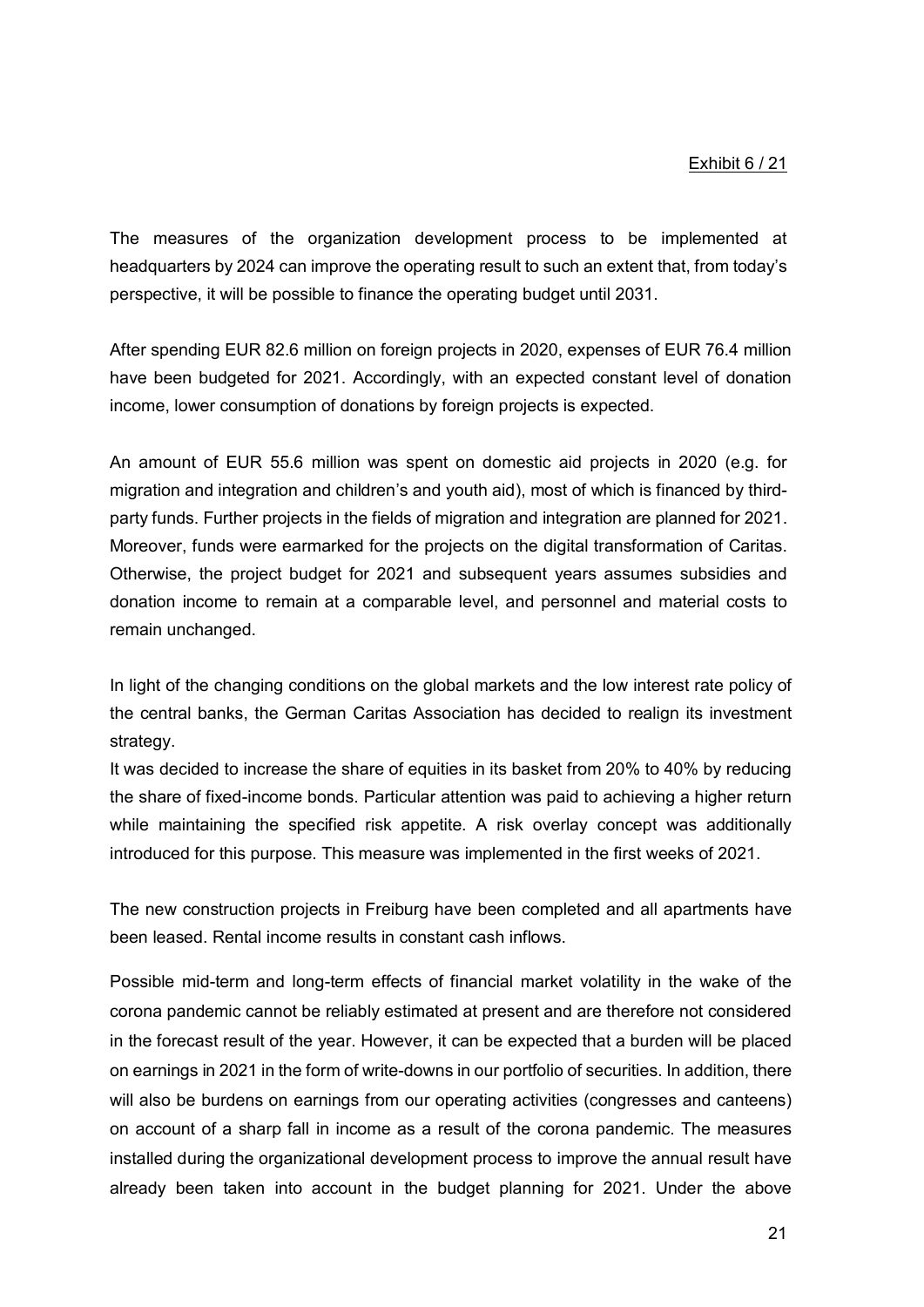# Exhibit 6 / 22

conditions and taking into account a non-recurring / extraordinary effect from the sale of a building in Ludwigstrasse in Freiburg in 2021 (see the comments in the Subsequent Events section of the notes to the financial statements), which will increase earnings, we expect to see a significant increase in net income in 2021 – disregarding the effects of the corona pandemic on our net investment income from securities, which cannot be reliably estimated. After factoring in the reversals and additions to reserves, we expect to break even.

Freiburg im Breisgau, 10 May 2021

Prelate Dr. Peter Neher Eva-Maria Welskop-Deffaa Hans Jörg Millies<br>Director of Social General Secretary Policies and Politics **Director of Finance** 

**General Secretary** Human Resources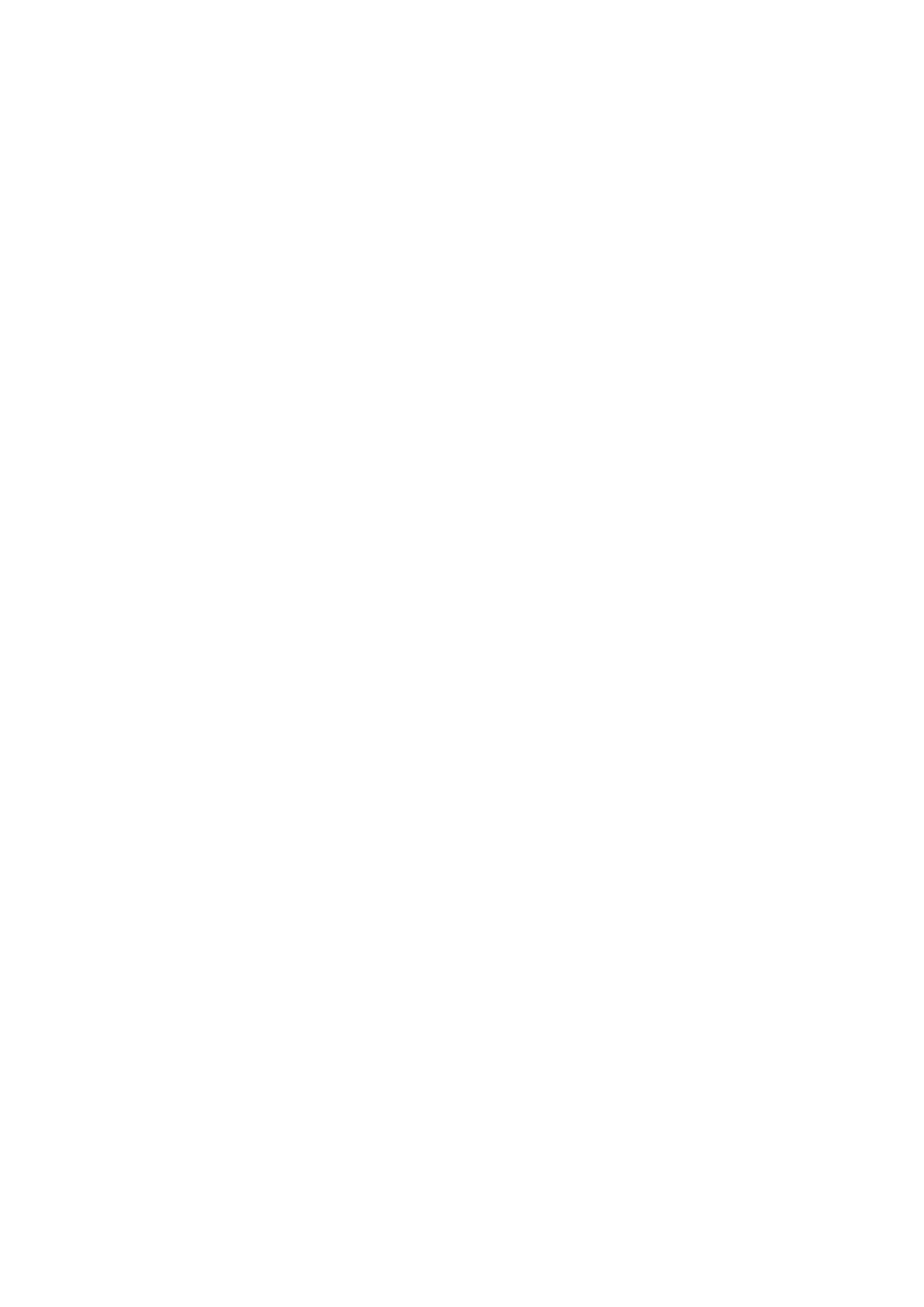Exhibit 7 /1

# **Independent Auditor's Report**

To Deutscher Caritasverband e.V., Freiburg im Breisgau

#### *Audit Opinions*

We have audited the annual financial statements of **Deutscher Caritasverband e.V., Freiburg im Breisgau**, which comprise the balance sheet as at 31 December 2020 and the statement of profit or loss for the financial year from 1 January to 31 December 2020 and notes to the financial statements, including a presentation of the recognition and measurement policies. In addition, we have audited the management report of Deutscher Caritasverband e.V., Freiburg im Breisgau, for the financial year from 1 January to 31 December 2020.

In our opinion, on the basis of the knowledge obtained in the audit,

- the accompanying annual financial statements comply, in all material respects, with the requirements of German commercial law applicable to business corporations and give a true and fair view of the assets, liabilities and financial position of the Association as at 31 December 2020 and of its financial performance for the financial year from 1 January to 31 December 2020 in compliance with German Legally Required Accounting Principles, and
- the accompanying management report as a whole provides an appropriate view of the Association's position. In all material respects, this management report is consistent with the annual financial statements, complies with German legal requirements and appropriately presents the opportunities and risks of future development.

Pursuant to Sec. 322 (3) sentence 1 HGB, we declare that our audit has not led to any reservations relating to the legal compliance of the annual financial statements and of the management report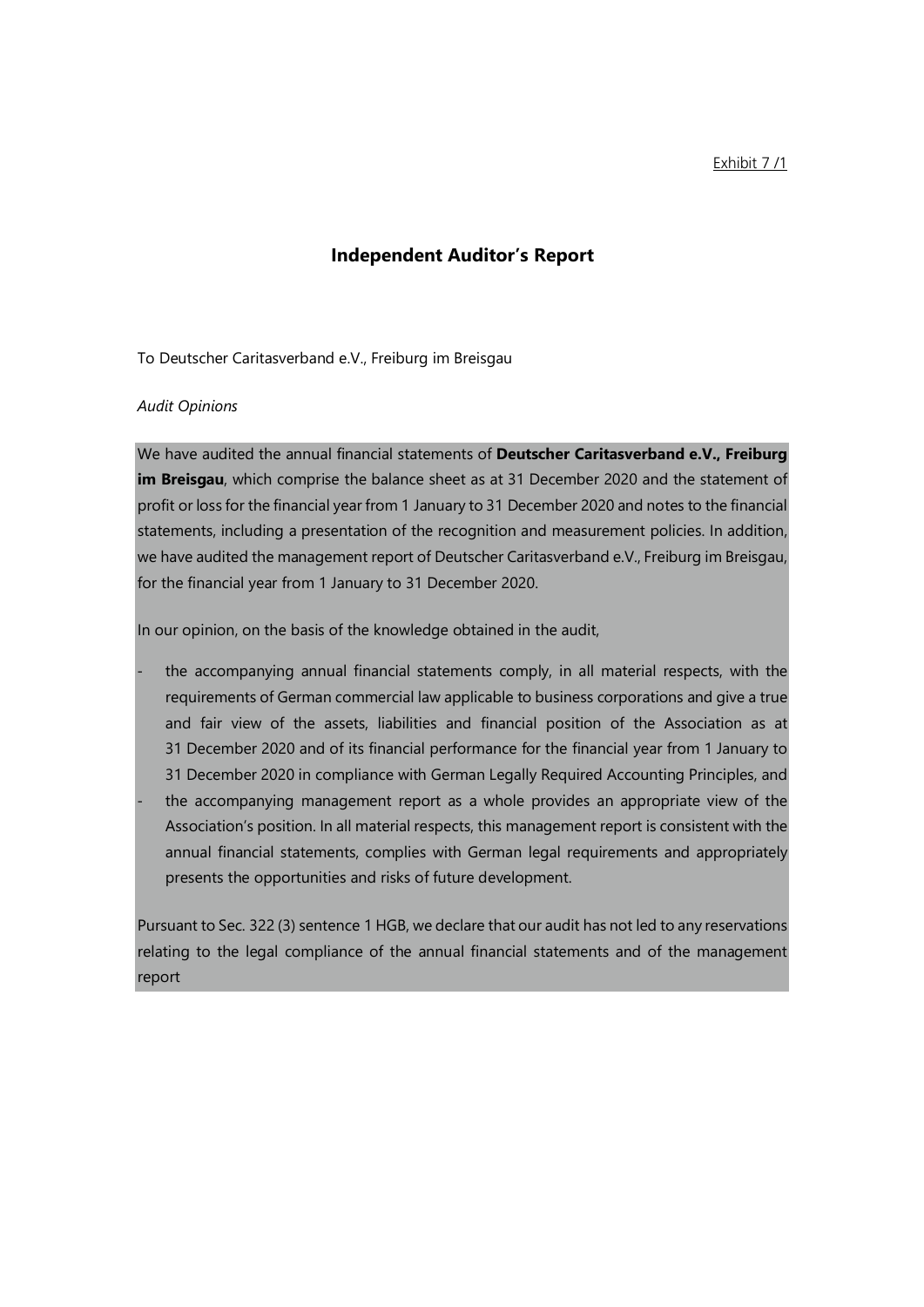#### *Basis for the Audit Opinions*

We conducted our audit of the annual financial statements and management report in accordance with Sec. 317 HGB and in compliance with German Generally Accepted Standards for Financial Statement Audits promulgated by the Institut der Wirtschaftsprüfer [Institute of Public Auditors in Germany] (IDW). Our responsibilities under those requirements and principles are further described in the "Auditor's Responsibilities for the Audit of the Annual Financial Statements and of the Management Report" section of our auditor's report. We are independent of the Association in accordance with the requirements of German commercial and professional law, and we have fulfilled our other German professional responsibilities in accordance with these requirements. We believe that the audit evidence we have obtained is sufficient and appropriate to provide a basis for our audit opinions on the annual financial statements and on the management report.

# *Responsibilities of the Executive Directors for the Financial Statements and the Management Report*

The executive directors are responsible for the preparation of the annual financial statements that comply, in all material respects, with the requirements of German commercial law applicable to stock corporations, and that the annual financial statements give a true and fair view of the assets, liabilities, financial position and financial performance of the Association in compliance with German Legally Required Accounting Principles. In addition, the executive directors are responsible for such internal control as they, in accordance with German Legally Required Accounting Principles, have determined necessary to enable the preparation of annual financial statements that are free from material misstatement, whether due to fraud or error.

In preparing the annual financial statements, the executive directors are responsible for assessing the Association's ability to continue as a going concern. They also have the responsibility for disclosing, as applicable, matters related to going concern. In addition, they are responsible for financial reporting based on the going concern basis of accounting, provided no actual or legal circumstances conflict therewith.

Furthermore, the executive directors are responsible for the preparation of the management report that as a whole provides an appropriate view of the Association's position and is, in all material respects, consistent with the annual financial statements, complies with German legal requirements, and appropriately presents the opportunities and risks of future development. In addition, the executive directors are responsible for such arrangements and measures (systems) as they have considered necessary to enable the preparation of a management report that is in accordance with the applicable German legal requirements, and to be able to provide sufficient appropriate evidence for the assertions in the management report.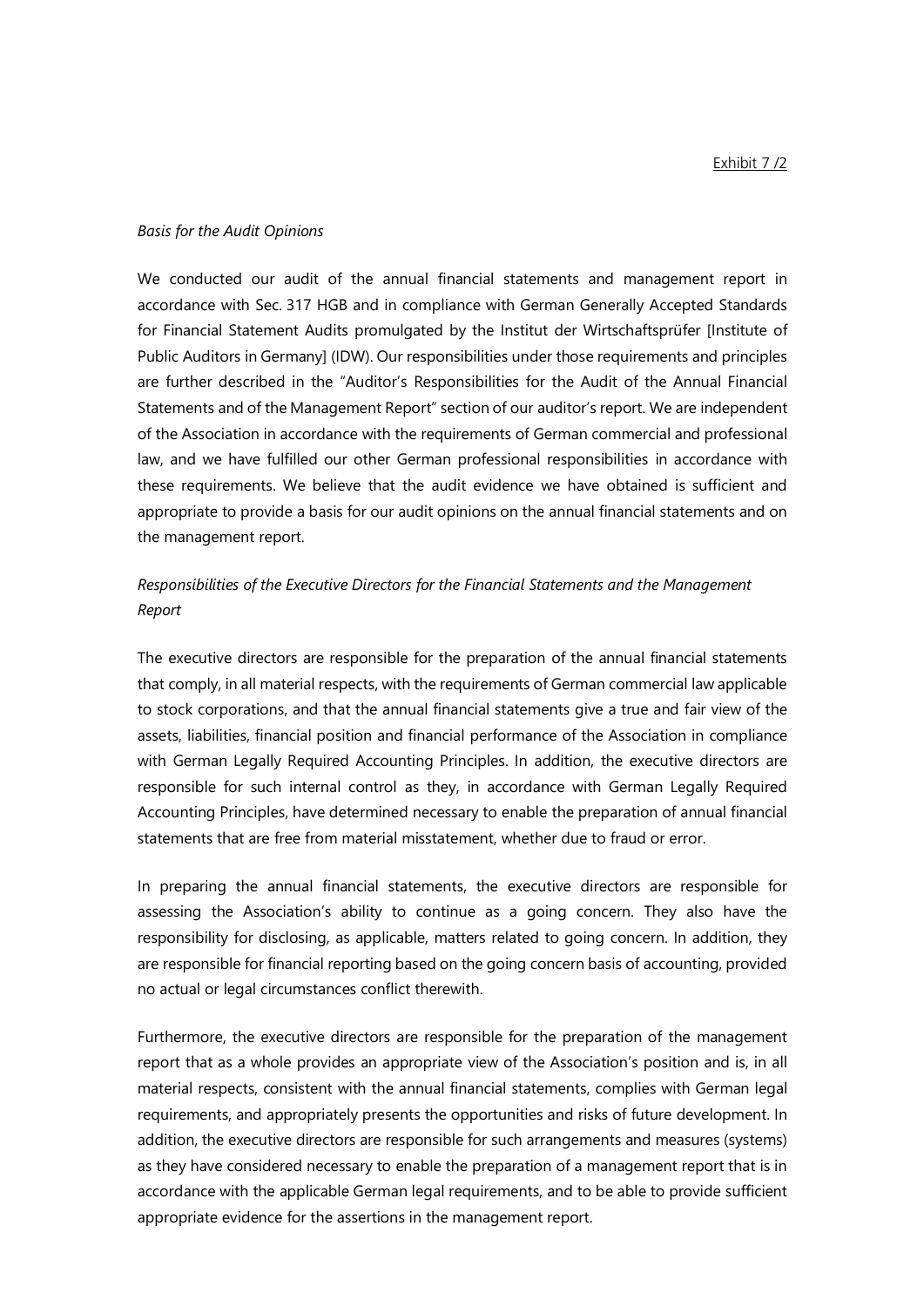# *Auditor's Responsibilities for the Audit of the Annual Financial Statements and of the Management Report*

Our objectives are to obtain reasonable assurance about whether the annual financial statements as a whole are free from material misstatement, whether due to fraud or error, and whether the management report as a whole provides an appropriate view of the Association's position and, in all material respects, is consistent with the annual financial statements and the knowledge obtained in the audit, complies with the German legal requirements and appropriately presents the opportunities and risks of future development, as well as to issue an auditor's report that includes our audit opinions on the annual financial statements and on the management report.

Reasonable assurance is a high level of assurance, but is not a guarantee that an audit conducted in accordance with Sec. 317 HGB and in compliance with German Generally Accepted Standards for Financial Statement Audits promulgated by the Institut der Wirtschaftsprüfer (IDW) will always detect a material misstatement. Misstatements can arise from fraud or error and are considered material if, individually or in the aggregate, they could reasonably be expected to influence the economic decisions of users taken on the basis of these annual financial statements and this management report.

We exercise professional judgment and maintain professional skepticism throughout the audit. We also

- Identify and assess the risks of material misstatement of the financial statements and of the management report, whether due to fraud or error, design and perform audit procedures responsive to those risks, and obtain audit evidence that is sufficient and appropriate to provide a basis for our audit opinions. The risk of not detecting a material misstatement resulting from fraud is higher than for one resulting from error, as fraud may involve collusion, forgery, intentional omissions, misrepresentations, or the override of internal controls.
- Obtain an understanding of internal control relevant to the audit of the financial statements and of arrangements and measures (systems) relevant to the audit of the management report in order to design audit procedures that are appropriate in the circumstances, but not for the purpose of expressing an audit opinion on the effectiveness of these systems of the Association.
- Evaluate the appropriateness of accounting policies used by the executive directors and the reasonableness of estimates made by the executive directors and related disclosures.
- Conclude on the appropriateness of the executive directors' use of the going concern basis of accounting and, based on the audit evidence obtained, whether a material uncertainty